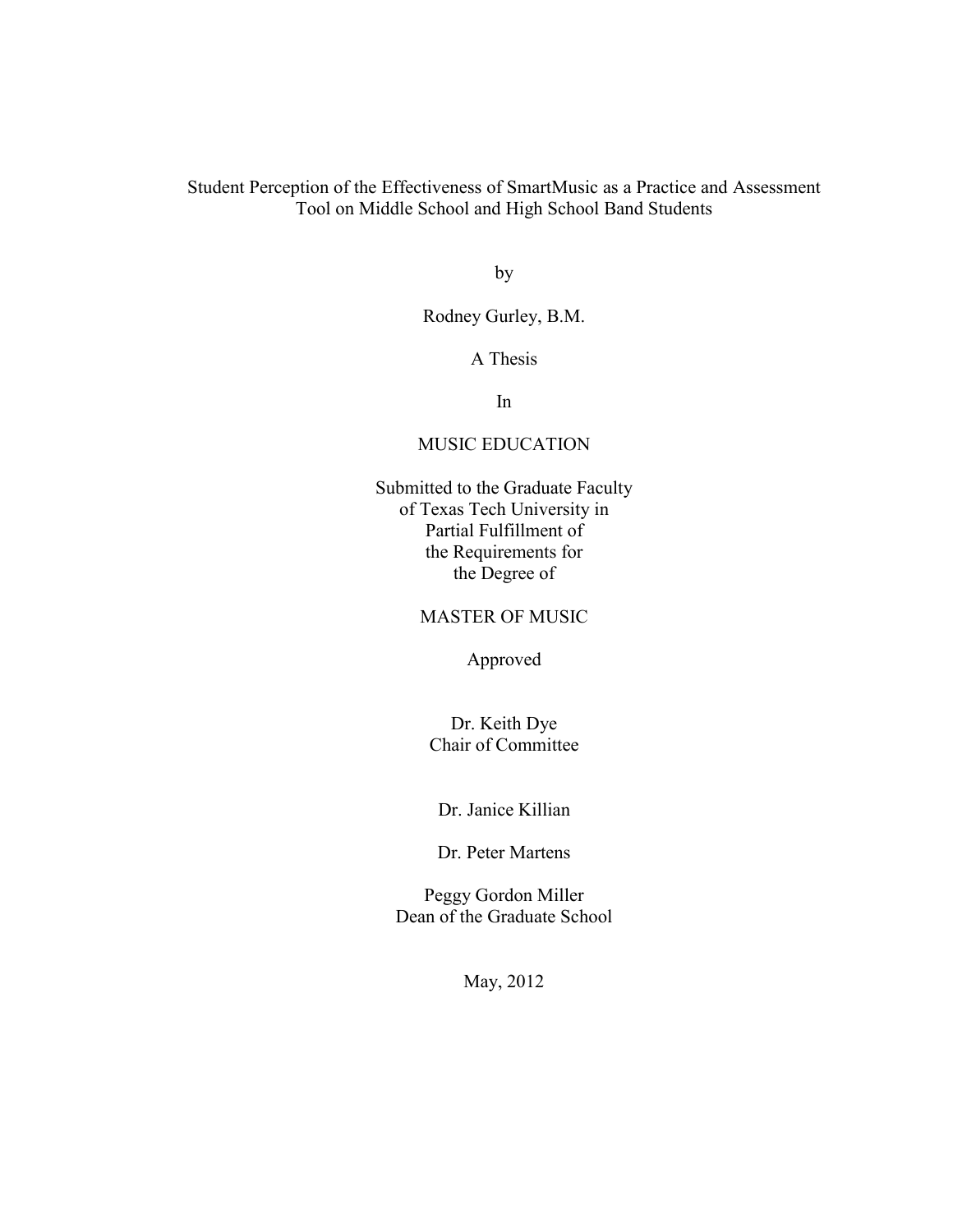Copyright 2012, Rodney Gurley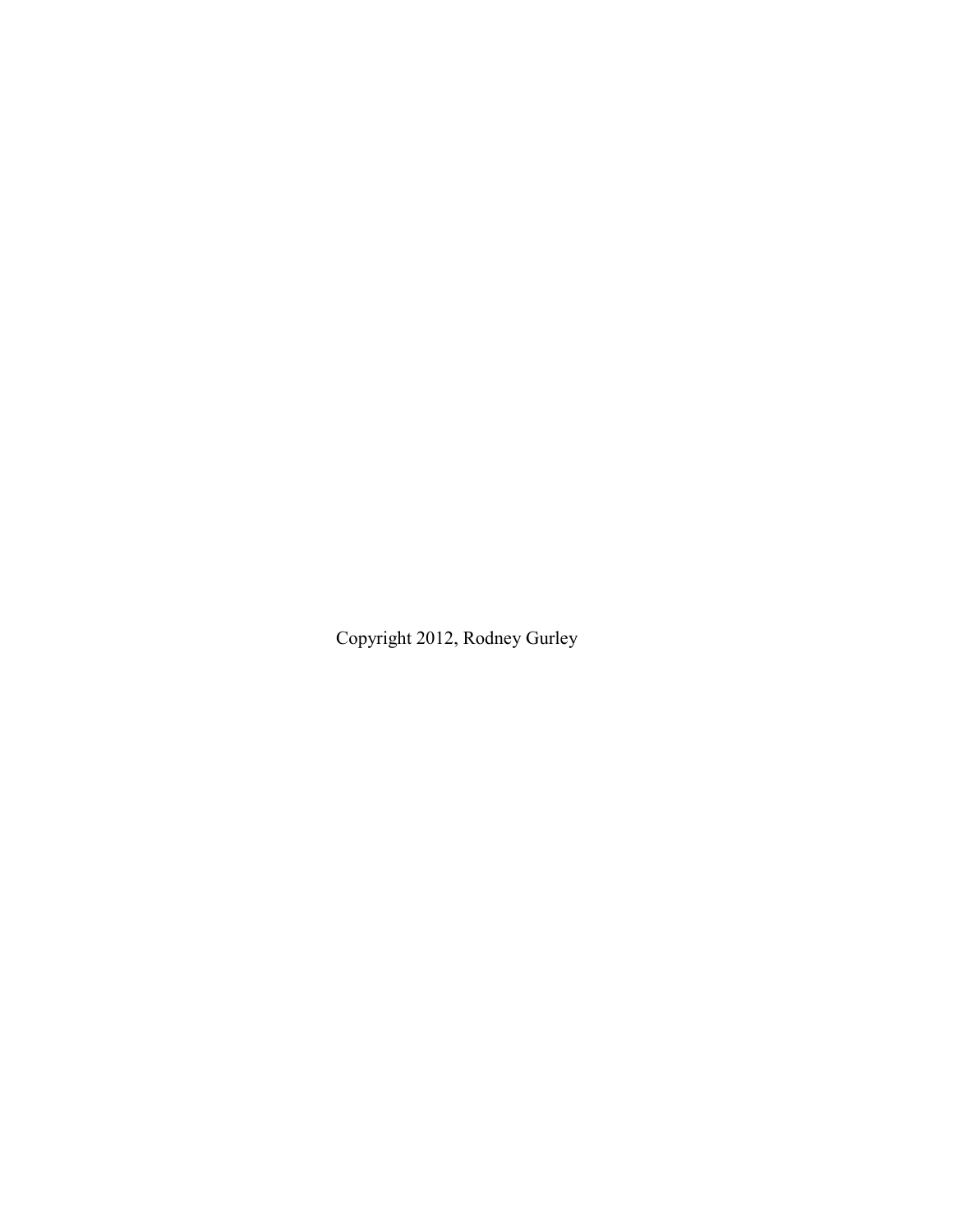# **Table of Contents**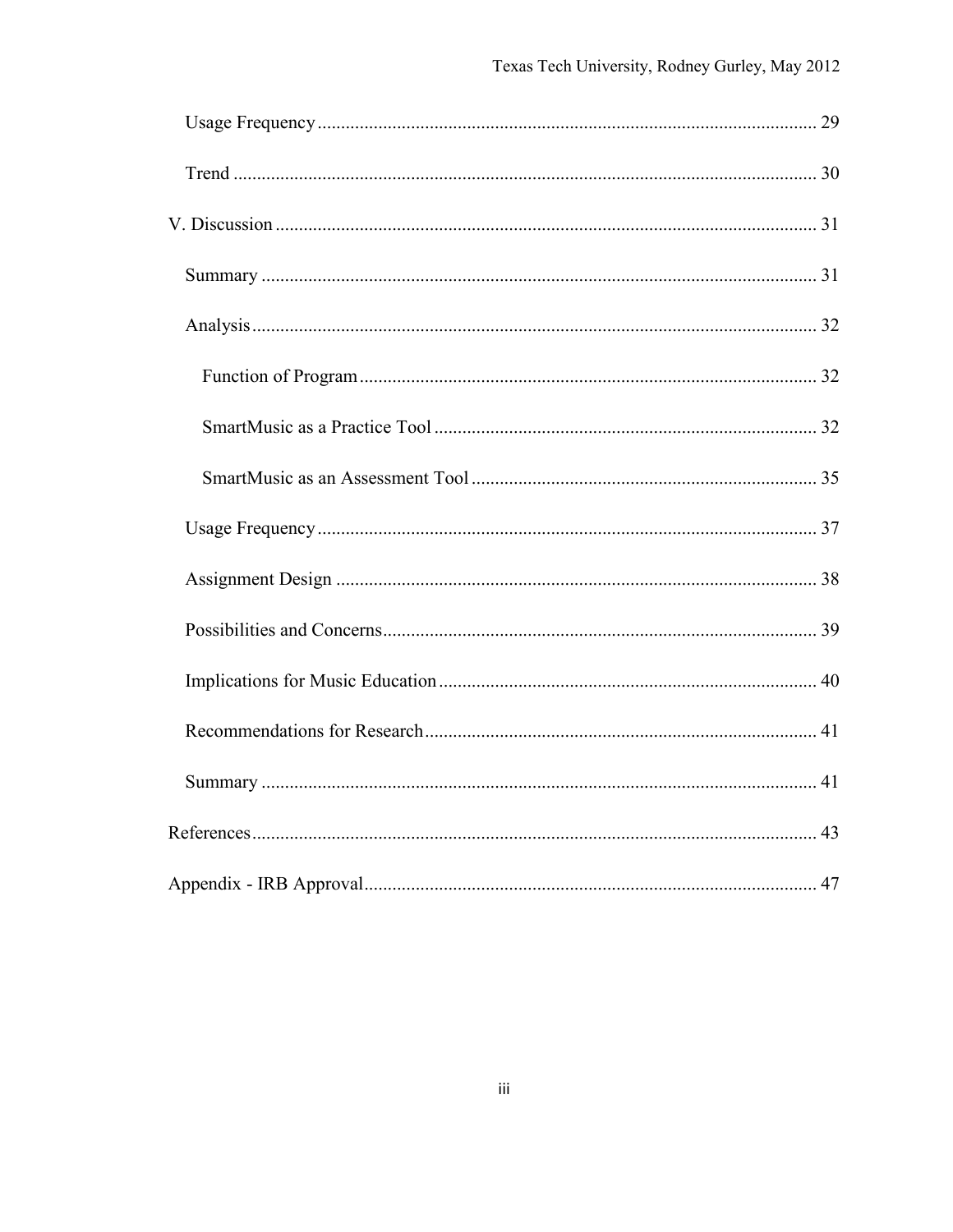## **Abstract**

<span id="page-4-0"></span>As new technology is developed more opportunities to enrich the music education classroom exist. The purpose of this study was to examine the effectiveness of the SmartMusic practice and assessment software with middle school and high school band students and to compare and analyze their perceptions of the effectiveness of the program. Participants of this study were band students ( $N = 147$ ) in grades 6 through 12 in a small West Texas public school.

Data in this study were gathered by asking all participants to complete a survey consisting of eleven separate prompts. The survey prompts were answered using a 5 point Likert scale and were designed to solicit the students' perceptions of the effectiveness of the SmartMusic program. Somewhat in agreement with earlier investigations, the results indicated that the SmartMusic program did increase motivation to practice in younger students. Importantly, findings in this study showed a significant increase in student self-assessment with all groups of student participants regardless of age or experience level.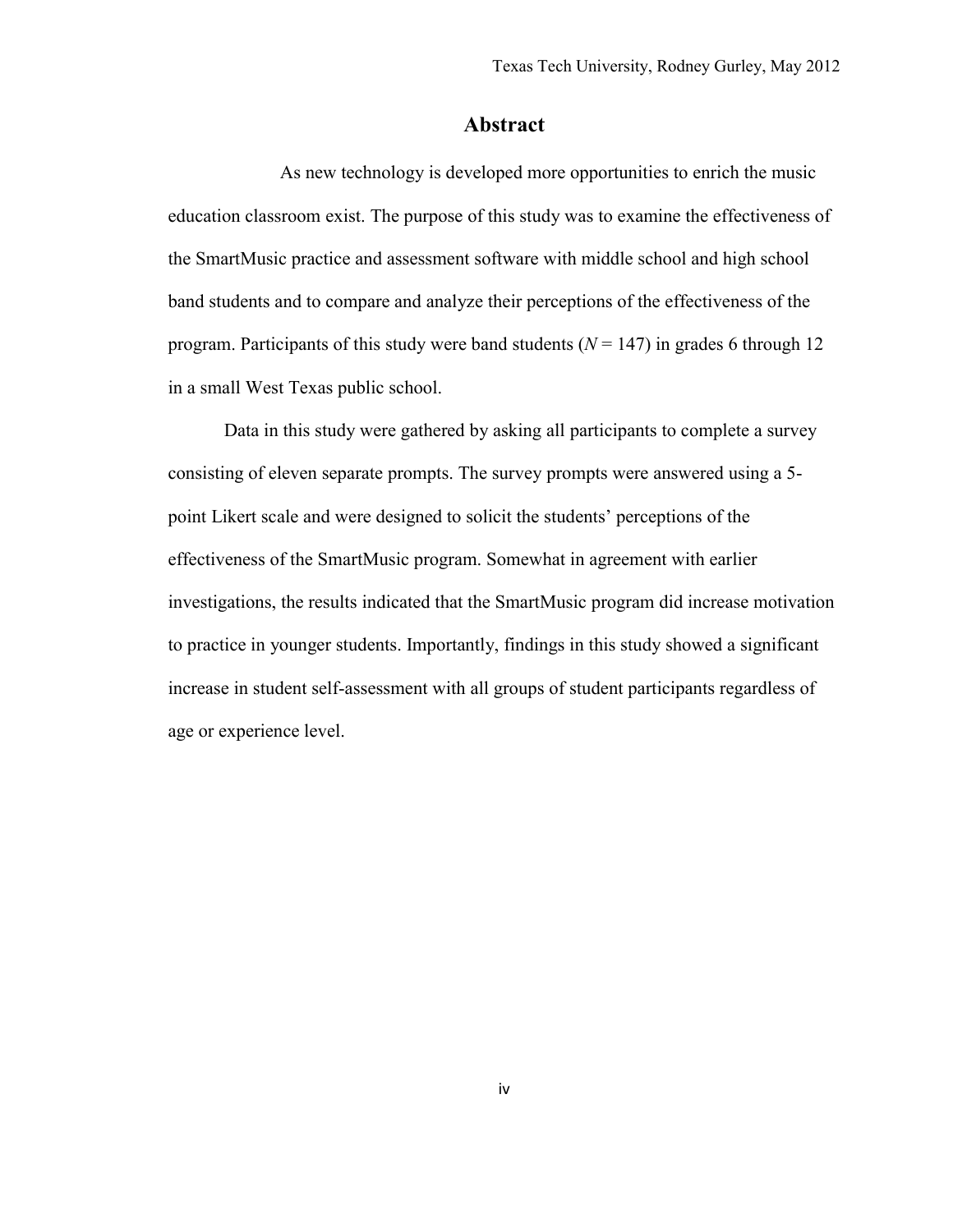# **List of Tables**

<span id="page-5-0"></span>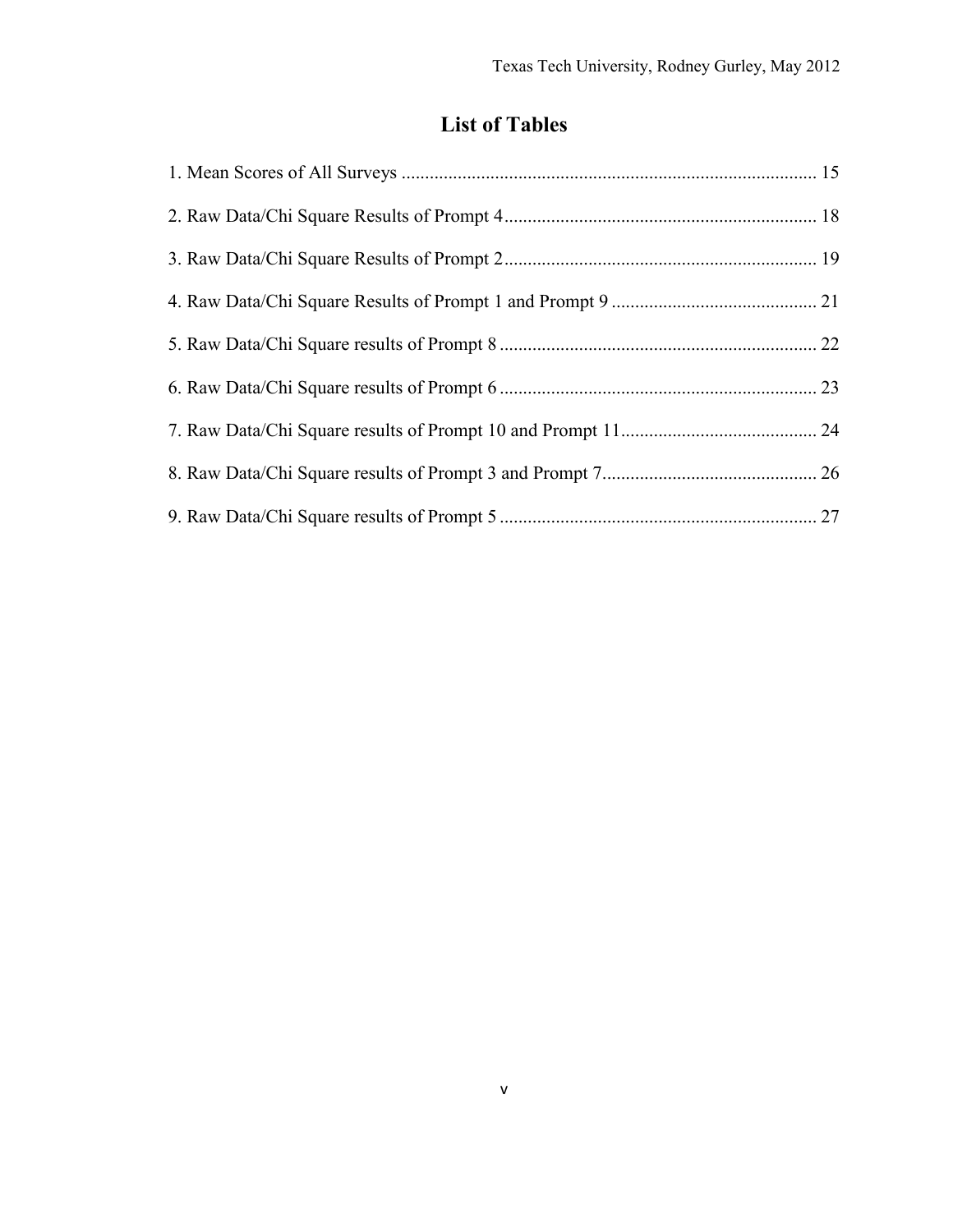# **Chapter I**

### **Justification**

<span id="page-6-0"></span>As technology becomes more readily available to both the teacher and the student, do we not owe it to our students to investigate every technological tool available to increase our effectiveness in reaching the student? Both students and teachers have greater access to computers than ever before, and the expansion of the Internet makes available some very powerful tools as well as a wide array of information. It is essential that the effectiveness of each tool must be measured so that accurate curricular objectives and expectations can be designed and implemented. The purpose of this study is to examine the effectiveness of the SmartMusic practice and assessment software with middle school and high school band students and to compare and analyze their perceptions of the effectiveness of the program. The resulting data will be discussed to assist in future curricular planning using this software tool.

#### <span id="page-6-1"></span>**Parameters**

For the purposes of this study, the following parameters are set:

Subject Groups: HS Band refers to the high school band taught daily by the researcher. The group consists of students in grades 9-12 that meet in a regularly scheduled 45 minute class period daily. Students in this group have each been playing their instruments for 5-8 years, and have been using the SmartMusic program as a practice and assessment tool in the normal curriculum for a minimum of three years. MS Band refers to the middle school band taught daily by the researcher. This group consists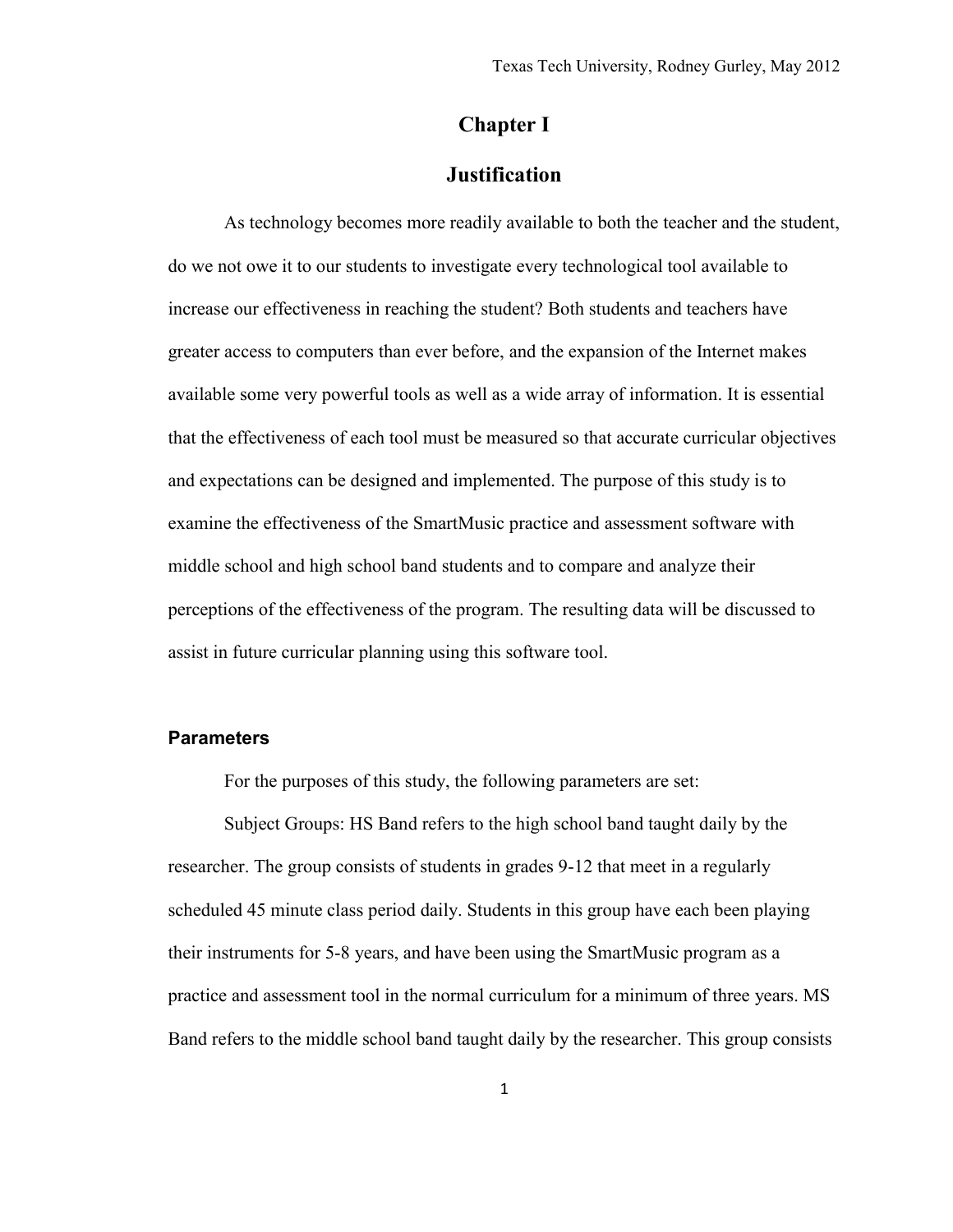of students in grades 7-8 that meet in a regularly scheduled 45 minute class period daily. Students in the MS Band group have been playing their instruments for 3-4 years, and have each been using the SmartMusic program in a similar manner to the HS Band, but only for 2-3 years. Sixth Grade Band refers to the sixth grade band taught daily by the researcher and the researcher's assistant director. Students in this group have been playing their instruments for two years, and have been using the SmartMusic program for 1 year.

Hardware and Software: All computers used in this study are Dell PCs owned by the researcher's school district. All CPUs are using the Windows XP Professional operating system, and all are running the 2012 version of the SmartMusic software, with the most current updates always applied. Identical Blue Snowball external USB microphones are used on all school PCs. There are six such workstations available for use by the participants of this study, all in separate rooms removed but adjacent to the main rehearsal room. Students all have unique login usernames and passwords to both the computer operating systems and the SmartMusic system. This allows each student to use the program's interactive online features, such as assessment and time tracking.

Assessments for each class are designated by the teacher through the SmartMusic program and accessed by the student using the login procedure. The online SmartMusic repertoire library contains a wide variety of materials which includes both pre-written exercises and ensemble literature. Any of these materials may be chosen and assigned to the student. The instructor also has the option to compose materials using the Finale music notation software and convert it to SmartMusic format for assignment through the system. Students are required to submit their performance by a due date set for each

2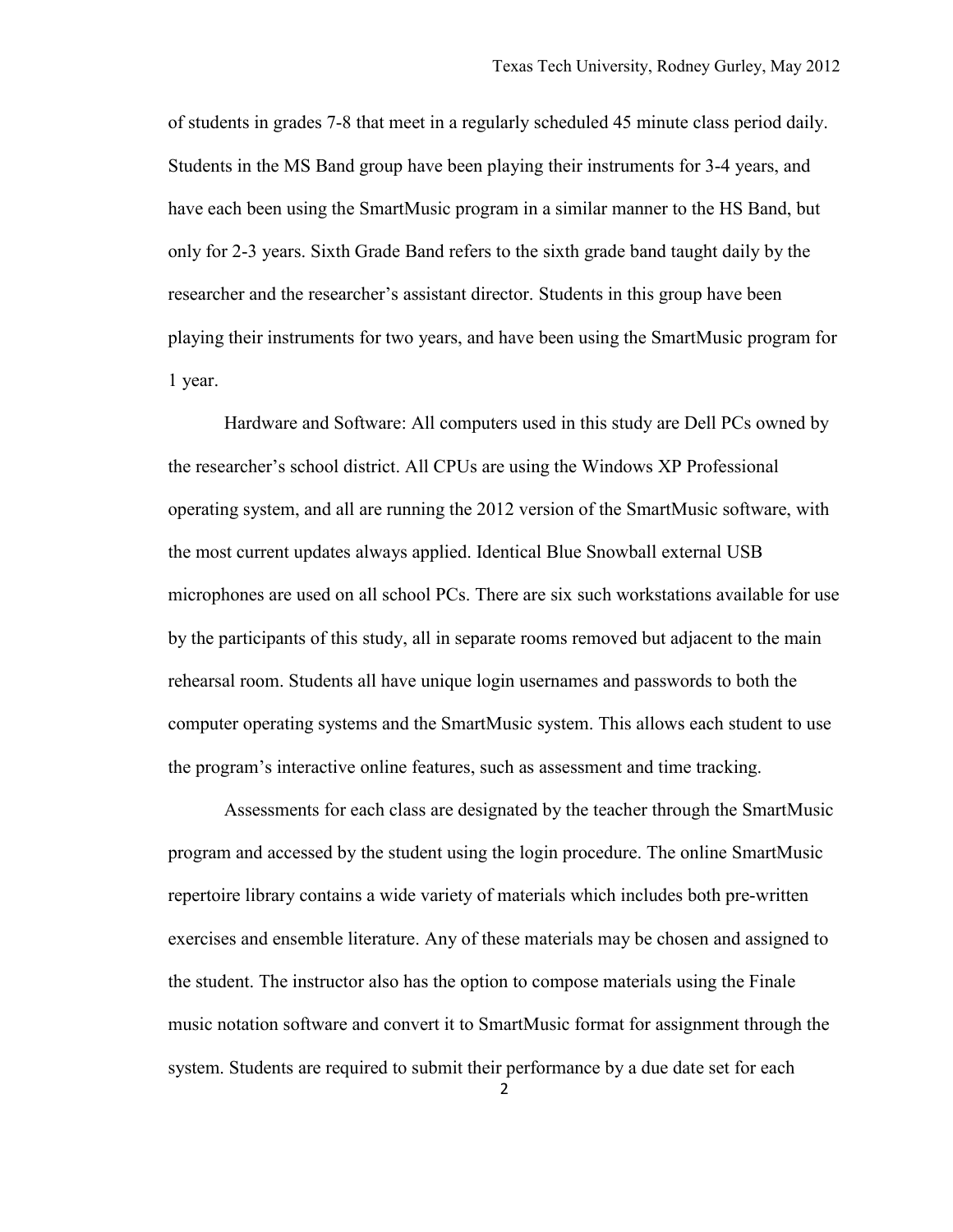assignment. Students may attempt the assignment as many times as they wish to achieve the performance quality and resulting assessment score that they are satisfied with within the allotted time.

In terms of daily procedures, as students enter the room, they have the opportunity to sign up on a marker board to set an order of use for each workstation during that class period. Once the group warm-up and announcements have been made at the beginning of class, students are allowed to enter the SmartMusic workstations in the order in which they signed up. Students are allowed ten minutes to work with SmartMusic, at which time they must return to the full band rehearsal and allow the next student in line to access the workstation. During their ten minutes, they may work on assignments from the teacher or any other music they choose from the SmartMusic library.

#### <span id="page-8-0"></span>**Limitations**

Participants in this study are limited to using the SmartMusic program for a maximum of ten minutes during their class period. In addition, they may use the program on the school provided PCs as much as they wish during the time before school, their lunch break, or after school. Their available time is occasionally limited by the response time of the program through the Internet to download the required assignments or accompaniments. This response time varies due to factors outside the control of the researcher, such as limits of available bandwidth.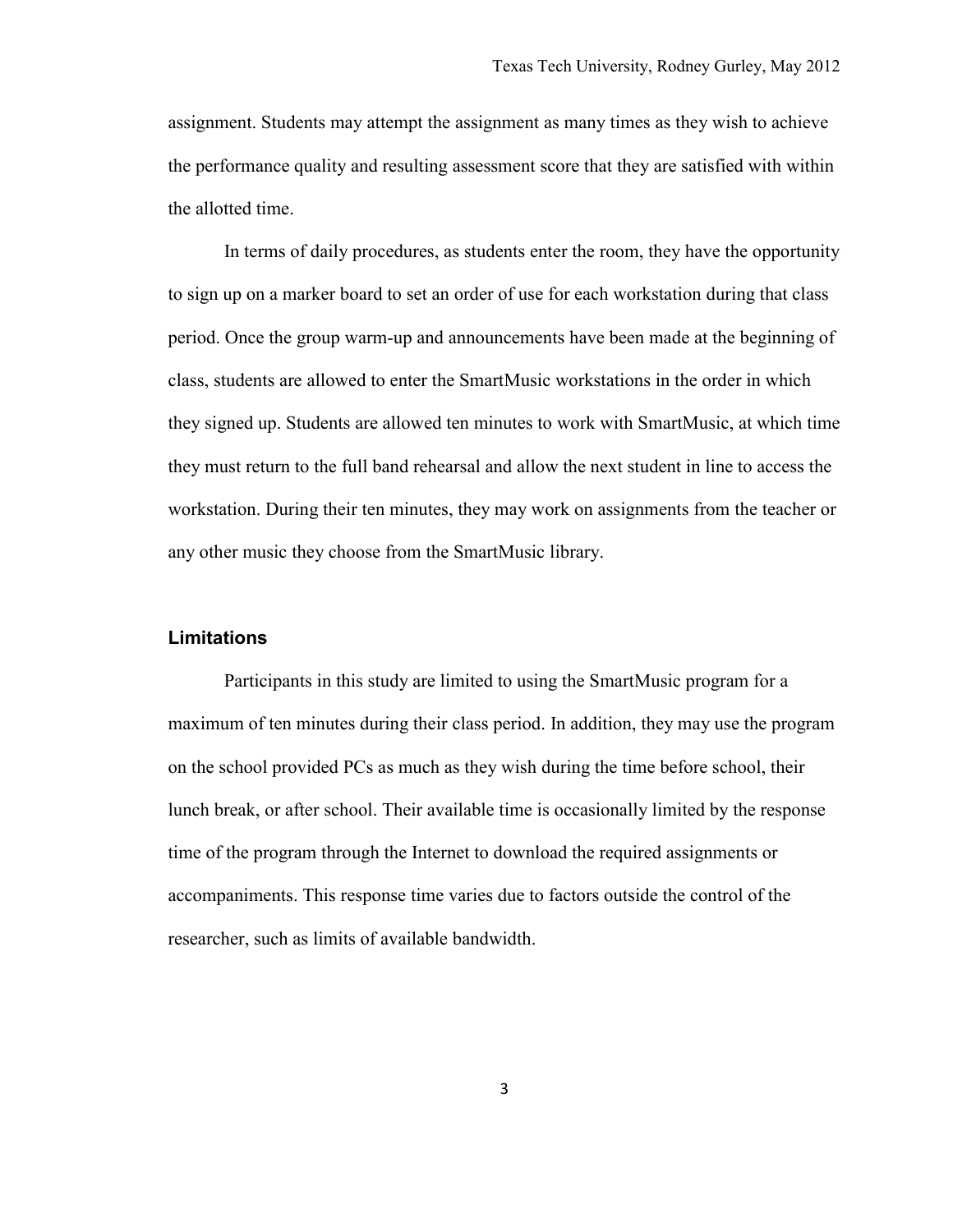# **Chapter II**

### **Review of Related Research**

#### <span id="page-9-1"></span><span id="page-9-0"></span>**Technology in the Music Classroom**

Technology is an ever-changing field, and as such presents difficulties to the educator in prioritizing which technological tools to employ. As new hardware is developed, software evolves to take advantage of the capabilities of the new hardware. This leads the educator into a marketplace where more educational technology aids are available than ever before (Rudolph, 2007).

Emerging in the field is the number of technology aids available that do not require any specialized equipment other than the basic computer with Internet access. Examples of such tools are YouTube, Charms music office assistant, Ricci Adam's Musictheory.net or other Internet-based programs. Kuzmich (2008) outlines newly available Internet-based programs designed to increase student learning outside the classroom. YouTube provides a unique opportunity to the educator for cross-media integration within the classroom as multiple examples not readily available before (Webb, 2007). Educators can also utilize podcasting as an effective tool to deliver information in a manner that increases student motivation and offers time-shifted learning opportunities not possible any other way. The podcasts can be used to deliver any manner of lesson, be it instrumental pedagogy, ear training, or music appreciation. The video podcasting possibilities are almost endless, with the learner able to view the lesson at their own convenience (Cooper, 2009).

4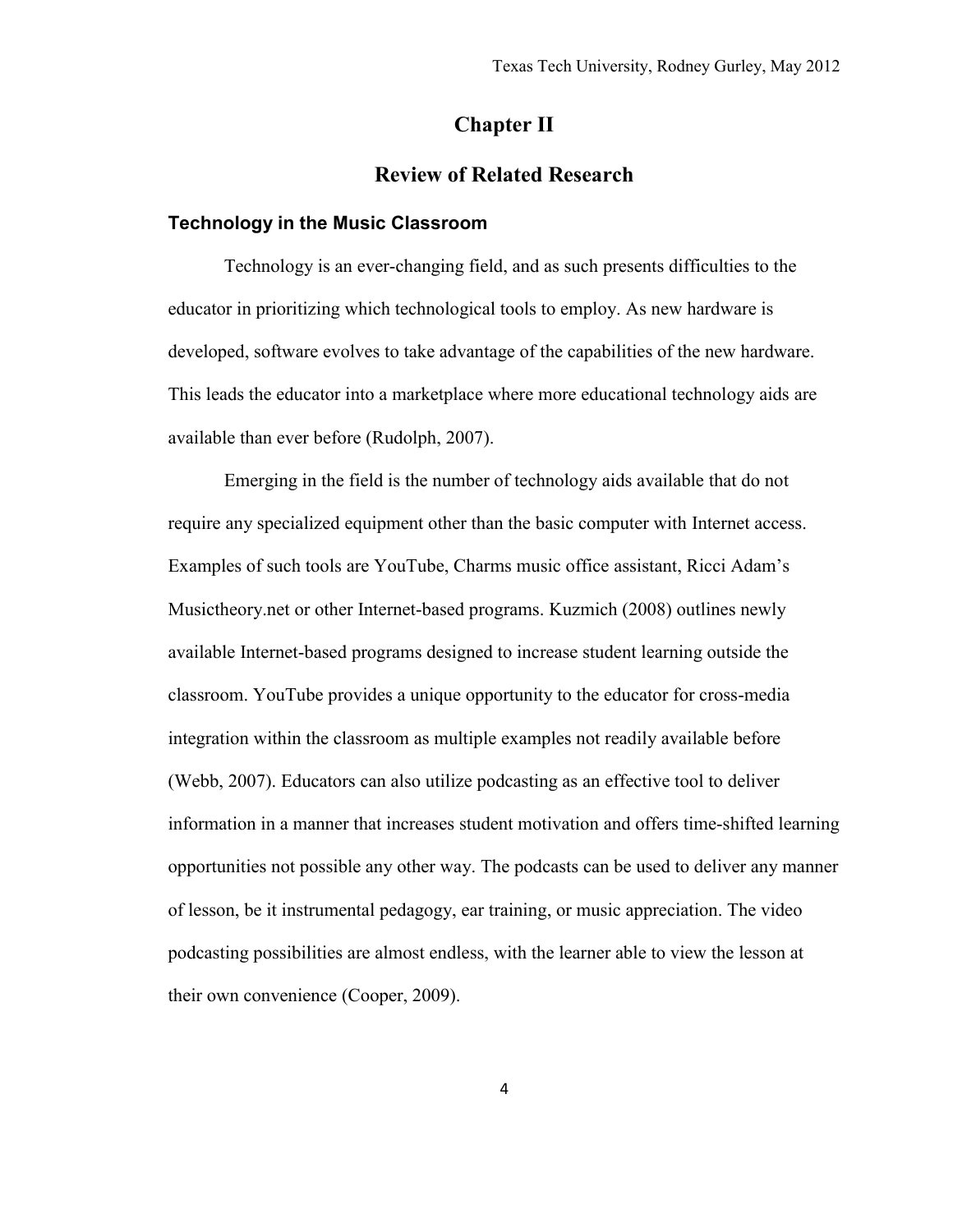As a tool, technology-based teaching aids can augment and aid in delivery of a lesson, and multiple media types complement and enrich the learning environment. However, the effectiveness will only be as good as the design of the lesson (Kozma, 1991). Benefiting multiple types of learners, teachers show a change in delivery strategies and methods when using technology applications (Levin, 2006). This study also showed significant changes in educational beliefs, particularly with teachers showing multiple views of a lesson rather than rigid classroom practice.

#### <span id="page-10-0"></span>**Professional Development**

Teachers must, however, be given the proper professional development to effectively model the multiple applications available through technology. Mills and Tincher (2003) have developed a model of technology integration to evaluate the integration of technology in the classroom. They believe teachers must be trained sufficiently as to create a comfort level with the technology at a level conducive to modeling in the classroom the multiple applications possible. This comfort level can be achieved through specific training and frequency of use (Bauer, 2003). An example of this idea in practice, schools in Hong Kong executed a plan to foster growth and integration of music technology in the secondary classroom over a period of five years (Ho, 2004). Results show that student motivation and quality of learning was enhanced, however the technology must be properly planned, designed, and integrated and cannot replace live instruction. It is possible, however, that this issue could become less of a problem in the future. As technological devices and Internet usage becomes more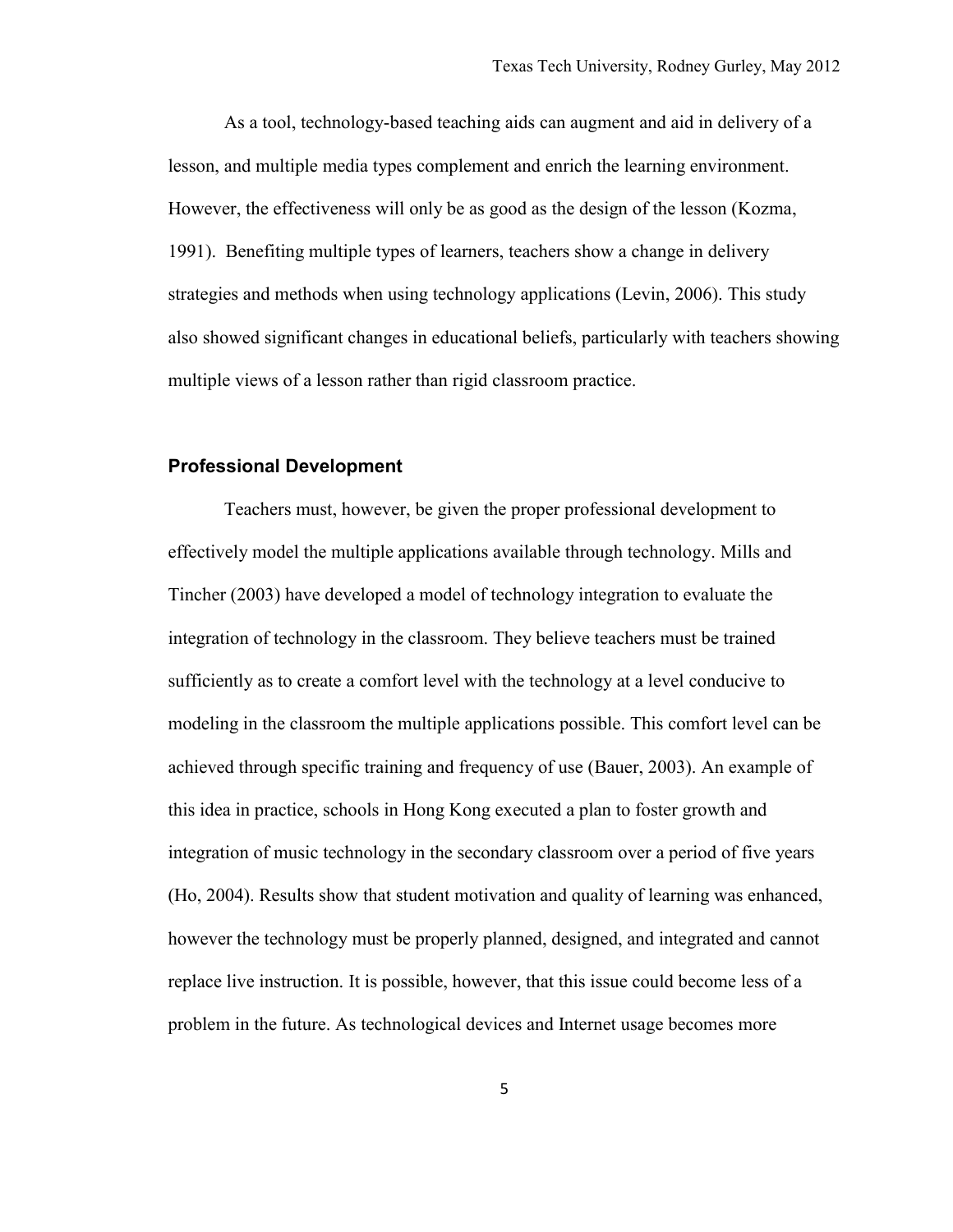integrated into the daily lives of the student and the teacher, training need could diminish (Dye, 2007).

#### <span id="page-11-0"></span>**The SmartMusic Program**

The SmartMusic program is developed and produced by the MakeMusic Corporation based in Eden Prairie Minnesota. Originally created and marketed under the name Vivace in the 1990s, it has evolved from a hardware-based data collection costing thousands of dollars to an online data library and practice tool costing \$36 a year. SmartMusic is installed software compatible with both Macintosh and PC systems. The program is subscription based, with a subscription allowing the user access to the program's repertoire library containing ensemble works, method books, solo accompaniments, and skill-building exercises. The online interactive nature of the program allows the teacher to assign exercises to the students for them to submit for assessment and feedback. Students are then able to share their recorded and stored efforts electronically with anyone (Rudolph, 2006).

The SmartMusic program has multiple features which include allowing the student to manipulate the tempo of the music, transpose, set practice loops, play the performer's part, play the accompaniment, and/or play with a click track. Practice tools provided include a metronome and a tuner, which can be activated at any time through the program. Upon completion of the exercise, the student is given the option to listen to their performance, keep or discard the performance, or export the recording to mp3 format. Additionally, the program includes a feature that will display a fingering chart for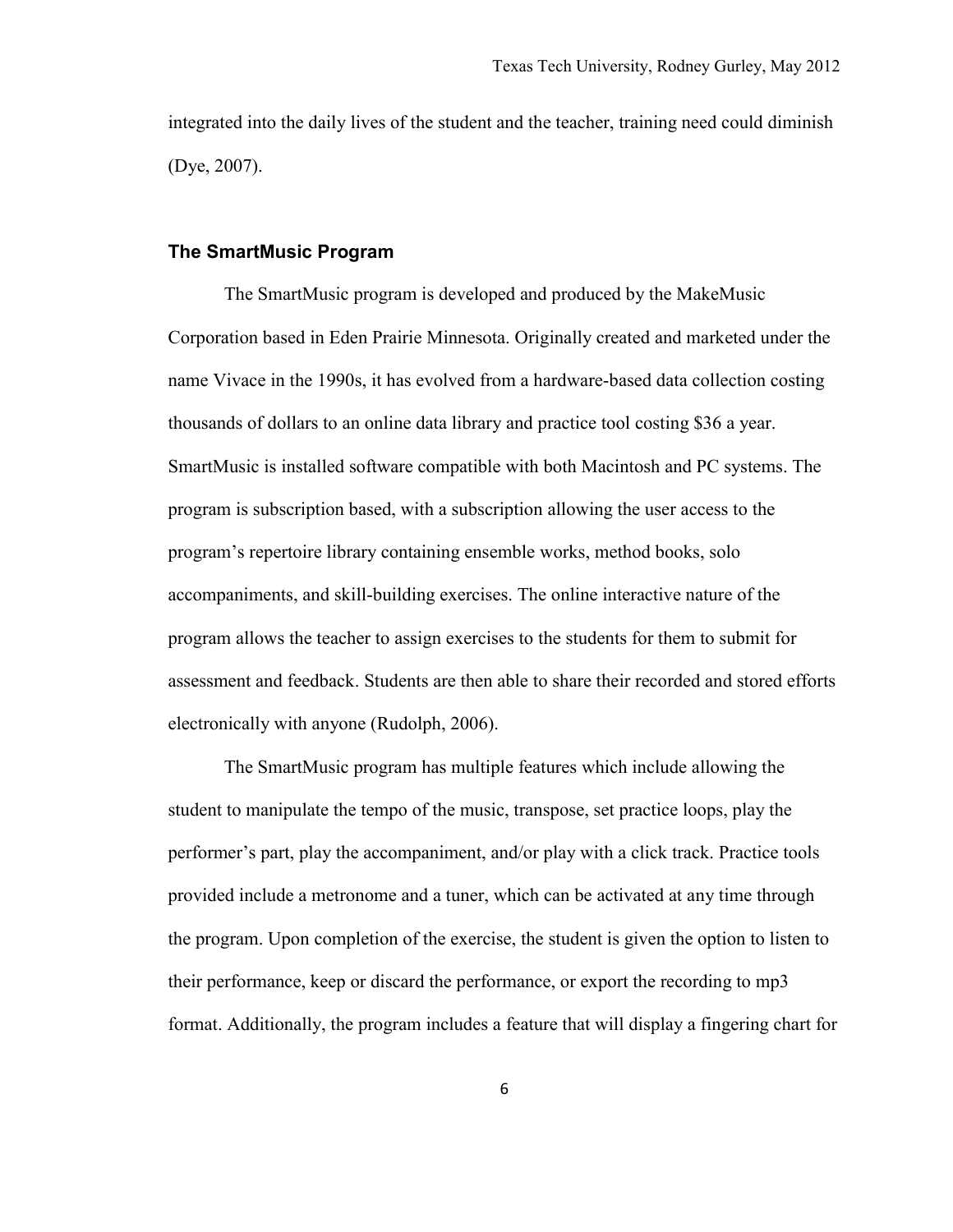the note the student clicks on with the mouse. If the note was performed incorrectly, the program will display the fingering chart of the note performed (Rudolph, 2006).

The SmartMusic program contains the option to provide the student instant feedback in the form of assessment of accuracy. Once performed, the exercise is assessed with correct notes showing green and incorrect notes showing red. The program will also give the student a grade based on the percentage of correct notes played. The student has the option to continue working on the exercise or submit the exercise and grade to the teacher (Rudolph, 2006).

Once submitted, the teacher may also elect to access the exercise through the SmartMusic program's grade book online or through the program itself. The teacher may see a screenshot of the student's performance, hear a recording, and/or see the grade assigned by the program. Depending on the instructor choices in designing the individual assignment, the teacher may assign a grade as well, provide feedback to the student through a comments box, or re-assign the exercise to the student (Rudolph, 2006).

Assignments may be designed from any music in the SmartMusic repertoire library or teacher-created exercises using the Finale notation software. The repertoire library is continuously updated to include new ensemble works as well as older works not included initially. The program also includes an intelligent accompaniment feature, in which the program will play a solo accompaniment and to some degree follow the expressive performance of the performer (Rudolph, 2006).

7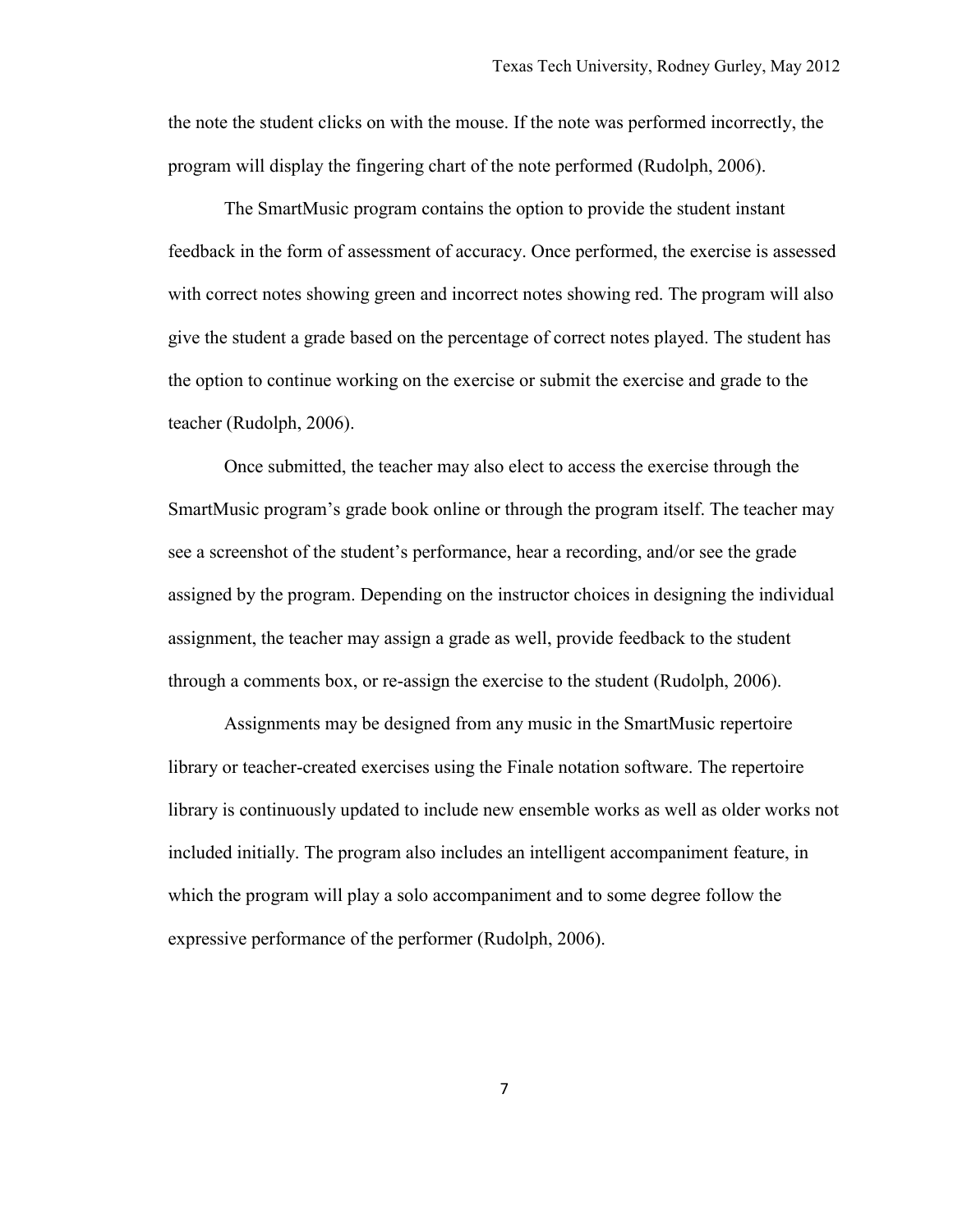#### <span id="page-13-0"></span>**Prior SmartMusic Research**

There have been earlier examinations of the effectiveness of the use of SmartMusic in music education settings. Sheldon et al. (1999) measured the differences in performance-quality ratings of college-age instrumentalists performing on secondary instruments playing solo literature using live keyboard accompaniment, intelligent digital accompaniment, and no accompaniment. Participants reported that while their performance did not improve using the digital accompaniment, they did feel more motivated to practice using that system. In another study examining the program's effectiveness, Hamann (1991) discovered significant mean differences regarding students' time spent rehearsing with an accompanist when preparing for solo and ensemble festivals. In a third study, students showed improvement in performance ratings after practicing with the Vivace accompaniment program, a precursor to SmartMusic (Ouren, 1997). Of notable significance, this study showed particular improvements in the areas of rhythm and interpretation/musicianship.

Students show a need for more structure to their individual practice sessions (Maynard, 2002) as they compare to teacher-centered sessions. McKown and Cavitt (2008) used the SmartMusic program to measure the self-evaluation skills of three groups of seventh to ninth grade band students. In this examination, students were asked to perform a simple etude, and rate their performance. As treatment, one group of students performed the etude, assigned a self-evaluative numerical score, and then received feedback by means of the graphical assessment and quantitative score assigned through the assessment feature of the SmartMusic program for comparison to their own evaluation. The second group performed the etude, listened to the recording made by the

8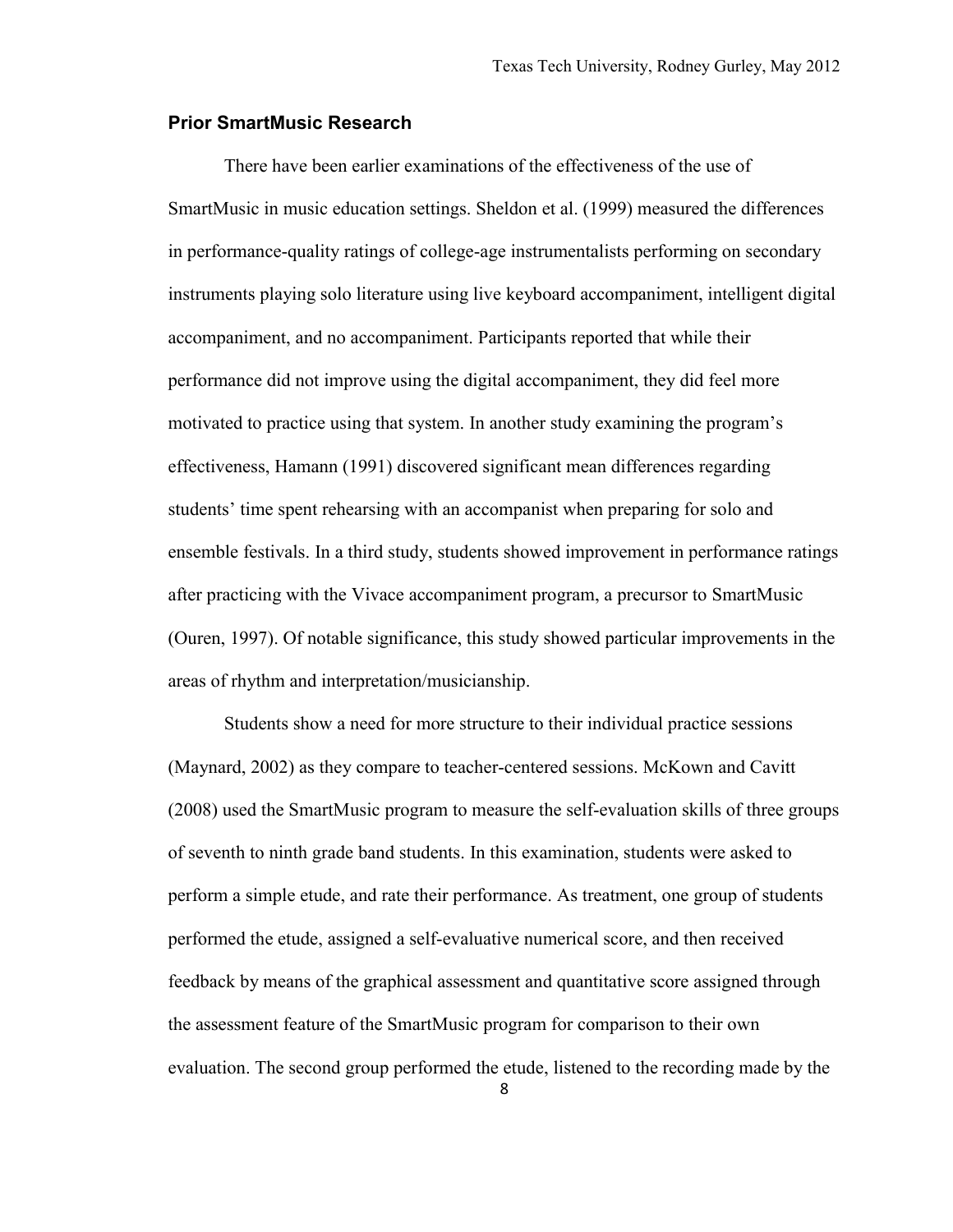SmartMusic program of their performance, and were asked to assign a self-evaluation score. The third group performed, listened to their recorded performance, assigned a selfevaluation score, and then received the same assessment feedback as the first group to compare to their own evaluation. As a post-test, the students performed the etude three more times, each time evaluating their own performance. Results were not statistically significant but showed gains in self-assessment ability for Group 1 and Group 3, the groups provided the benefit of using the feedback from the SmartMusic program. As McKown and Cavitt (2008) have shown, the SmartMusic program can be an effective tool to increase various musical skills, yet none have examined the learner's satisfaction upon using the program.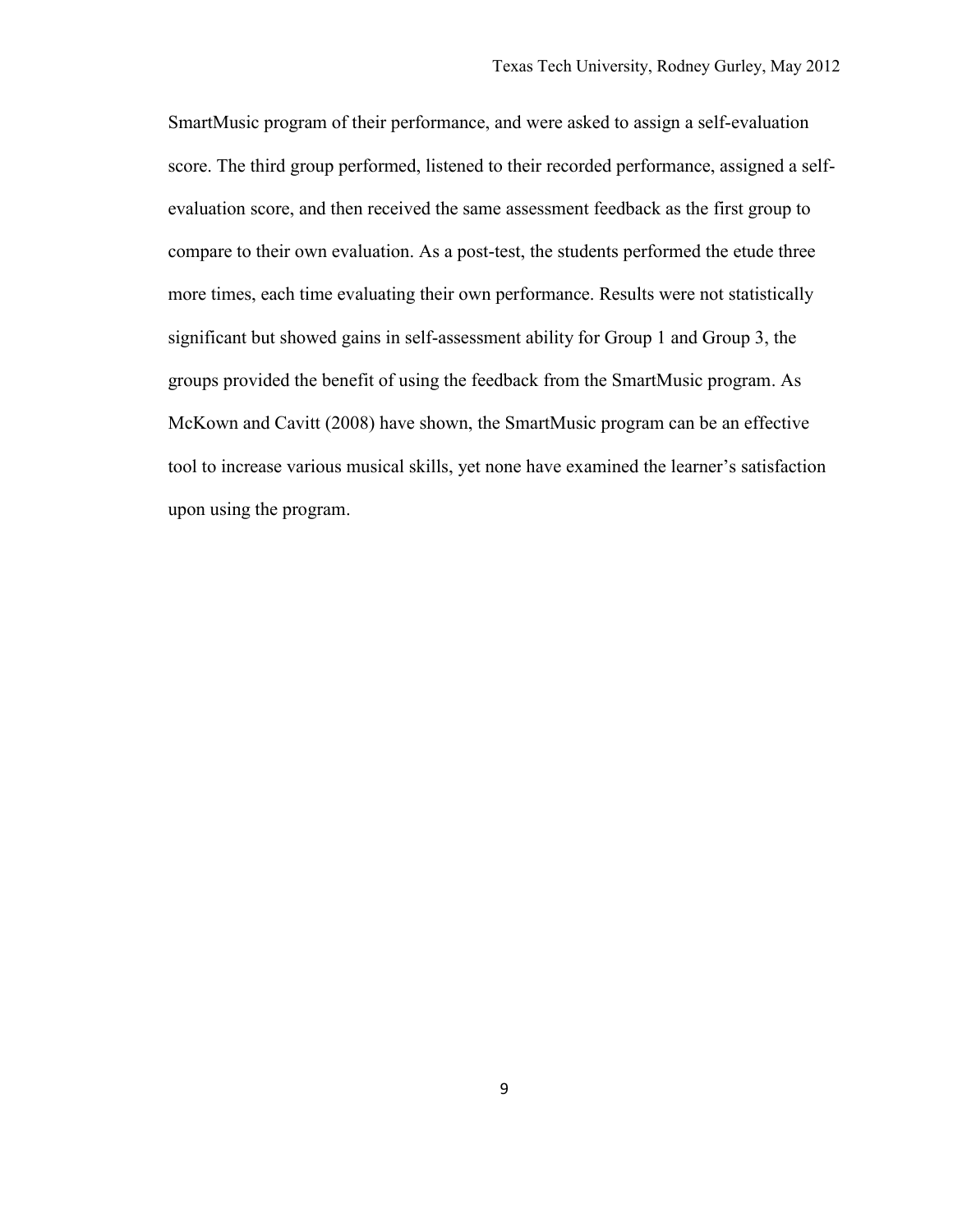# **Chapter III**

# **Procedure**

<span id="page-15-0"></span>The purpose of this study is to examine the effectiveness of the SmartMusic practice and assessment software with middle school and high school band students and to compare and analyze their perceptions of the effectiveness of the program. As outlined by Yin (2003), this procedure adequately fits the necessary conditions for a case study: 1) the survey prompts measured student perceptions, 2) the researcher had no control of the student perceptions, and 3) the study investigated the current curriculum design.

#### <span id="page-15-1"></span>**Participants**

Participants of this study are band students  $(N = 147)$  in grades 6 through 12 in a small West Texas public school. Total enrollment for this school district for the 2011 – 2012 school year is 961, with 278 students in the grade 5-8 middle school and 309 students in the grade 9-12 high school. During the  $2010 - 2011$  school year, the student population included 57.3% Anglo students, 42.0% Hispanic students, and 0.7% students of other races. 40.3% of the student population was considered economically disadvantaged, with 7.8% receiving Special Education services and 4.8% receiving Gifted and Talented services. The Texas Education Agency accountability rating for this district for the 2010 – 2011 school year was "Recognized," the second highest rating possible (Texas Education Agency, 2011).

Students that elect enrollment in band are divided into three separate band classes: sixth grade band ( $n = 39$ ),  $7<sup>th</sup>/8<sup>th</sup>$  grade middle school band ( $n = 45$ ), and a high school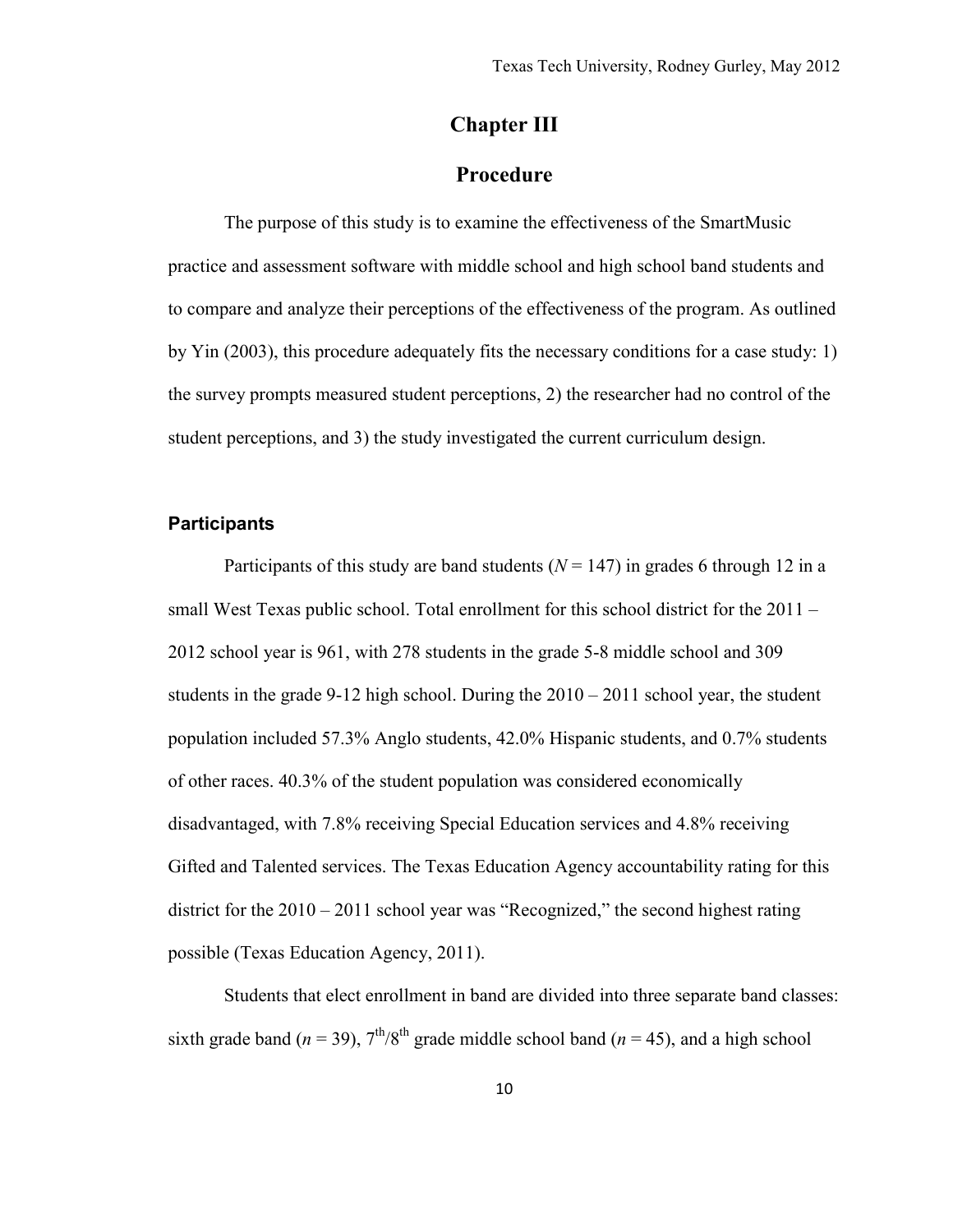band  $(n = 63)$  consisting of grades 9 through 12. In this particular band program, instrumental instruction is first available in the  $5<sup>th</sup>$  grade. With this all participants in this study will have a minimum of one year of prior experience on their instrument. Instruments used for performance by the students in this study are all brass and woodwind instruments commonly used in American school band programs.

#### <span id="page-16-0"></span>**Survey Instrument**

Data in this study were gathered by asking all participants to complete a survey consisting of eleven separate prompts. The survey prompts were answered using a 5 point Likert scale and were designed to solicit the students' perceptions of the effects of SmartMusic in regard to their performing confidence, performance accuracy, effectiveness of practice, ability to find mistakes, practice method preference, satisfaction with the program, practicing efficiency, overall level of success, practice frequency, and practice length. Three of the eleven prompts were written in negative wording. Biographical information, including gender, grade level and instrument played was also requested. The prompt regarding student confidence was written twice, once in positive wording and once in negative wording so that a comparison between responses could be made. The survey also asked students their frequency of use of the program, and whether they used the program at home. Finally, respondents were offered the opportunity for written comment regarding any changes the respondent felt they would desire to be made to the program.

The dependent variable of this study is the student perspectives shown through the survey. There are two independent variables. The first are the participants themselves,

11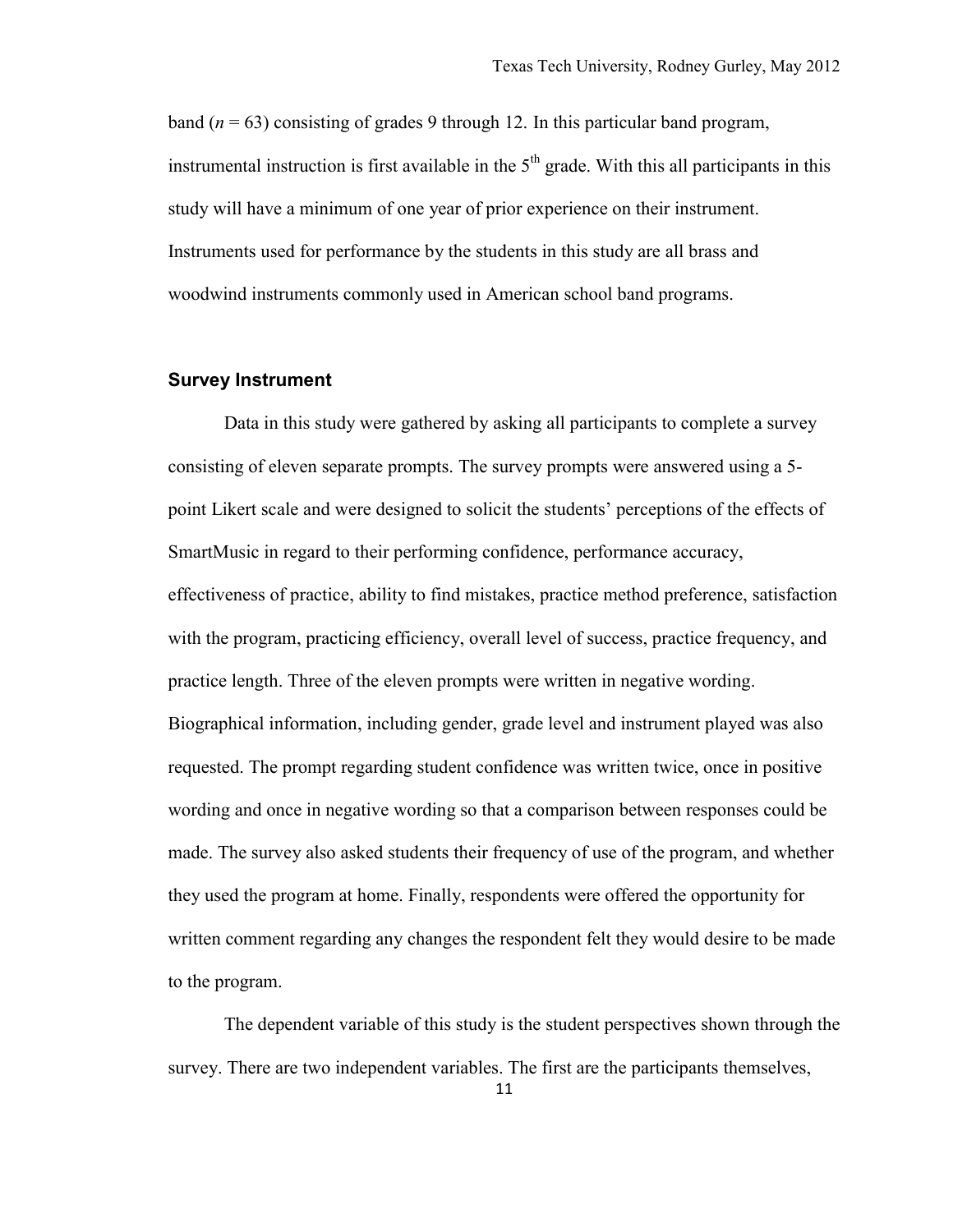which consist of every band student in the school program, and second, the amount of time the students use the SmartMusic program, which is limited to 10 minutes per class meeting. The survey instrument is included below.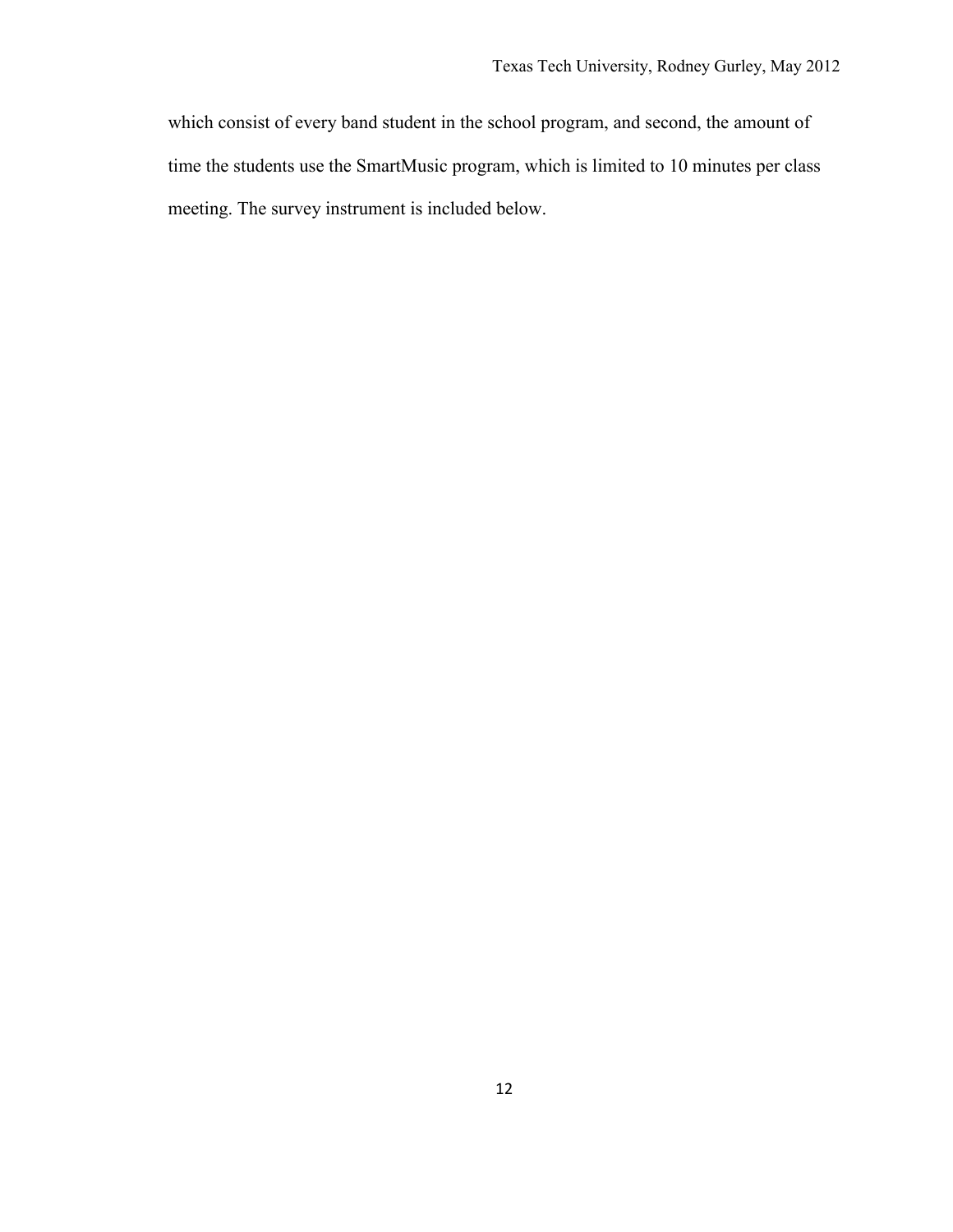# SmartMusic Survey

Please circle the answer that best matches the way you feel in response to the question.

| 1. | Practicing with the SmartMusic program increases my confidence.                 |                 |         |                         |                                                                                  |  |
|----|---------------------------------------------------------------------------------|-----------------|---------|-------------------------|----------------------------------------------------------------------------------|--|
|    | 1                                                                               | $\overline{2}$  | 3       | 4                       | 5                                                                                |  |
|    | <b>Strongly Disagree</b>                                                        | <b>Disagree</b> | Neutral | Agree                   | <b>Strongly Agree</b>                                                            |  |
| 2. | Practicing with the SmartMusic program has helped me to play more accurately.   |                 |         |                         |                                                                                  |  |
|    | 1                                                                               | 2               | 3       | 4                       | 5                                                                                |  |
|    | <b>Strongly Disagree</b>                                                        | Disagree        | Neutral | Agree                   | <b>Strongly Agree</b>                                                            |  |
| 3. | My practicing using the SmartMusic program is more effective than without it.   |                 |         |                         |                                                                                  |  |
|    | $\mathbf{1}$                                                                    | $\overline{2}$  | 3       | $\overline{\mathbf{4}}$ | 5                                                                                |  |
|    | <b>Strongly Disagree</b>                                                        | Disagree        | Neutral | Agree                   | <b>Strongly Agree</b>                                                            |  |
| 4. | Practicing with the SmartMusic program helps me to find mistakes in my playing. |                 |         |                         |                                                                                  |  |
|    | $\mathbf{1}$                                                                    | $\overline{2}$  | 3       | 4                       | 5                                                                                |  |
|    | <b>Strongly Disagree</b>                                                        | Disagree        | Neutral | Agree                   | <b>Strongly Agree</b>                                                            |  |
| 5. |                                                                                 |                 |         |                         | Given a choice, I would rather practice with SmartMusic than without SmartMusic. |  |
|    | 1                                                                               | $\overline{2}$  | 3       | 4                       | 5                                                                                |  |
|    | <b>Strongly Disagree</b>                                                        | Disagree        | Neutral | Agree                   | <b>Strongly Agree</b>                                                            |  |
| 6. | Practicing with SmartMusic is frustrating.                                      |                 |         |                         |                                                                                  |  |
|    | $\mathbf{1}$                                                                    | $\overline{2}$  | 3       | 4                       | 5                                                                                |  |
|    | <b>Strongly Disagree</b>                                                        | Disagree        | Neutral | Agree                   | <b>Strongly Agree</b>                                                            |  |
| 7. | I learn music faster when I use SmartMusic.                                     |                 |         |                         |                                                                                  |  |
|    | $\mathbf{1}$                                                                    | 2               | 3       | 4                       | 5                                                                                |  |
|    | <b>Strongly Disagree</b>                                                        | <b>Disagree</b> | Neutral | Agree                   | <b>Strongly Agree</b>                                                            |  |

Figure 1. SmartMusic Survey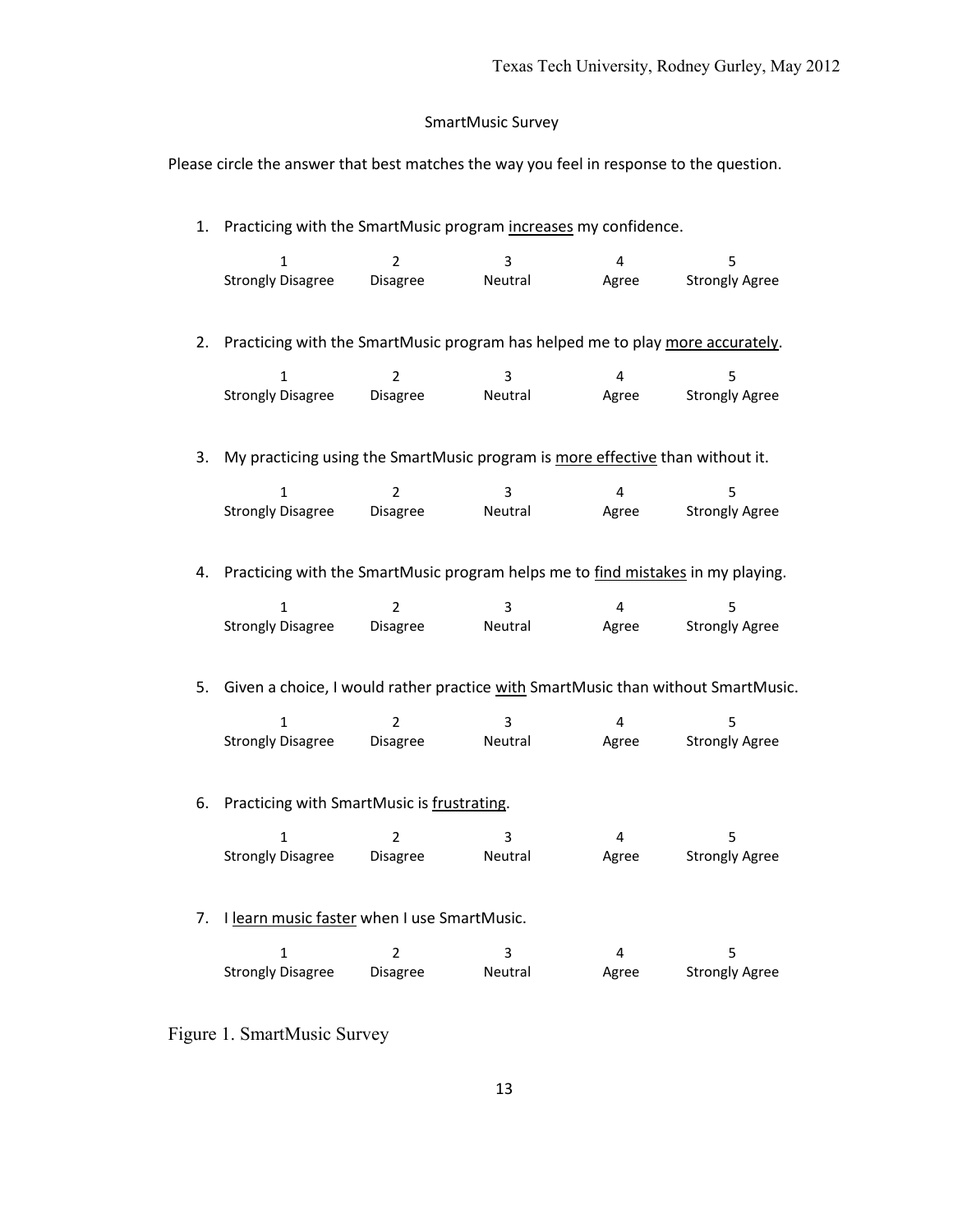8. I am less successful when I practice with SmartMusic. 1 2 3 4 5 Strongly Disagree Disagree Neutral Agree Strongly Agree 9. I am less confident about my playing after using SmartMusic. 1 2 3 4 5 Strongly Disagree Disagree Neutral Agree Strongly Agree 10. I practice more often when I have the opportunity to use SmartMusic. 1 2 3 4 5 Strongly Disagree Disagree Neutral Agree Strongly Agree 11. SmartMusic makes me want to practice for longer periods of time. 1 2 3 4 5 Strongly Disagree Disagree Neutral Agree Strongly Agree Your grade \_\_\_\_\_\_\_\_\_\_\_\_\_\_\_\_ Please circle your gender: M or F (6-12) Your Instrument: \_\_\_\_\_\_\_\_\_\_\_\_\_\_\_\_\_\_\_\_\_\_\_\_\_\_\_\_\_\_ What is the average amount of times you practice with the SmartMusic program each week? Once Two to five times More than five times Do you use the SmartMusic program at home? If you could change one thing about the SmartMusic program, what would it be? \_\_\_\_\_\_\_\_\_\_\_\_\_\_\_\_\_\_\_\_\_\_\_\_\_\_\_\_\_\_\_\_\_\_\_\_\_\_\_\_\_\_\_\_\_\_\_\_\_\_\_\_\_\_\_\_\_\_\_\_\_\_\_\_\_\_\_\_\_\_\_\_\_\_\_\_\_\_ \_\_\_\_\_\_\_\_\_\_\_\_\_\_\_\_\_\_\_\_\_\_\_\_\_\_\_\_\_\_\_\_\_\_\_\_\_\_\_\_\_\_\_\_\_\_\_\_\_\_\_\_\_\_\_\_\_\_\_\_\_\_\_\_\_\_\_\_\_\_\_\_\_\_\_\_\_\_ \_\_\_\_\_\_\_\_\_\_\_\_\_\_\_\_\_\_\_\_\_\_\_\_\_\_\_\_\_\_\_\_\_\_\_\_\_\_\_\_\_\_\_\_\_\_\_\_\_\_\_\_\_\_\_\_\_\_\_\_\_\_\_\_\_\_\_\_\_\_\_\_\_\_\_\_\_\_ \_\_\_\_\_\_\_\_\_\_\_\_\_\_\_\_\_\_\_\_\_\_\_\_\_\_\_\_\_\_\_\_\_\_\_\_\_\_\_\_\_\_\_\_\_\_\_\_\_\_\_\_\_\_\_\_\_\_\_\_\_\_\_\_\_\_\_\_\_\_\_\_\_\_\_\_\_\_ \_\_\_\_\_\_\_\_\_\_\_\_\_\_\_\_\_\_\_\_\_\_\_\_\_\_\_\_\_\_\_\_\_\_\_\_\_\_\_\_\_\_\_\_\_\_\_\_\_\_\_\_\_\_\_\_\_\_\_\_\_\_\_\_\_\_\_\_\_\_\_\_\_\_\_\_\_\_ \_\_\_\_\_\_\_\_\_\_\_\_\_\_\_\_\_\_\_\_\_\_\_\_\_\_\_\_\_\_\_\_\_\_\_\_\_\_\_\_\_\_\_\_\_\_\_\_\_\_\_\_\_\_\_\_\_\_\_\_\_\_\_\_\_\_\_\_\_\_\_\_\_\_\_\_\_\_ \_\_\_\_\_\_\_\_\_\_\_\_\_\_\_\_\_\_\_\_\_\_\_\_\_\_\_\_\_\_\_\_\_\_\_\_\_\_\_\_\_\_\_\_\_\_\_\_\_\_\_\_\_\_\_\_\_\_\_\_\_\_\_\_\_\_\_\_\_\_\_\_\_\_\_\_\_\_

Figure 1 Continued.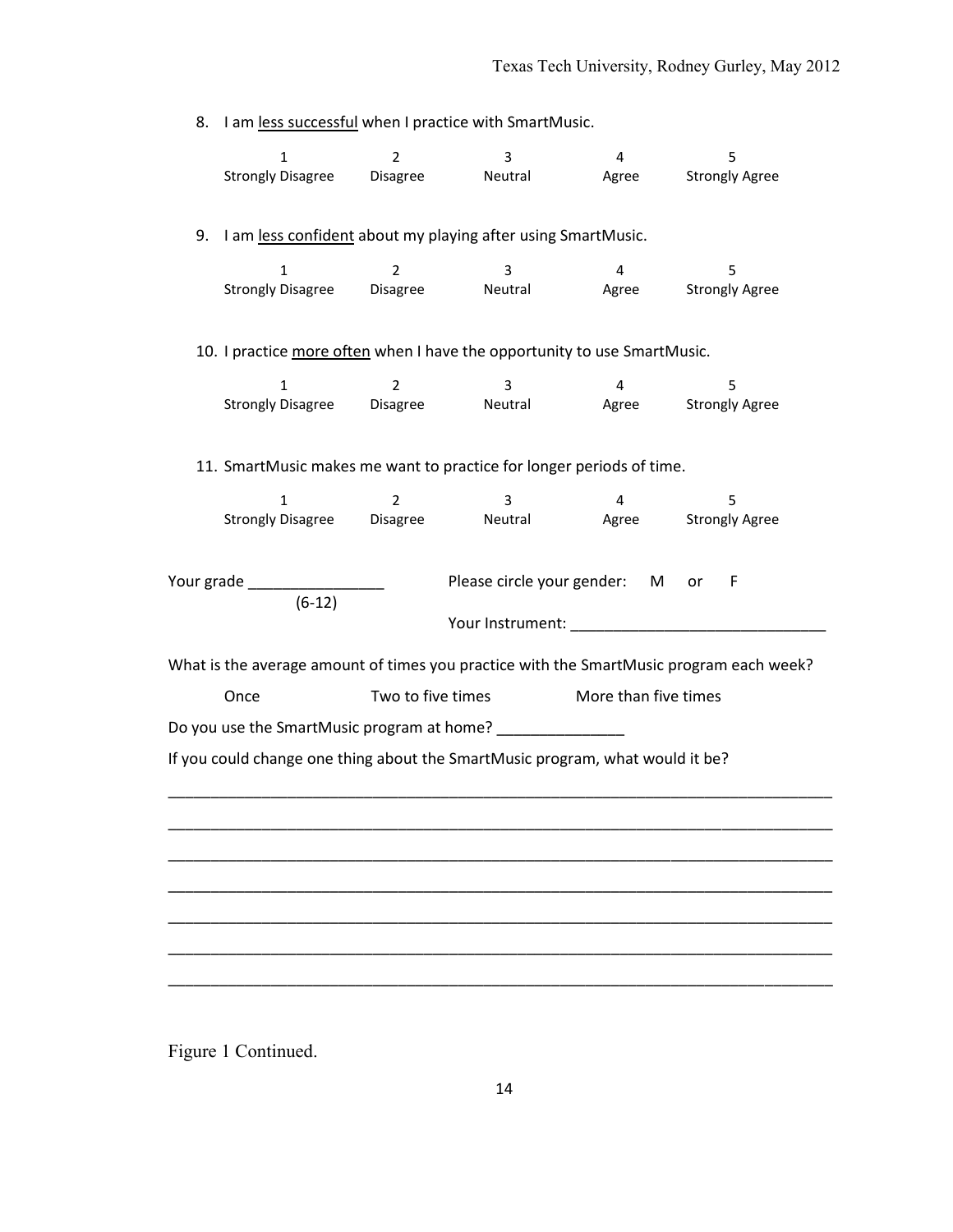# **Chapter IV**

# **Results**

<span id="page-20-0"></span>Results were determined by compiling responses to prompts from individual student surveys. These individual surveys were sorted according to the three predetermined subgroups: high school band, middle school band, and sixth grade band. Results are presented in five sections: 1) mean scores calculated from the responses to the survey prompts, 2) raw data in percentages and Chi-square analysis of the responses to the survey prompts, 3) written responses, 4) home usage responses, and 5) usage frequency responses.

#### <span id="page-20-1"></span>**Mean Scores**

Mean scores were calculated and are included on the table below:

Table 1.

*Mean Scores of All Surveys*

| HS Band | MS Band | Sixth Band | All Groups<br>Combined |
|---------|---------|------------|------------------------|
| 3.08    | 3.18    | 3.74       | 3.29                   |
| 3.44    | 3.67    | 3.79       | 3.61                   |
| 3.29    | 3.24    | 3.13       | 3.23                   |
| 3.90    | 3.76    | 4.23       | 3.95                   |
| 3.10    | 3.29    | 3.69       | 3.31                   |
| 3.79    | 2.87    | 2.23       | 3.10                   |
| 2.76    | 2.89    | 3.38       | 2.97                   |
| 2.41    | 2.11    | 2.00       | 2.21                   |
| 2.40    | 2.24    | 2.08       | 2.27                   |
| 2.68    | 3.07    | 3.21       | 2.94                   |
| 2.62    | 2.71    | 3.08       | 2.77                   |
|         |         |            |                        |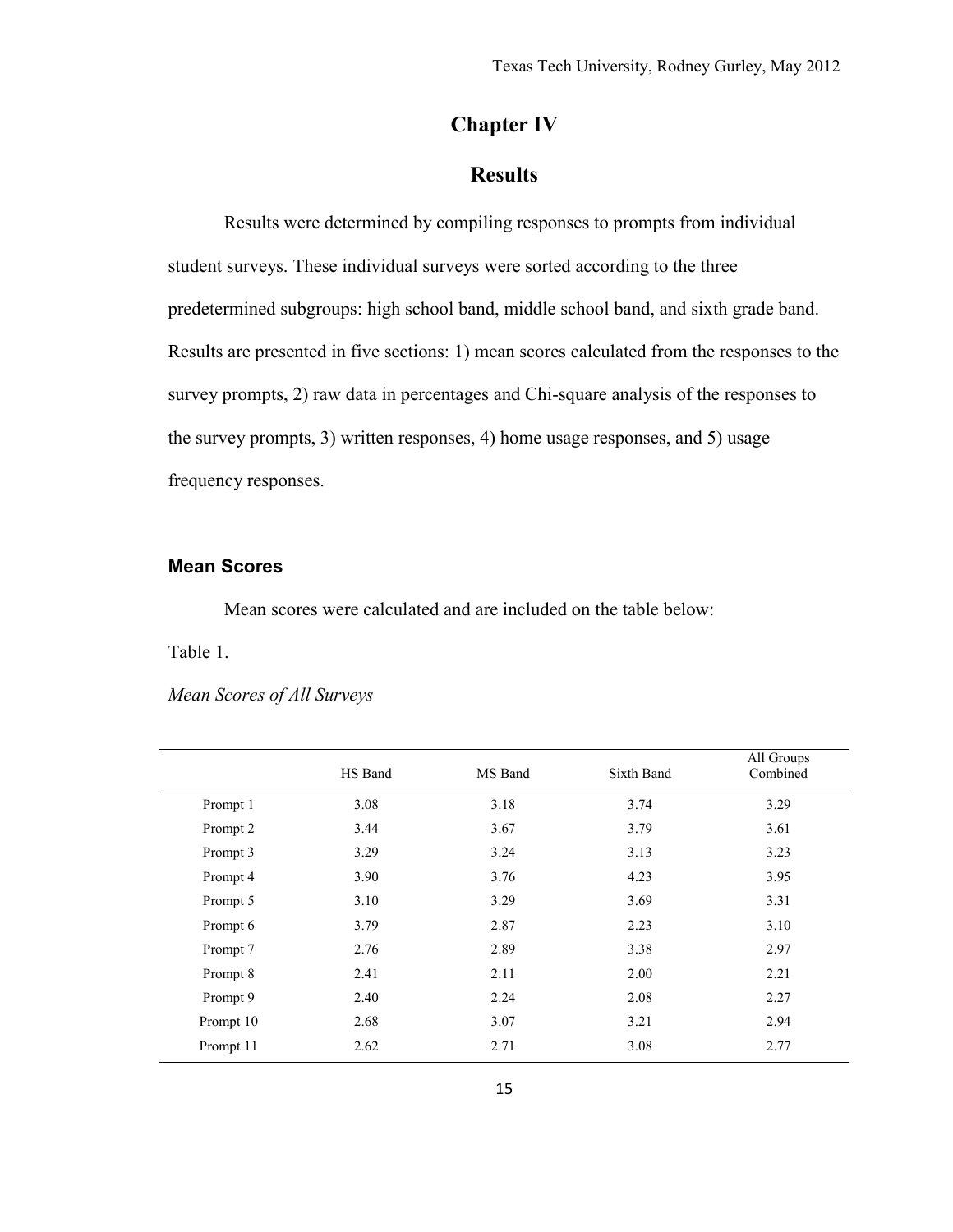The strongest positive mean scores are found in response to Prompt 4, "Practicing with the SmartMusic program helps me to find mistakes in my playing." In responding to Prompt 4, the High School Band had a mean score of 3.90, the Middle School Band a mean score of 3.76, the Sixth Grade Band a mean score of 4.23. The mean score of all groups combined was 3.95. These results show high levels of agreement that the SmartMusic program helped them to find mistakes in their playing, with the highest agreement from the sixth grade student group. Also addressing performance accuracy, Prompt 2, "Practicing with the SmartMusic program has helped me to play more accurately" also resulted in strongly positive mean scores, with the High School Band scoring 3.44, the Middle School Band 3.67, the Sixth Grade Band 3.79. The mean score of all groups combined was 3.61.

Prompts 8 and 9 were intentionally worded in the negative. Both resulted in low mean scores through all groups. For Prompt 8, "I am <u>less successful</u> when I practice with SmartMusic," The HS Band mean score was 2.41, MS Band 2.11, Sixth Grade Band 2.00 and the combined groups scoring 2.21. The results of these responses represent the lowest mean scores of any of the eleven prompts. Prompt 9, "I am less confident about my playing after using SmartMusic," yielded mean scores of 2.40 for the HS Band, 2.24 for the MS Band, 2.08 for the Sixth Grade Band, and 2.27 for all groups combined.

Prompt 6, "Practicing with SmartMusic is frustrating," resulted in a mean score of 3.79 for the HS Band, showing a high level of agreement. MS Band yielded a mean score of 2.87. Sixth Grade Band scored 2.23, indicating a high level of disagreement with the prompt. All groups combined scored a 3.10. These results would seem to suggest a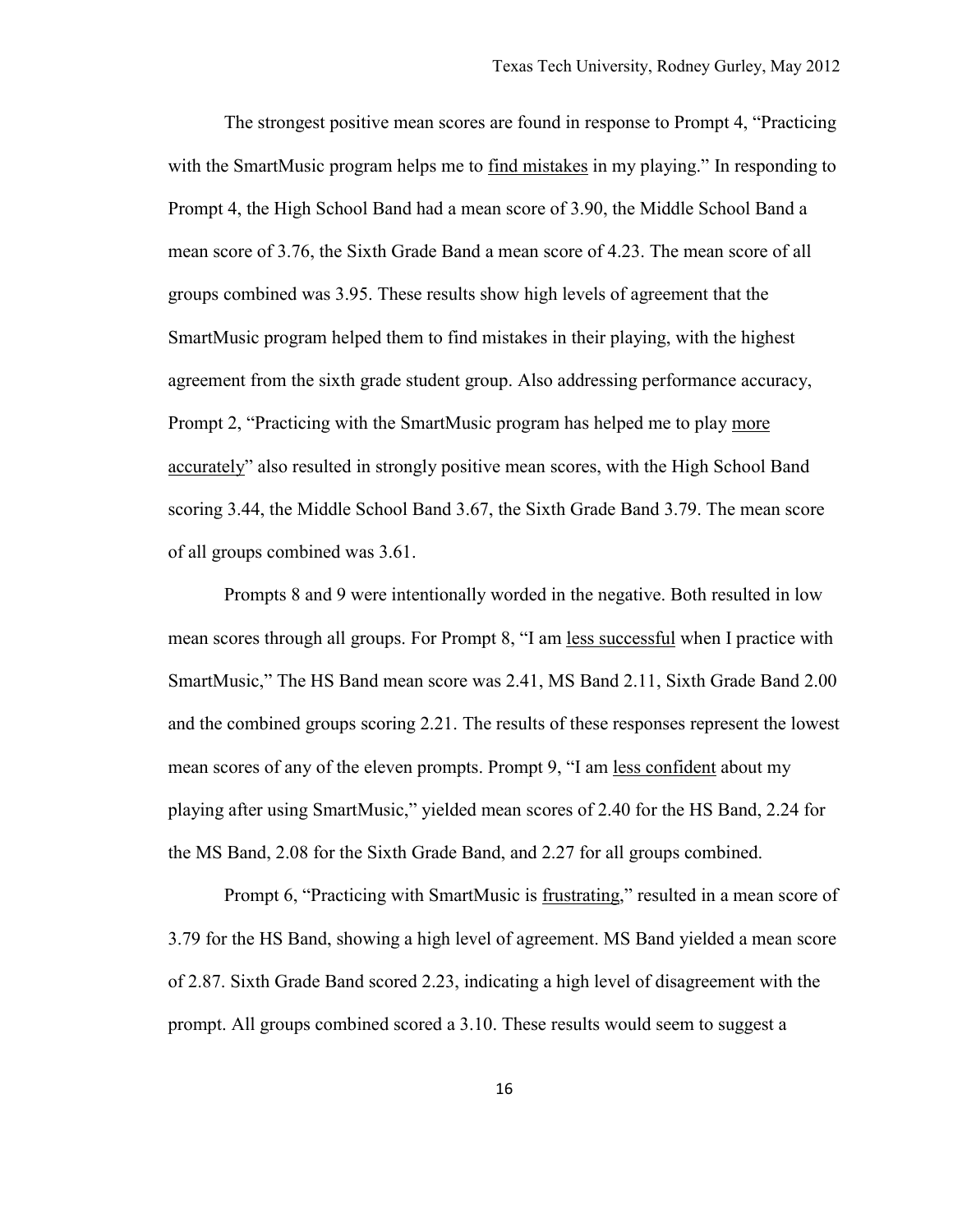correlation with experience and frustration level, with frustration with the program increasing with age and years of experience playing an instrument.

Prompts 10 and 11 addressed student practice habits using the SmartMusic program. Prompt 10, "I practice more often when I have the opportunity to use SmartMusic," resulted in primarily neutral mean scores. The HS Band mean score was 2.68, MS Band 3.07, Sixth Grade Band 3.21, and the combined groups scoring 2.94. Prompt 11, "SmartMusic makes me want to practice for longer periods of time," had similar results. The HS Band scored 2.62, MS Band 2.71, Sixth Grade Band 3.08, and combined groups 2.77.

In investigating effectiveness of practice when using the program, Prompt 3 stated "My practicing using the SmartMusic program is more effective than without it." Mean score for HS Band was 3.29, MS Band 3.24, Sixth Grade Band 3.13, and combined groups 3.23. Prompt 7, "I learn music faster when I use SmartMusic" resulted in a mean score of 2.76 for HS Band, 2.89 for MS Band, 3.38 for Sixth Grade Band, and 2.97 for all groups combined.

Prompt 1, "Practicing with the SmartMusic program increases my confidence," is a positive statement of Prompt 9. Prompt 1 resulted in a mean score of 3.08 for HS Band, 3.18 for MS Band, 3.74 for Sixth Grade Band, and 3.29 for all groups combined. Investigating student preference, Prompt 5 "Given a choice, I would rather practice with SmartMusic than without SmartMusic" yielded a mean score of 3.10 for HS Band, 3.29 for MS Band, and 3.31 for all groups combined. Sixth Grade Band resulted in a strong mean score of 3.69, indicating a stronger agreement to the statement from the youngest, least experienced group.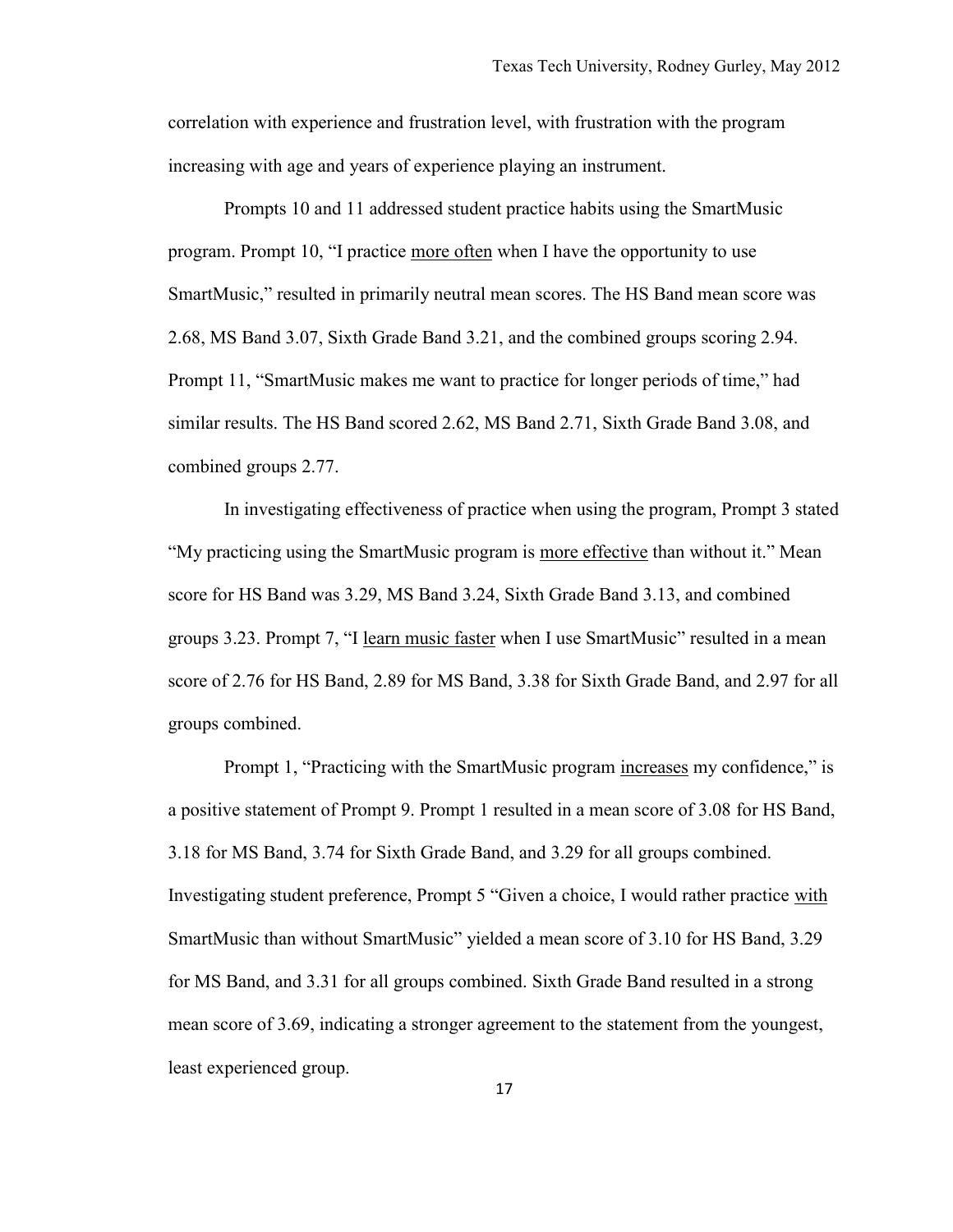#### <span id="page-23-0"></span>**Raw Data/Chi Squares**

To better compare the raw data by percentage, "Agree" and "Strongly Agree" responses were combined into an "Agree" category and "Disagree" and "Strongly Disagree" responses were combined into a "Disagree" category. The resulting categories – Agree, Neutral, and Disagree – were then analyzed by chi square as compared to equal distribution for significance.

As noted in Table 2, Prompt 4, "Practicing with the SmartMusic program helps me to find mistakes in my playing," yielded very high and highly significant results. The HS students agreed with the statement 77.78% ( $p = 0.001$ ), while the MS students agreed 70.21% ( $p = 0.001$ ) and the sixth grade students agreed 82.05% ( $p = 0.001$ ). All groups combined agreed with the statement  $77.03\%$  ( $p = < .0001$ ).

Table 2.

#### *Raw Data/Chi Square Results of Prompt 4*

| HS Band:                 |         |        |           |         |              |
|--------------------------|---------|--------|-----------|---------|--------------|
| <b>Disagree</b>          | Neutral | Agree  | No answer | Total   |              |
| 6                        | 7       | 49     | 1         | 63      | Chi Square   |
| 9.52%                    | 11.11%  | 77.78% | 1.59%     | 100.00% | $P = < 0001$ |
| MS Band:                 |         |        |           |         |              |
| <b>Disagree</b>          | Neutral | Agree  |           | Total   |              |
| 5                        | 9       | 33     |           | 47      | Chi Square   |
| 10.64%                   | 19.15%  | 70.21% |           | 100.00% | $P = < 0001$ |
| <b>Sixth Grade Band:</b> |         |        |           |         |              |
| <b>Disagree</b>          | Neutral | Agree  |           | Total   |              |
| $\overline{2}$           | 5       | 32     |           | 39      | Chi Square   |
| 5.13%                    | 12.82%  | 82.05% |           | 100.00% | $P = < 0001$ |
| All Groups combined:     |         |        |           |         |              |
| <b>Disagree</b>          | Neutral | Agree  |           | Total   |              |
| 13                       | 21      | 114    |           | 148     | Chi Square   |
| 8.78%                    | 14.19%  | 77.03% |           | 100.00% | $P = < 0001$ |

# **4. Practicing with the SmartMusic program helps me to find mistakes in my playing.**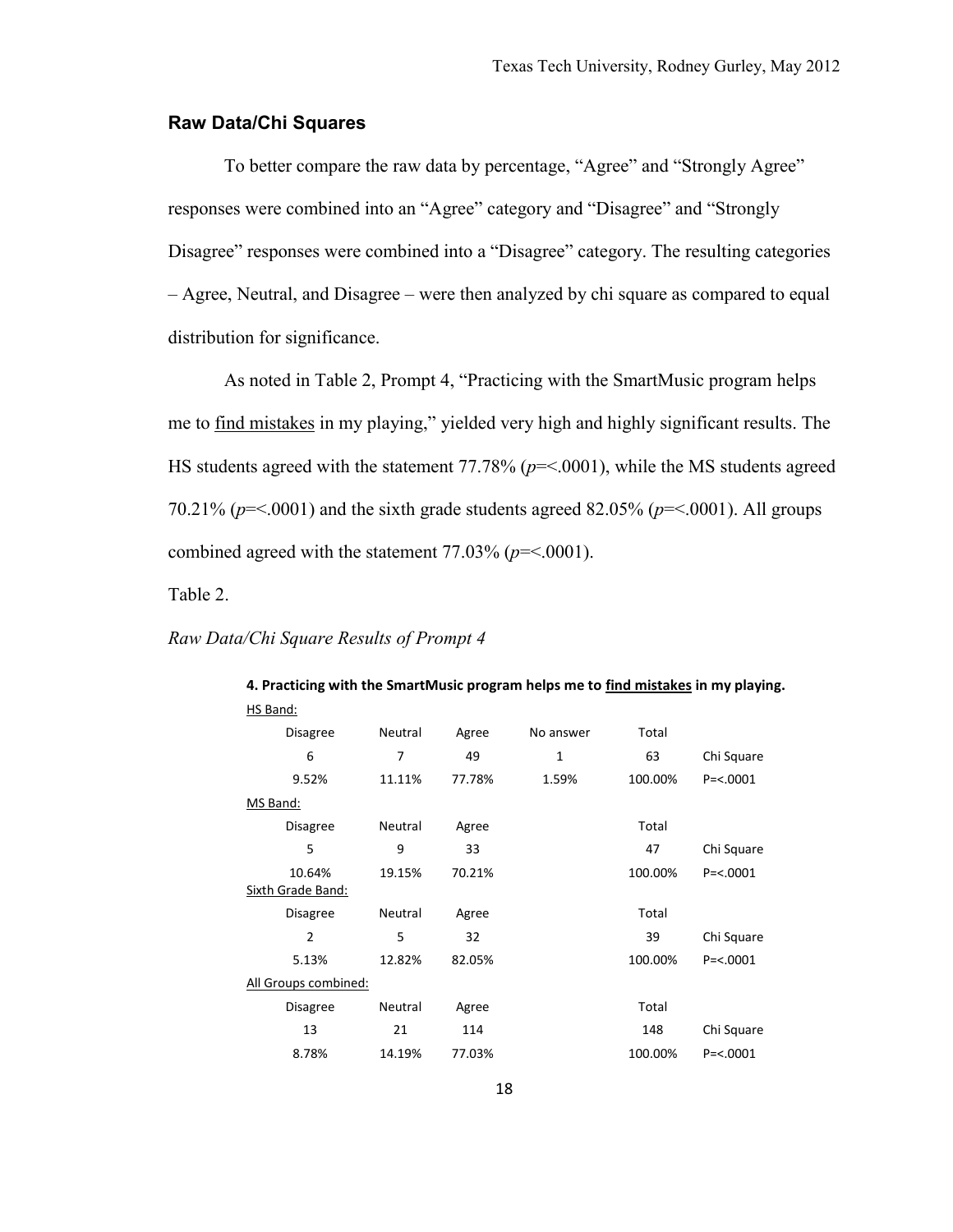Prompt 2, "Practicing with the SmartMusic program has helped me to play more accurately," also yielded strong and significant results. As indicated on Table 3, the HS students agreed with the statement 58.73% ( $p = 0.001$ ), the MS students agreed with the statement  $71.11\%$  ( $p = 0.0001$ ), and the sixth grade students agreed with the statement 58.97% (*p*=0.0005). All groups combined agreed with the prompt 62.59% (*p*=<.0001). Table 3.

| 2. Practicing with the SmartMusic program has helped me to play more<br>accurately. |         |        |         |               |  |  |
|-------------------------------------------------------------------------------------|---------|--------|---------|---------------|--|--|
| HS Band:                                                                            |         |        |         |               |  |  |
| <b>Disagree</b>                                                                     | Neutral | Agree  | Total   |               |  |  |
| 9                                                                                   | 17      | 37     | 63      | Chi Square    |  |  |
| 14.29%                                                                              | 26.98%  | 58.73% | 100.00% | $P = < 0001$  |  |  |
| MS Band:                                                                            |         |        |         |               |  |  |
| <b>Disagree</b>                                                                     | Neutral | Agree  | Total   |               |  |  |
| 8                                                                                   | 5       | 32     | 45      | Chi Square    |  |  |
| 17.78%                                                                              | 11.11%  | 71.11% | 100.00% | $P = < .0001$ |  |  |
| <b>Sixth Grade Band:</b>                                                            |         |        |         |               |  |  |
| <b>Disagree</b>                                                                     | Neutral | Agree  | Total   |               |  |  |
| 3                                                                                   | 13      | 23     | 39      | Chi Square    |  |  |
| 7.69%                                                                               | 33.33%  | 58.97% | 100.00% | $P = 0.0005$  |  |  |
| All Groups combined:                                                                |         |        |         |               |  |  |
| Disagree                                                                            | Neutral | Agree  | Total   |               |  |  |
| 20                                                                                  | 35      | 92     | 147     | Chi Square    |  |  |
| 13.61%                                                                              | 23.81%  | 62.59% | 100.00% | $P = < .0001$ |  |  |

*Raw Data/Chi Square Results of Prompt 2*

Survey prompts 1 and 9 both asked the respondents to rate their confidence as influenced by the usage of the SmartMusic program. Prompt 1 is a positive statement: "Practicing with the SmartMusic program increases my confidence." Prompt 9 is a negative statement: "I am less confident about my playing after using SmartMusic." When comparing the responses of all three groups together to these two statements on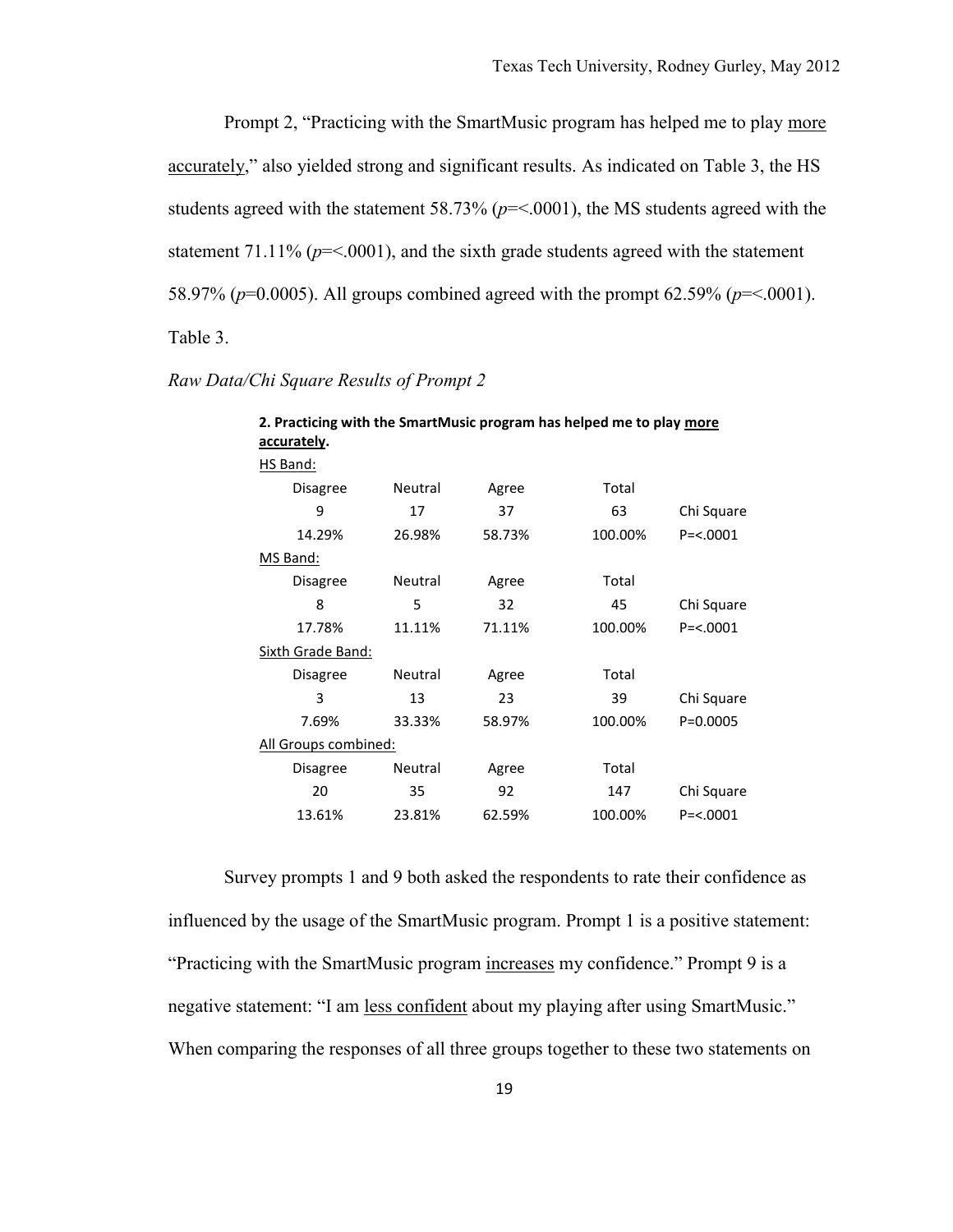Table 4, prompt 1 had an agreement response of 42.18%, while prompt 9 had a disagreement response of 68.03%. For both prompts, the sixth grade group scored higher than the MS group, which in turn scored higher than the HS group. The responses of the MS group to prompt 1 yielded results that were not significant (Chi square *p*=0.2822) yet responses of the same group to prompt 9 indicated significant results (Chi square *p*=<0.001) when compared against equal probability.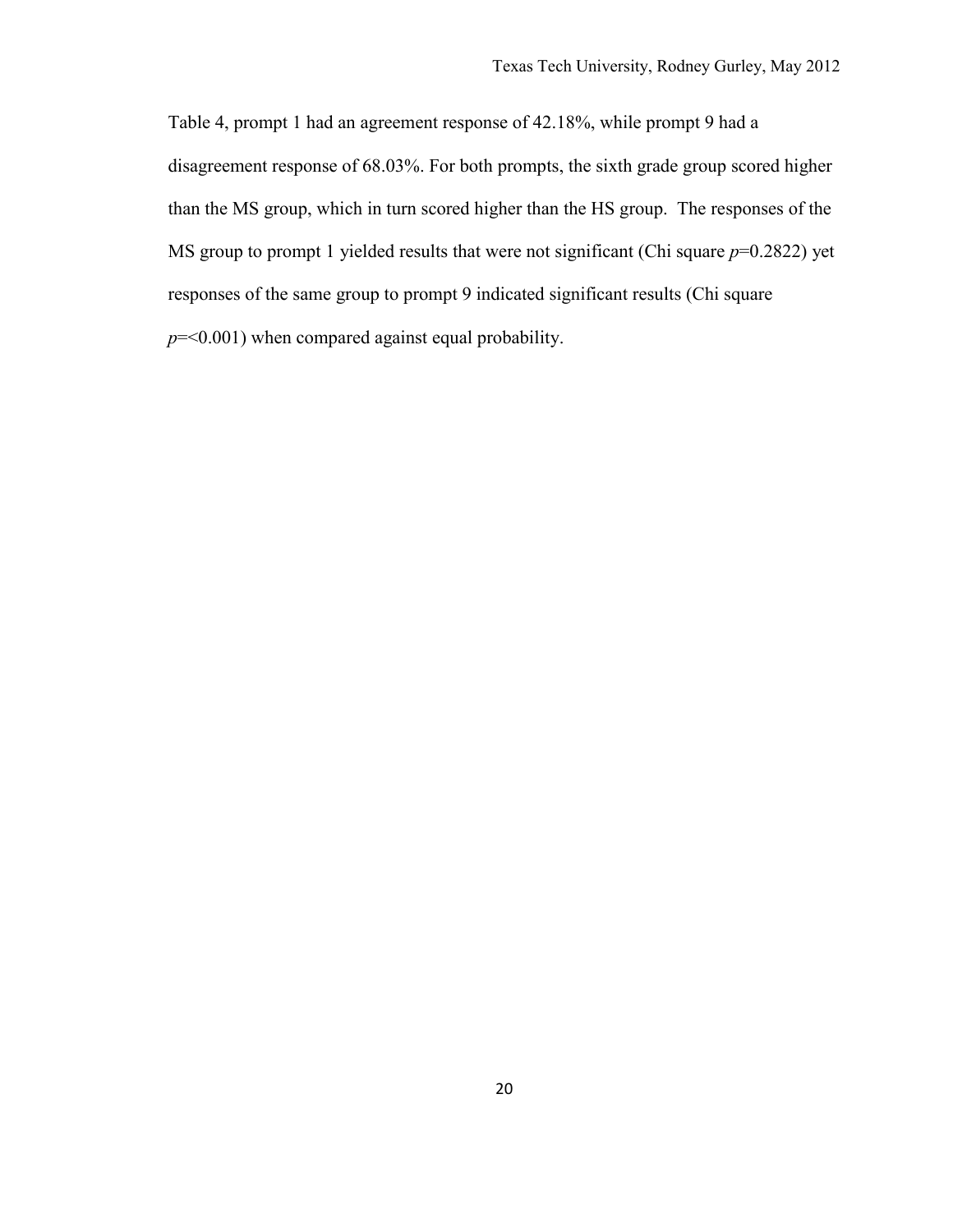# Table 4.

# *Raw Data/Chi Square Results of Prompt 1 and Prompt 9*

| 1. Practicing with the SmartMusic program increases my confidence. |                |        |         |               |  |  |
|--------------------------------------------------------------------|----------------|--------|---------|---------------|--|--|
| HS Band:                                                           |                |        |         |               |  |  |
| Disagree                                                           | <b>Neutral</b> | Agree  | Total   |               |  |  |
| 13                                                                 | 31             | 19     | 63      | Chi Square    |  |  |
| 20.63%                                                             | 49.21%         | 30.16% | 100.00% | $P = 0.0183$  |  |  |
| MS Band:                                                           |                |        |         |               |  |  |
| Disagree                                                           | Neutral        | Agree  | Total   |               |  |  |
| 10                                                                 | 18             | 17     | 45      | Chi Square    |  |  |
| 22.22%                                                             | 40.00%         | 37.78% | 100.00% | $P=0.2822$    |  |  |
| Sixth Grade Band:                                                  |                |        |         |               |  |  |
| <b>Disagree</b>                                                    | Neutral        | Agree  | Total   |               |  |  |
| 5                                                                  | 8              | 26     | 39      | Chi Square    |  |  |
| 12.82%                                                             | 20.51%         | 66.67% | 100.00% | $P = < .0001$ |  |  |
| <u>All Groups combined:</u>                                        |                |        |         |               |  |  |
| Disagree                                                           | Neutral        | Agree  | Total   |               |  |  |
| 28                                                                 | 57             | 62     | 147     | Chi Square    |  |  |
| 19.05%                                                             | 38.78%         | 42.18% | 100.00% | $P = 0.001$   |  |  |

#### **9. I am less confident about my playing after using SmartMusic.**

| HS Band:                    |                |        |         |               |  |
|-----------------------------|----------------|--------|---------|---------------|--|
| Disagree                    | <b>Neutral</b> | Agree  | Total   |               |  |
| 38                          | 20             | 5      | 63      | Chi Square    |  |
| 60.32%                      | 31.75%         | 7.94%  | 100.00% | $P = < 0001$  |  |
| MS Band:                    |                |        |         |               |  |
| <b>Disagree</b>             | Neutral        | Agree  | Total   |               |  |
| 33                          | 6              | 6      | 45      | Chi Square    |  |
| 73.33%                      | 13.33%         | 13.33% | 100.00% | $P = < 0.001$ |  |
| Sixth Grade Band:           |                |        |         |               |  |
| Disagree                    | <b>Neutral</b> | Agree  | Total   |               |  |
| 29                          | 6              | 4      | 39      | Chi Square    |  |
| 74.36%                      | 15.38%         | 10.26% | 100.00% | $P = < 0001$  |  |
| <u>All Groups combined:</u> |                |        |         |               |  |
| Disagree                    | Neutral        | Agree  | Total   |               |  |
| 100                         | 32             | 15     | 147     | Chi Square    |  |
| 68.03%                      | 21.77%         | 10.20% | 100.00% | $P = < 0001$  |  |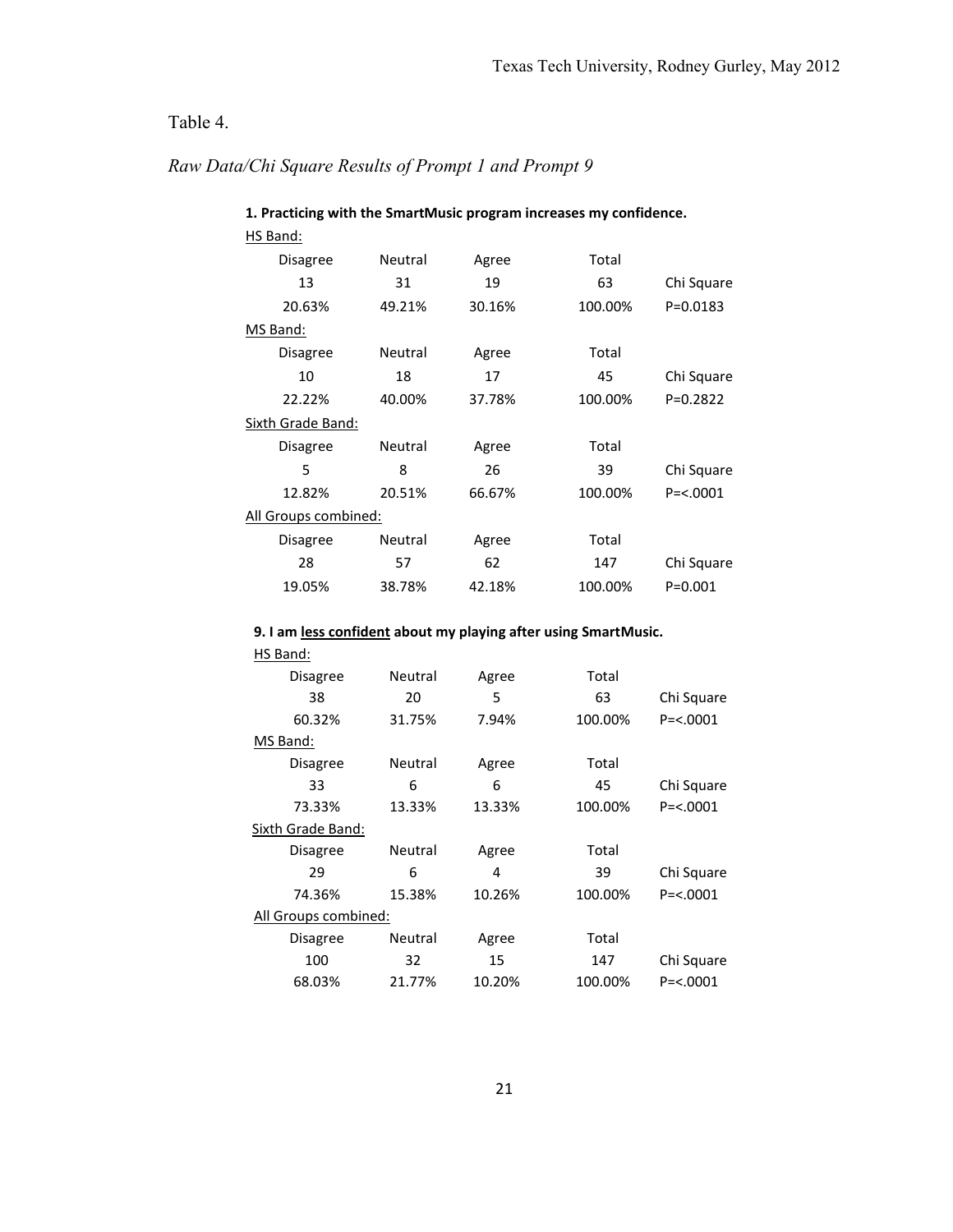Prompt 8, "I am less successful when I practice with SmartMusic," yielded significant results for all groups. Table 5 indicates HS students disagreed with the negatively worded prompt 60.32% (*p*=<.0001), middle school students disagreed 75.56% (*p*=<.0001), and sixth grade students disagreed 74.36% (*p*=<.0001). All groups combined disagreed with the prompt  $68.71\%$  ( $p = < .0001$ ).

Table 5.

| HS Band:          |         |                             |         |                                                          |
|-------------------|---------|-----------------------------|---------|----------------------------------------------------------|
| Disagree          | Neutral | Agree                       | Total   |                                                          |
| 38                | 19      | 6                           | 63      | Chi Square                                               |
| 60.32%            | 30.16%  | 9.52%                       | 100.00% | $P = < .0001$                                            |
| MS Band:          |         |                             |         |                                                          |
| Disagree          | Neutral | Agree                       | Total   |                                                          |
| 34                | 6       | 5                           | 45      | Chi Square                                               |
| 75.56%            | 13.33%  | 11.11%                      | 100.00% | $P = < .0001$                                            |
| Sixth Grade Band: |         |                             |         |                                                          |
| <b>Disagree</b>   | Neutral | Agree                       | Total   |                                                          |
| 29                | 7       | 3                           | 39      | Chi Square                                               |
| 74.36%            | 17.95%  | 7.69%                       | 100.00% | $P = < .0001$                                            |
|                   |         |                             |         |                                                          |
| Disagree          | Neutral | Agree                       | Total   |                                                          |
| 101               | 32      | 14                          | 147     | Chi Square                                               |
| 68.71%            | 21.77%  | 9.52%                       | 100.00% | $P = < 0001$                                             |
|                   |         | <u>All Groups combined:</u> |         | 8. I am less successful when I practice with SmartMusic. |

*Raw Data/Chi Square results of Prompt 8*

Prompt 6, "Practicing with SmartMusic is frustrating," showed results that were both significant and not significant. As indicated on Table 6, HS students agreed with the negatively-worded statement 60.32% (*p*=<.0001), while sixth grade students disagreed with the statement  $61.54\%$  ( $p=0.0008$ ). MS students were split, with  $48.89\%$  disagreeing and 31.11% agreeing, yielding a result that was not significant (*p*=0.057). All groups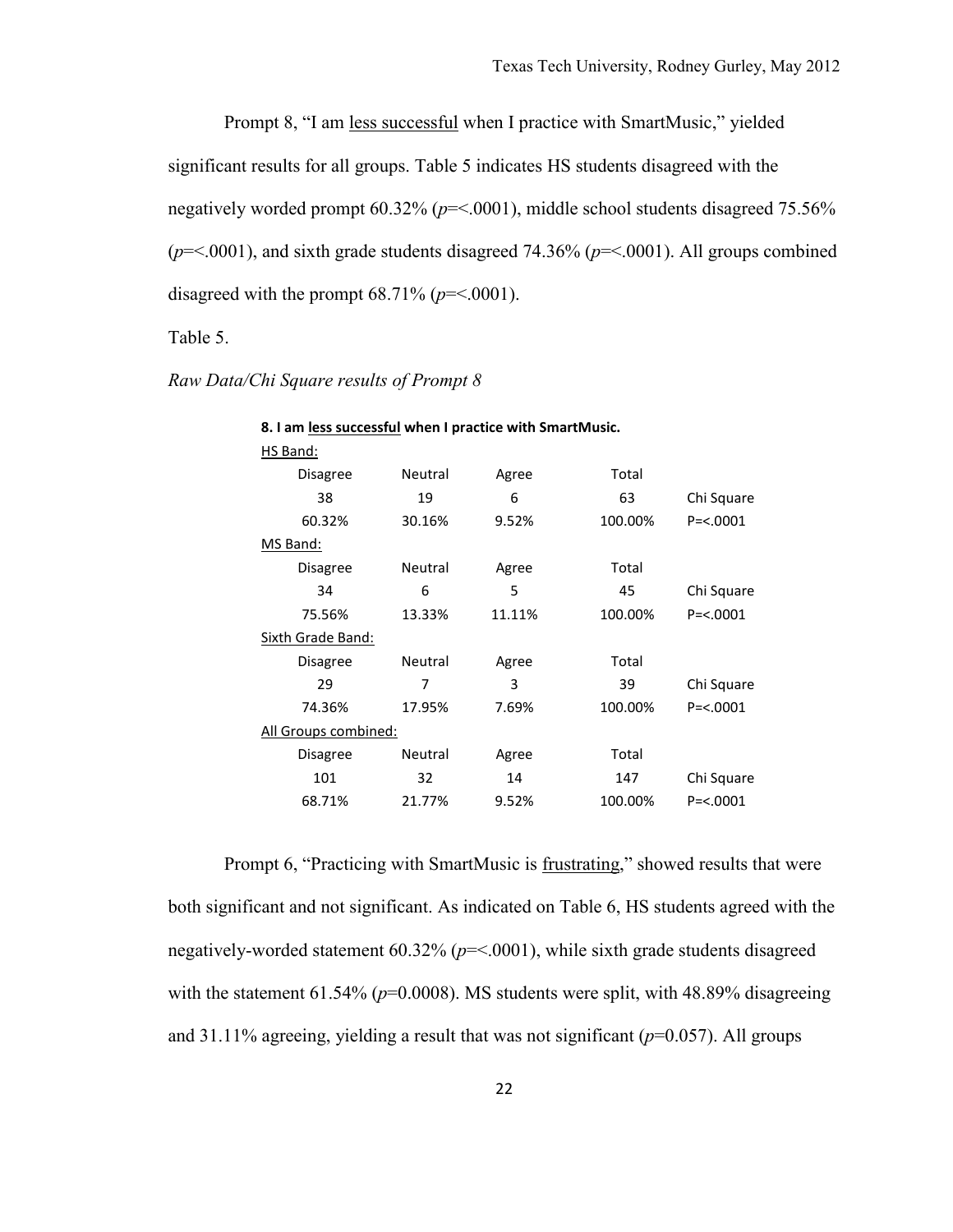combined were also split, with 36.73% disagreement, 23.81% neutral, and 39.46%

agreement, but yielded a significant result (*p*=0.046).

Table 6.

#### *Raw Data/Chi Square results of Prompt 6*

| 6. Practicing with SmartMusic is frustrating. |         |        |         |              |  |  |
|-----------------------------------------------|---------|--------|---------|--------------|--|--|
| HS Band:                                      |         |        |         |              |  |  |
| <b>Disagree</b>                               | Neutral | Agree  | Total   |              |  |  |
| 8                                             | 17      | 38     | 63      | Chi Square   |  |  |
| 12.70%                                        | 26.98%  | 60.32% | 100.00% | $P = < 0001$ |  |  |
| MS Band:                                      |         |        |         |              |  |  |
| <b>Disagree</b>                               | Neutral | Agree  | Total   |              |  |  |
| 22                                            | 9       | 14     | 45      | Chi Square   |  |  |
| 48.89%                                        | 20.00%  | 31.11% | 100.00% | $P = 0.057$  |  |  |
| Sixth Grade Band:                             |         |        |         |              |  |  |
| <b>Disagree</b>                               | Neutral | Agree  | Total   |              |  |  |
| 24                                            | 9       | 6      | 39      | Chi Square   |  |  |
| 61.54%                                        | 23.08%  | 15.38% | 100.00% | $P = 0.0008$ |  |  |
| All Groups combined:                          |         |        |         |              |  |  |
| <b>Disagree</b>                               | Neutral | Agree  | Total   |              |  |  |
| 54                                            | 35      | 58     | 147     | Chi Square   |  |  |
| 36.73%                                        | 23.81%  | 39.46% | 100.00% | $P = 0.046$  |  |  |

Prompts 10 and 11 addressed student practice habits using the SmartMusic program. Prompt 10, "I practice more often when I have the opportunity to use SmartMusic," resulted in no single response category gaining over 50% return and all groups were neutral, as indicated on Table 7. The HS Band was neutral to the statement 49.21% (*p*=0.0027), MS Band 42.22% (*p*=0.4211), Sixth Grade Band 48.72% (*p*=0.0921), and the combined groups 46.94% neutral (*p*=0.0016). Prompt 11, "SmartMusic makes me want to practice for longer periods of time," had results that were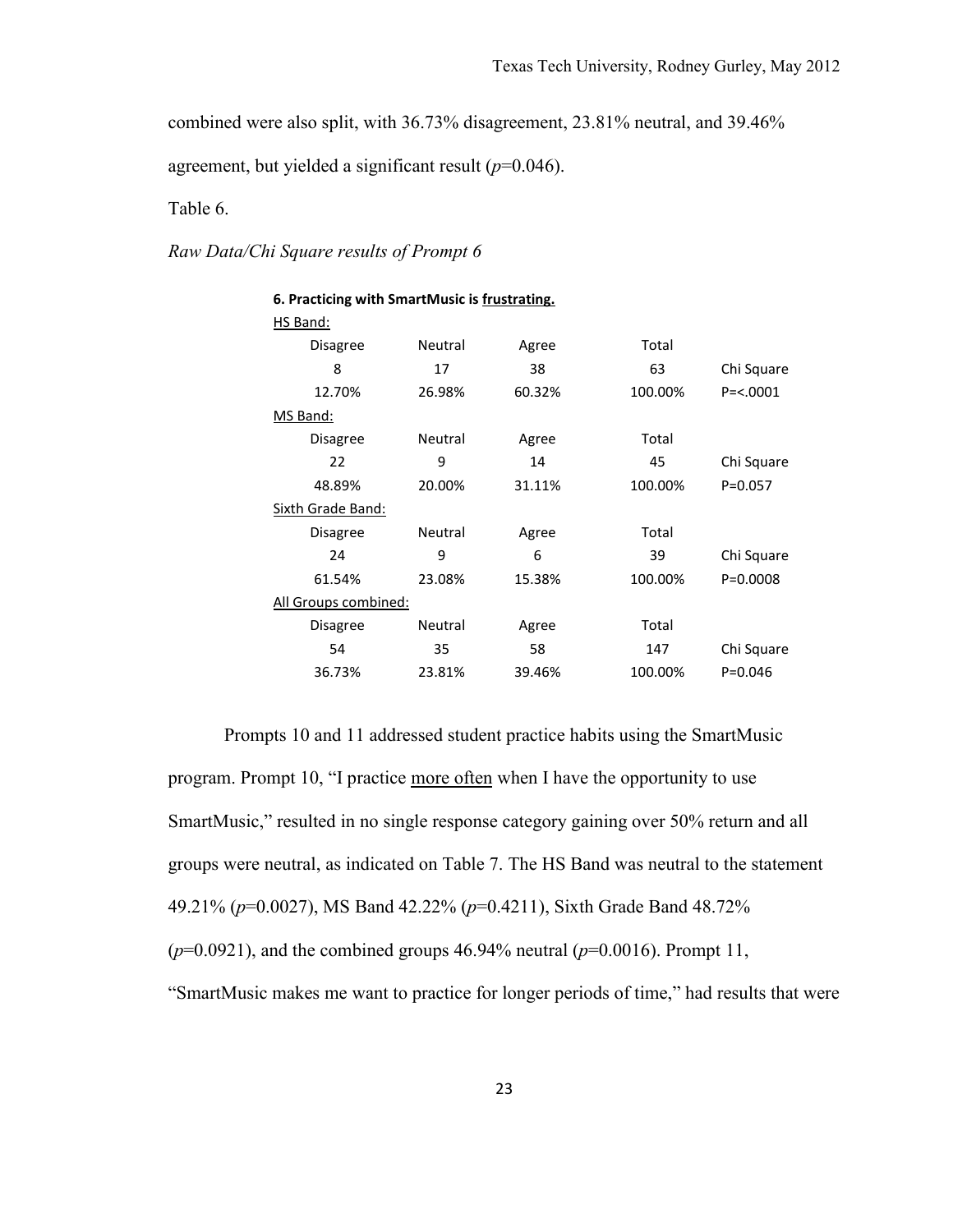not significant. Chi Square result for the HS Band group was *p*=0.0842, MS Band

 $p=0.085$ , Sixth Grade Band  $p=0.7334$ , and all groups combined  $p=0.0662$ .

Table 7.

*Raw Data/Chi Square results of Prompt 10 and Prompt 11*

| HS Band:             |         |        |         |              |  |  |  |
|----------------------|---------|--------|---------|--------------|--|--|--|
| <b>Disagree</b>      | Neutral | Agree  | Total   |              |  |  |  |
| 23                   | 31      | 9      | 63      | Chi Square   |  |  |  |
| 36.51%               | 49.21%  | 14.29% | 100.00% | $P = 0.0027$ |  |  |  |
| MS Band:             |         |        |         |              |  |  |  |
| <b>Disagree</b>      | Neutral | Agree  | Total   |              |  |  |  |
| 12                   | 19      | 14     | 45      | Chi Square   |  |  |  |
| 26.67%               | 42.22%  | 31.11% | 100.00% | $P=0.4211$   |  |  |  |
| Sixth Grade Band:    |         |        |         |              |  |  |  |
| <b>Disagree</b>      | Neutral | Agree  | Total   |              |  |  |  |
| 8                    | 19      | 12     | 39      | Chi Square   |  |  |  |
| 20.51%               | 48.72%  | 30.77% | 100.00% | $P = 0.0921$ |  |  |  |
| All Groups combined: |         |        |         |              |  |  |  |
| Disagree             | Neutral | Agree  | Total   |              |  |  |  |
| 43                   | 69      | 35     | 147     | Chi Square   |  |  |  |
| 29.25%               | 46.94%  | 23.81% | 100.00% | $P = 0.0016$ |  |  |  |

**10. I practice more often when I have the opportunity to use SmartMusic.**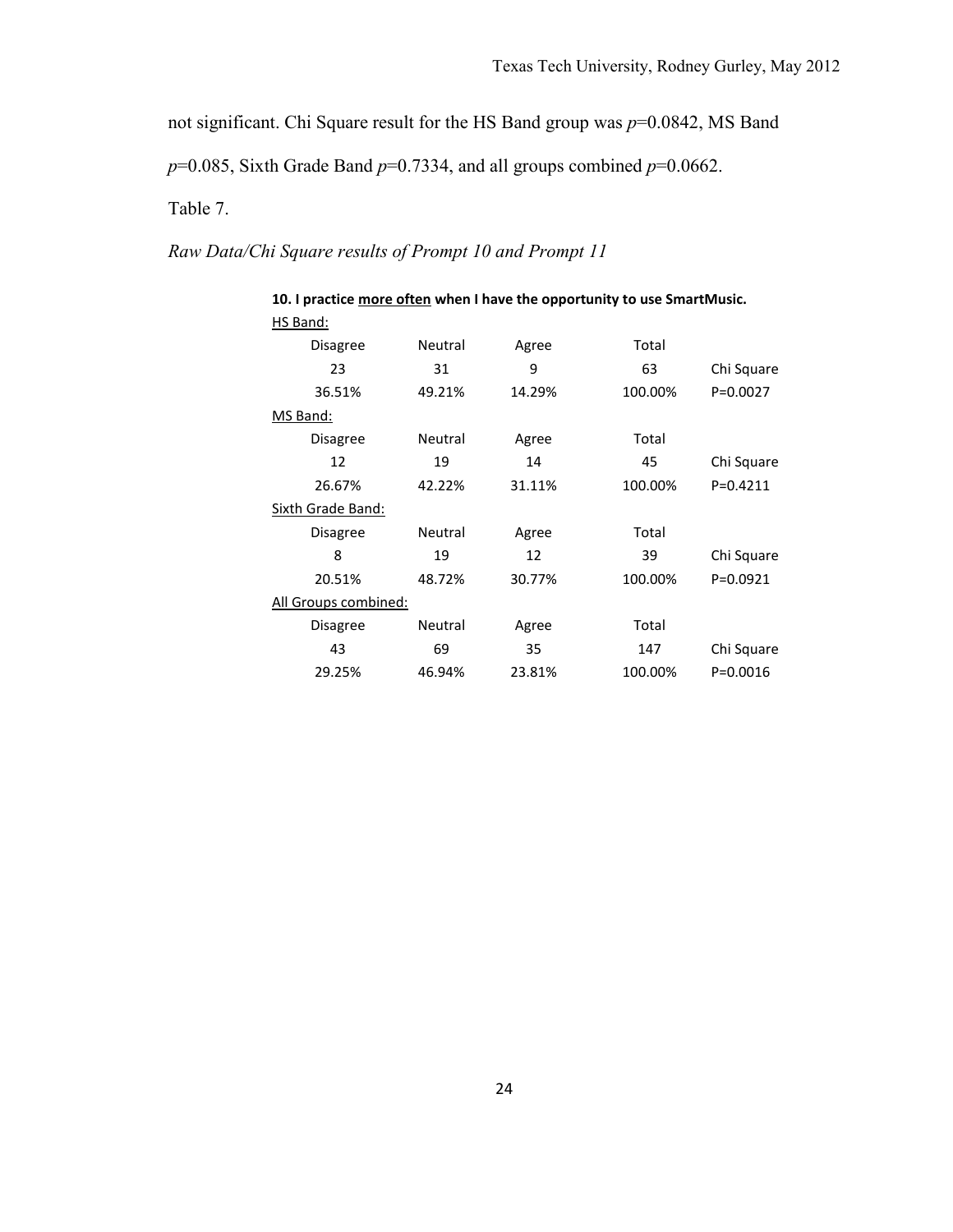#### Table 7. Continued

| HS Band:             |         |        |         |              |
|----------------------|---------|--------|---------|--------------|
| <b>Disagree</b>      | Neutral | Agree  | Total   |              |
| 29                   | 19      | 15     | 63      | Chi Square   |
| 46.03%               | 30.16%  | 23.81% | 100.00% | $P = 0.0842$ |
| MS Band:             |         |        |         |              |
| <b>Disagree</b>      | Neutral | Agree  | Total   |              |
| 19                   | 18      | 8      | 45      | Chi Square   |
| 42.22%               | 40.00%  | 17.78% | 100.00% | $P = 0.085$  |
| Sixth Grade Band:    |         |        |         |              |
| <b>Disagree</b>      | Neutral | Agree  | Total   |              |
| 13                   | 11      | 15     | 39      | Chi Square   |
| 33.33%               | 28.21%  | 38.46% | 100.00% | $P = 0.7334$ |
| All Groups combined: |         |        |         |              |
| <b>Disagree</b>      | Neutral | Agree  | Total   |              |
| 61                   | 48      | 38     | 147     | Chi Square   |
| 41.50%               | 32.65%  | 25.85% | 100.00% | $P = 0.0662$ |
|                      |         |        |         |              |

#### **11. SmartMusic makes me want to practice for longer periods of time.** HS Band:

In investigating effectiveness of practice when using the program, Prompt 3 stated "My practicing using the SmartMusic program is more effective than without it." Results indicated on Table 8 were mixed, with the HS and Combined groups yielding significant results while the MS and Sixth Grade groups were not significant. HS Band students agreed with the prompt  $44.44\%$  and were neutral  $36.51\%$  ( $p=0.0412$ ). All groups combined agreed with the prompt 42.86% and were neutral 46.69% (*p*=0.0095). Prompt 7, "I learn music faster when I use SmartMusic" also resulted in mixed results. HS Band was 42.86% disagreed to the prompt but 38.10% neutral (*p*=0.0498), MS Band was 55.56% neutral to the prompt ( $p=0.0067$ ), and all groups combined was 29.25% disagreed, 44.22% neutral, and 26.53% agreed to the prompt (*p=*0.0183). Sixth grade band yielded results to the prompt that were not significant (*p=*0.0581).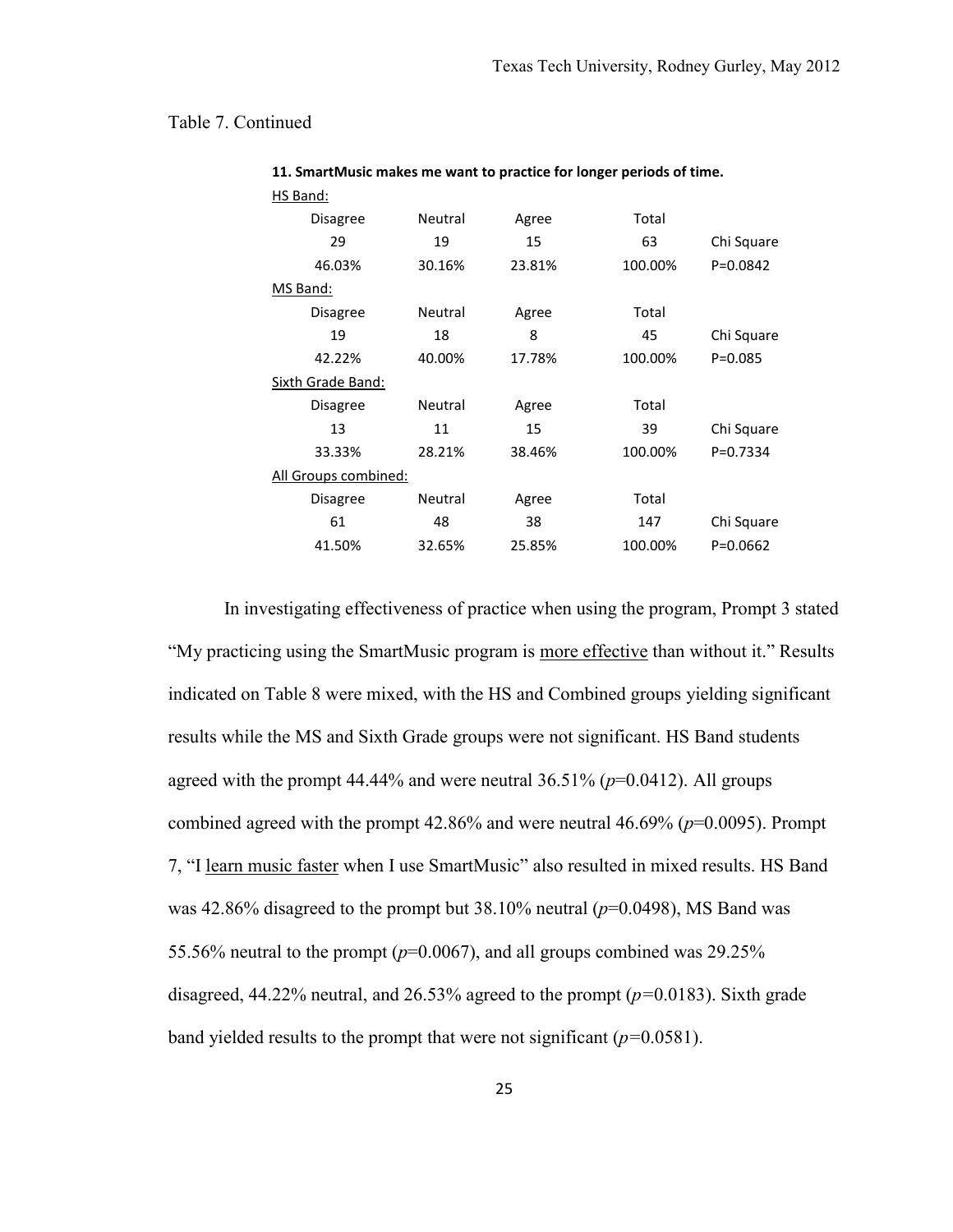# Table 8.

# *Raw Data/Chi Square results of Prompt 3 and Prompt 7*

| 3. My practicing using the SmartMusic program is more effective than without it.<br>HS Band: |         |        |         |              |
|----------------------------------------------------------------------------------------------|---------|--------|---------|--------------|
| Disagree                                                                                     | Neutral | Agree  | Total   |              |
| 12                                                                                           | 23      | 28     | 63      | Chi Square   |
| 19.05%                                                                                       | 36.51%  | 44.44% | 100.00% | $P = 0.0412$ |
| MS Band:                                                                                     |         |        |         |              |
| Disagree                                                                                     | Neutral | Agree  | Total   |              |
| 10                                                                                           | 15      | 20     | 45      | Chi Square   |
| 22.22%                                                                                       | 33.33%  | 44.44% | 100.00% | P=0.1892     |
| Sixth Grade Band:                                                                            |         |        |         |              |
| Disagree                                                                                     | Neutral | Agree  | Total   |              |
| 11                                                                                           | 13      | 15     | 39      | Chi Square   |
| 28.21%                                                                                       | 33.33%  | 38.46% | 100.00% | $P = 0.7334$ |
| All Groups combined:                                                                         |         |        |         |              |
| Disagree                                                                                     | Neutral | Agree  | Total   |              |
| 33                                                                                           | 51      | 63     | 147     | Chi Square   |
| 22.45%                                                                                       | 34.69%  | 42.86% | 100.00% | P=0.0095     |
| 7. I learn music faster when I use SmartMusic.                                               |         |        |         |              |
| HS Band:                                                                                     |         |        |         |              |
| Disagree                                                                                     | Neutral | Agree  | Total   |              |
| 27                                                                                           | 24      |        |         |              |
|                                                                                              |         | 12     | 63      | Chi Square   |
| 42.86%                                                                                       | 38.10%  | 19.05% | 100.00% | P=0.0498     |
| MS Band:                                                                                     |         |        |         |              |
| Disagree                                                                                     | Neutral | Agree  | Total   |              |
| 10                                                                                           | 25      | 10     | 45      | Chi Square   |
| 22.22%                                                                                       | 55.56%  | 22.22% | 100.00% | P=0.0067     |
| Sixth Grade Band:                                                                            |         |        |         |              |
| Disagree                                                                                     | Neutral | Agree  | Total   |              |
| 6                                                                                            | 16      | 17     | 39      | Chi Square   |
| 15.38%                                                                                       | 41.03%  | 43.59% | 100.00% | P=0.0581     |
| All Groups combined:                                                                         |         |        |         |              |
| Disagree                                                                                     | Neutral | Agree  | Total   |              |
| 43                                                                                           | 65      | 39     | 147     | Chi Square   |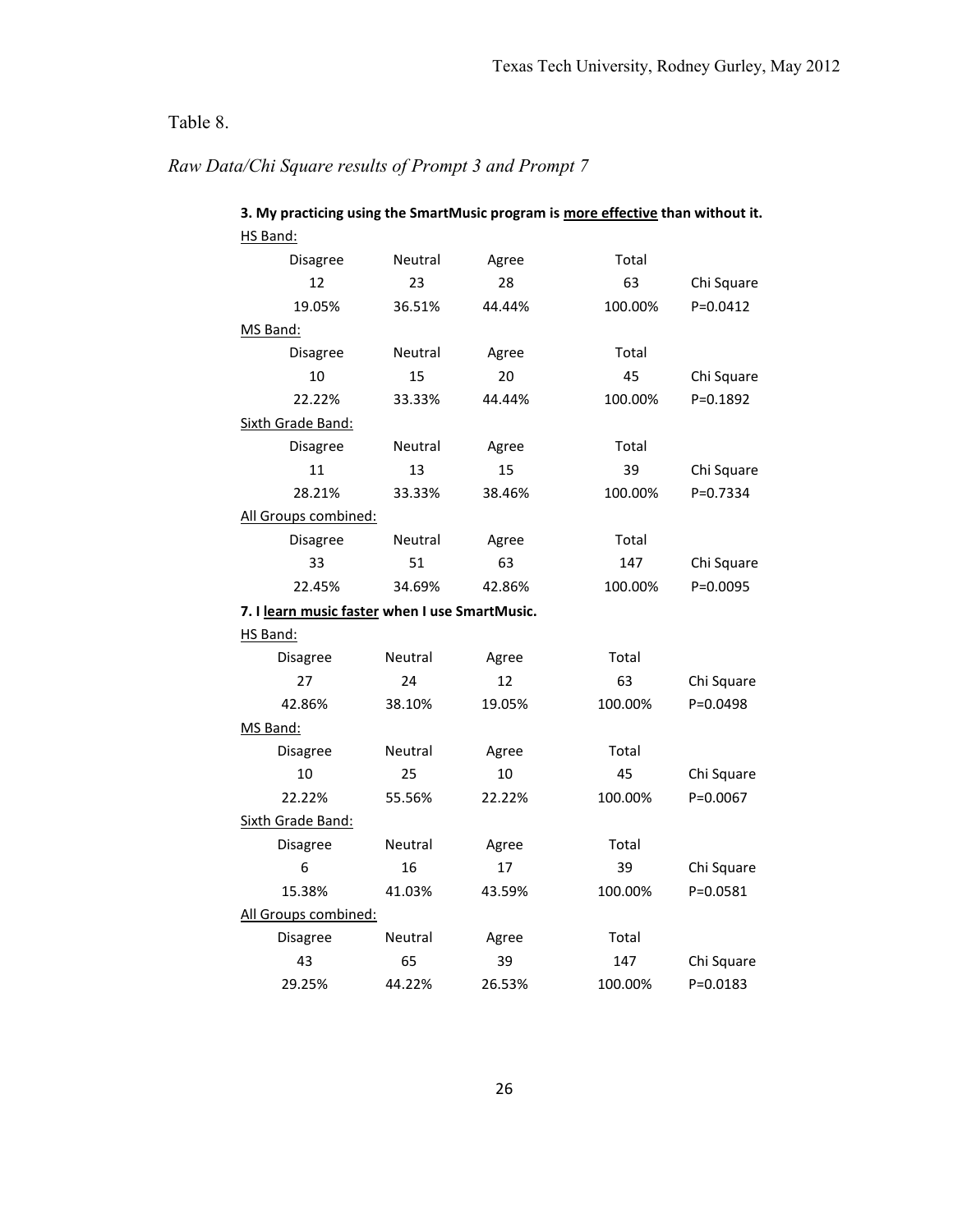Prompt 5, "Given a choice, I would rather practice with SmartMusic than without SmartMusic," measured student preference. Noted on Table 9, no significant results were found in the HS Band group ( $p=0.4045$ ) and the MS Band group ( $p=0.2466$ ). The Sixth Grade group agreed with the statement 64.10% ( $p=0.0002$ ) and the combined groups agreed with the statement 48.30% (*p*=0.0006).

Table 9.

| 5. Given a choice, I would rather practice with SmartMusic than without<br>SmartMusic. |         |        |         |              |
|----------------------------------------------------------------------------------------|---------|--------|---------|--------------|
| HS Band:                                                                               |         |        |         |              |
| <b>Disagree</b>                                                                        | Neutral | Agree  | Total   |              |
| 18                                                                                     | 19      | 26     | 63      | Chi Square   |
| 28.57%                                                                                 | 30.16%  | 41.27% | 100.00% | $P = 0.4045$ |
| MS Band:                                                                               |         |        |         |              |
| Disagree                                                                               | Neutral | Agree  | Total   |              |
| 11                                                                                     | 14      | 20     | 45      | Chi Square   |
| 24.44%                                                                                 | 31.11%  | 44.44% | 100.00% | $P = 0.2466$ |
| Sixth Grade Band:                                                                      |         |        |         |              |
| <b>Disagree</b>                                                                        | Neutral | Agree  | Total   |              |
| 7                                                                                      | 7       | 25     | 39      | Chi Square   |
| 17.95%                                                                                 | 17.95%  | 64.10% | 100.00% | $P = 0.0002$ |
| All Groups combined:                                                                   |         |        |         |              |
| <b>Disagree</b>                                                                        | Neutral | Agree  | Total   |              |
| 36                                                                                     | 40      | 71     | 147     | Chi Square   |
| 24.49%                                                                                 | 27.21%  | 48.30% | 100.00% | $P = 0.0006$ |

*Raw Data/Chi Square results of Prompt 5*

#### <span id="page-32-0"></span>**Written Responses**

Of the 147 surveys returned, 71 included written suggestions of how to positively modify SmartMusic. Of the 63 HS Band participants, 21 wrote suggestions, and 18 out of 45 MS Band members and 32 of the 39 sixth grade band members responded with suggestions. The written responses were reviewed for topic and/or content similarities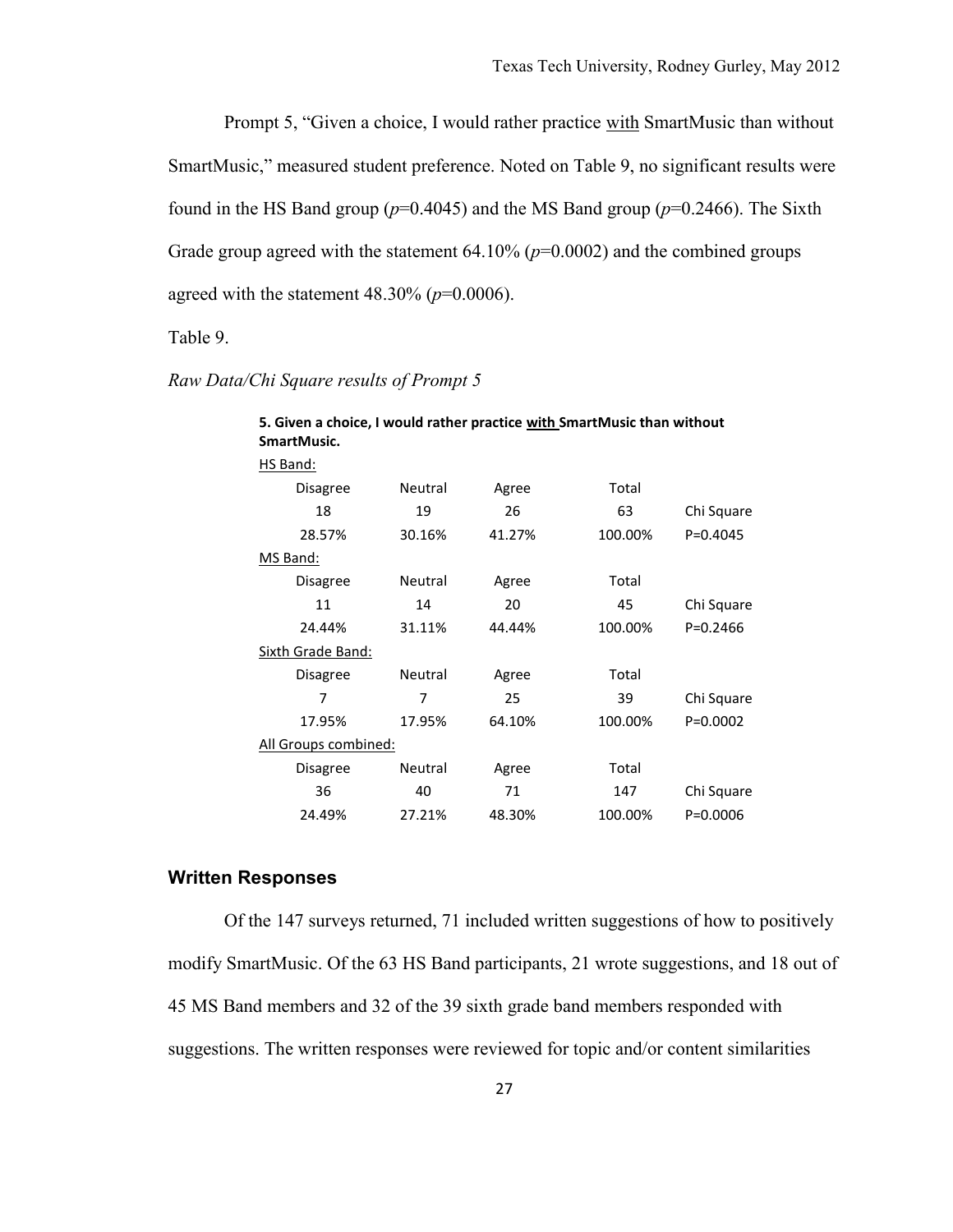resulting in an appropriate classification of four separate categories. These categories were: 1) positive comments, 2) comments regarding dissatisfaction in the implementation of assignment design from the teacher, 3) assessment dissatisfaction, and 4) basic technology or technology implementation dissatisfaction. A general synopsis of the positive comments ranged from things the students liked about the program to students who wrote that they would not change anything. Dissatisfaction of assignment design was classified as anything the teacher could control regarding the implementation of the assignment or the assignment settings themselves. Assessment dissatisfaction comments mostly mention student frustration with SmartMusic's perceived assessment accuracy. Technology concerns were those that dealt with difficulties with the process of logging into the system, slow download speeds, and other general areas of technological concerns.

HS Band responses, with comments representative of the group and category, included 1 positive comment, "I like being able to retake the test as many times as I need to get the grade I want," 9 comments regarding assignment design, "Change the green bar to the beat like we like it," 5 comments regarding assessment dissatisfaction, "Count the notes that you play right, not wrong!," and 6 comments regarding technology-related dissatisfaction, "Make it faster, less confusing, easier to log in."

MS Band respondents gave 1 positive comment, "I would change nothing," 14 comments regarding assignment design, "easier tests," 3 comments regarding assessment dissatisfaction, "the way it grades you, it is too hard," and no comments regarding technology concerns. Sixth grade band written responses included 6 positive comments, "everything is fine, I wouldn't change a thing.," 10 comments regarding assignment

28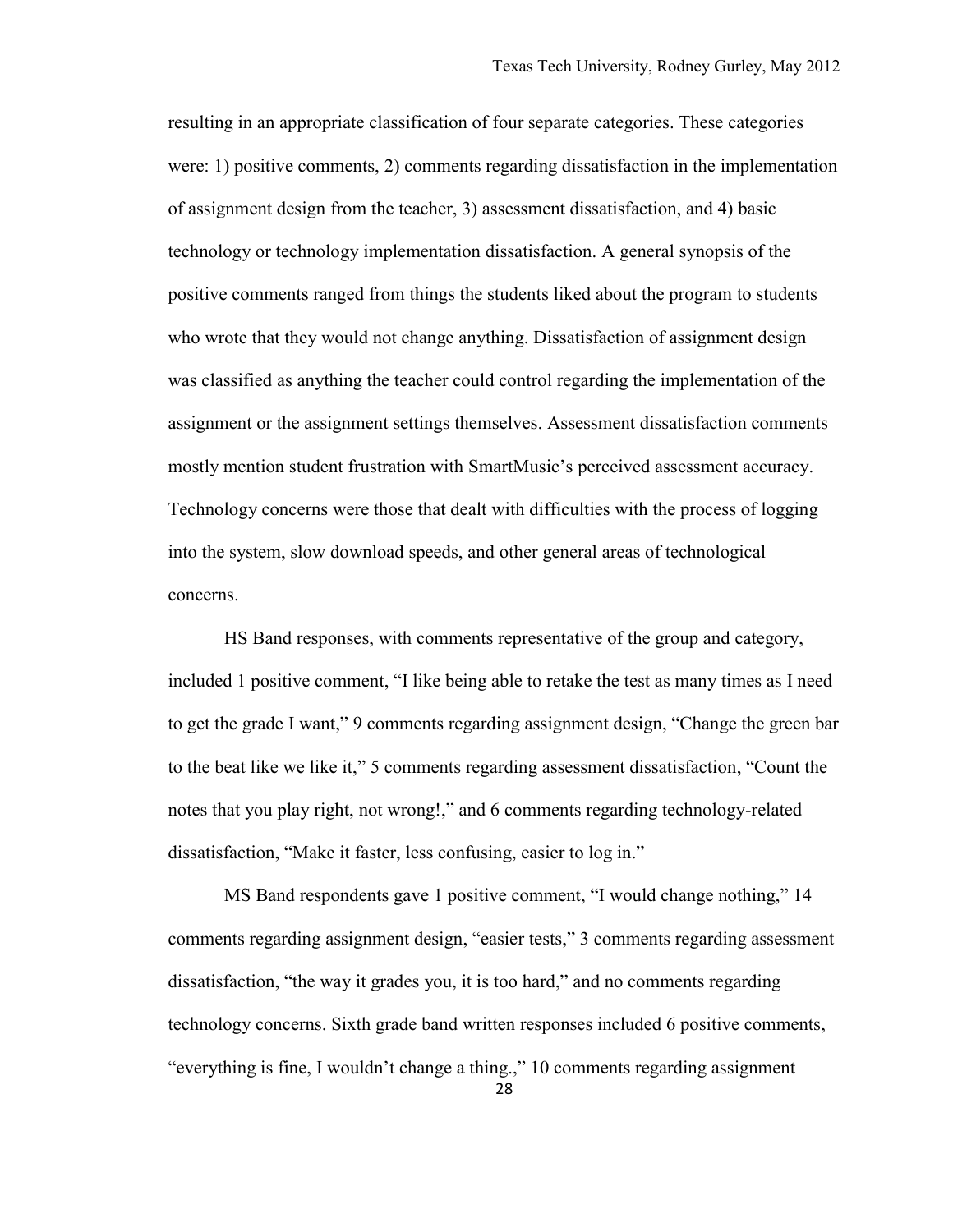design, "instead of lines from the book I would prefer to be a song because it could be much funner," 6 regarding assessment dissatisfaction, "For it to be more accurate.," and 10 comments regarding technology-related dissatisfaction, "Make it easier to log in."

#### <span id="page-34-0"></span>**Home Use**

Of the 147 respondents only 5 students indicated use of the program at home. This represents 3.4% of total responses. These responses consisted of 3 HS band students, 2 MS band students, and 0 sixth grade band students.

#### <span id="page-34-1"></span>**Usage Frequency**

Of the 63 High School respondents, 38 indicated using the SmartMusic program on average once a week, 17 used the program two-to-five times a week, 4 used the program for more than five times a week, and 4 did not respond. The Middle School students indicated 21 students used the program on average once a week, 24 two-to-five times a week, and no one indicated using the program more than five times a week. Sixth grade students indicated 18 who used the program once a week, 20 who used the program two-to-five times a week, none more than five times a week, and one individual gave no response. Total responses for all 147 responses combined are: 77 use the program on average once a week, 61 two-to-five times a week, 4 more than five times a week, while 5 offered no response.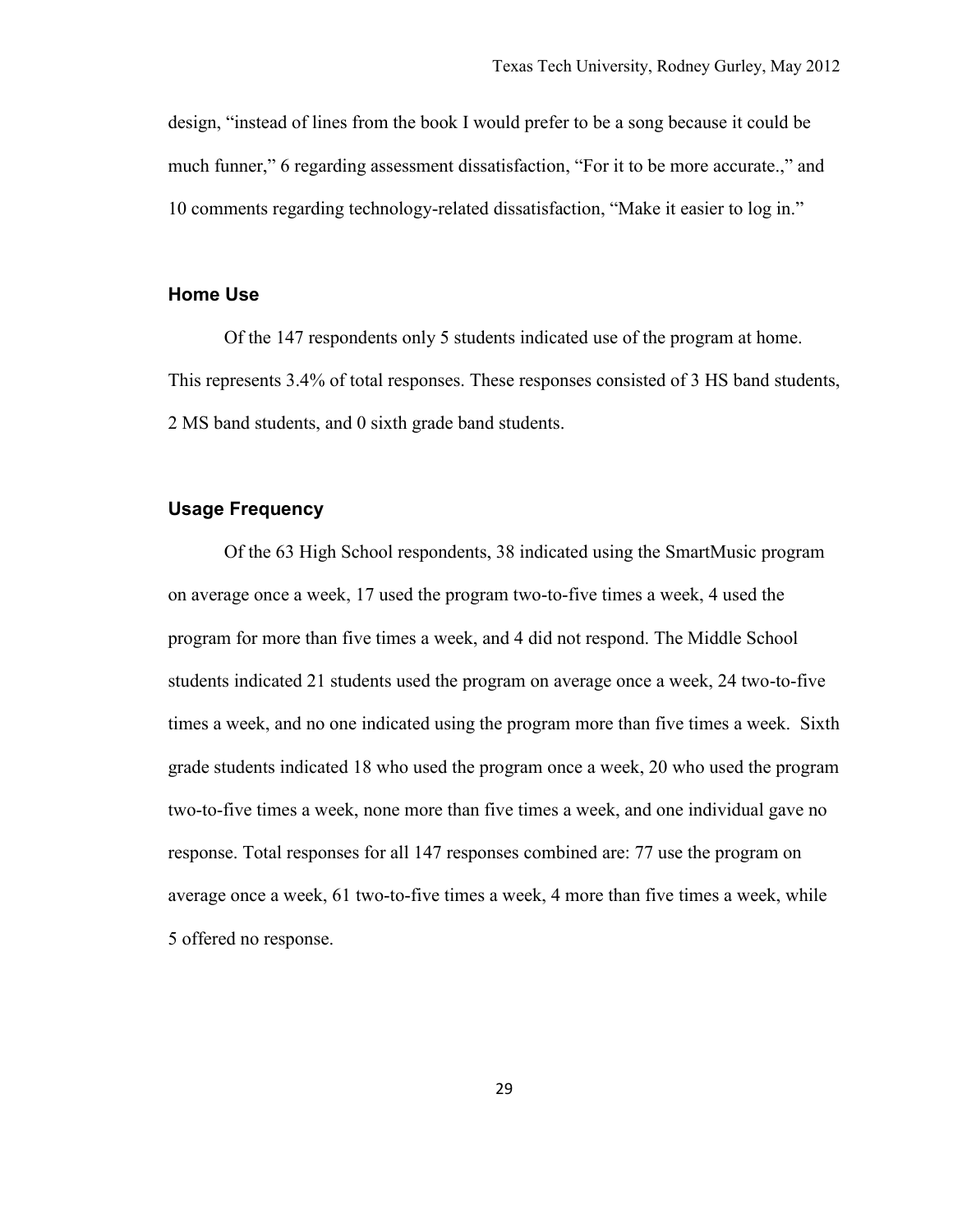#### <span id="page-35-0"></span>**Trend**

A trend is apparent when comparing the mean scores of each group between prompts. With the exception of Prompts 3 and 4 (Table 1), positively worded survey prompts yielded mean scores that increase as age and experience decrease. For example, in Prompt 2 (Practicing with the SmartMusic program has helped me to play more accurately) the mean score for HS Band is 3.44, MS Band 3.67, and Sixth Grade Band 3.79. Conversely, negatively worded prompts yielded mean scores than decrease as age and experience decrease. For example, in Prompt 8 (I am less successful when I practice with SmartMusic) the mean score for HS Band is 2.41, MS Band is 2.11, and Sixth Grade Band is 2.00. Exceptions to this trend are Prompt 3 (My practicing using the SmartMusic program is more effective than without it) indicated an increase in mean score as age and experience increased, with HS Band scoring 3.29, MS Band 3.24, and 3.13. Prompt 4 (Practicing with the SmartMusic program helps me to find mistakes in my playing) also is an exception to the trend, with HS Band scoring 3.90, MS Band 3.76, and Sixth Grade Band scoring 4.23. In the case of Prompt 4, the MS Band is the anomaly to the trend as the HS Band and Sixth Grade Band scores seem to follow the trend.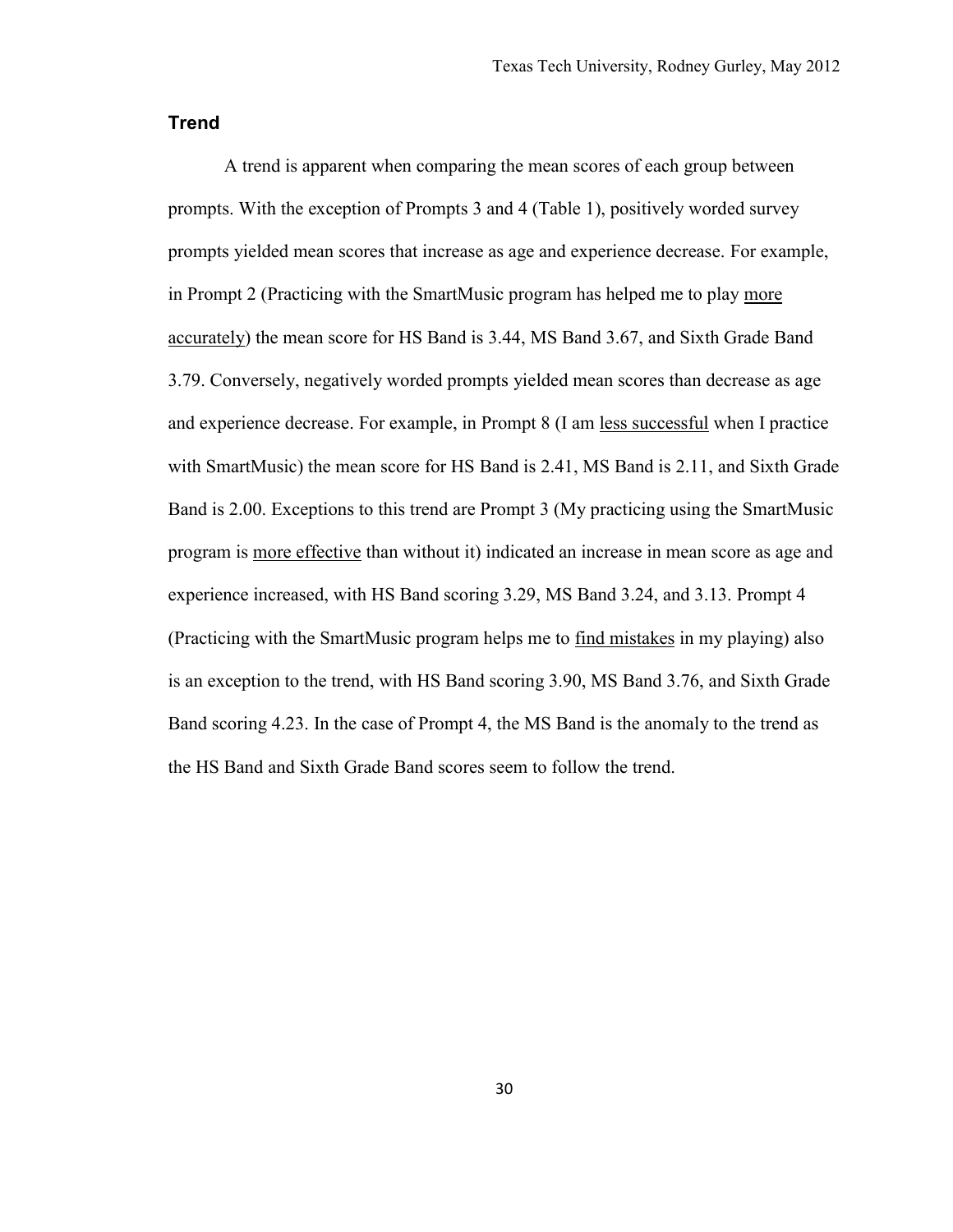# **Chapter V**

#### **Discussion**

#### <span id="page-36-1"></span><span id="page-36-0"></span>**Summary**

The purpose of this study was to examine the effectiveness of the SmartMusic practice and assessment software with middle school and high school band students and to compare and analyze their perceptions of the effectiveness of the program. Participants of this study were band students ( $N = 147$ ) in grades 6 through 12 in a small West Texas public school. Students that elect enrollment in band are divided into three separate band classes: sixth grade band ( $n = 39$ ),  $7<sup>th</sup>/8<sup>th</sup>$  grade middle school band ( $n = 45$ ), and a high school band  $(n = 63)$  consisting of grades 9 through 12.

Data in this study were gathered by asking all participants to complete a survey consisting of eleven separate prompts. The survey prompts were answered using a 5 point Likert scale and were designed to solicit the students' perceptions of the effects of SmartMusic in regard to their performing confidence, performance accuracy, effectiveness of practice, ability to find mistakes, practice method preference, satisfaction with the program, practicing efficiency, overall level of success, practice frequency, and practice length. Biographical information, including gender, grade level and instrument played was also requested. There were two prompts concerning student confidence, one positive and one negative, allowing a comparison between the two. The survey also asked students their frequency of use of the program, and whether they used the program at home. Finally, respondents were offered the opportunity for written comment regarding any changes the respondent felt they would desire to be made to the program.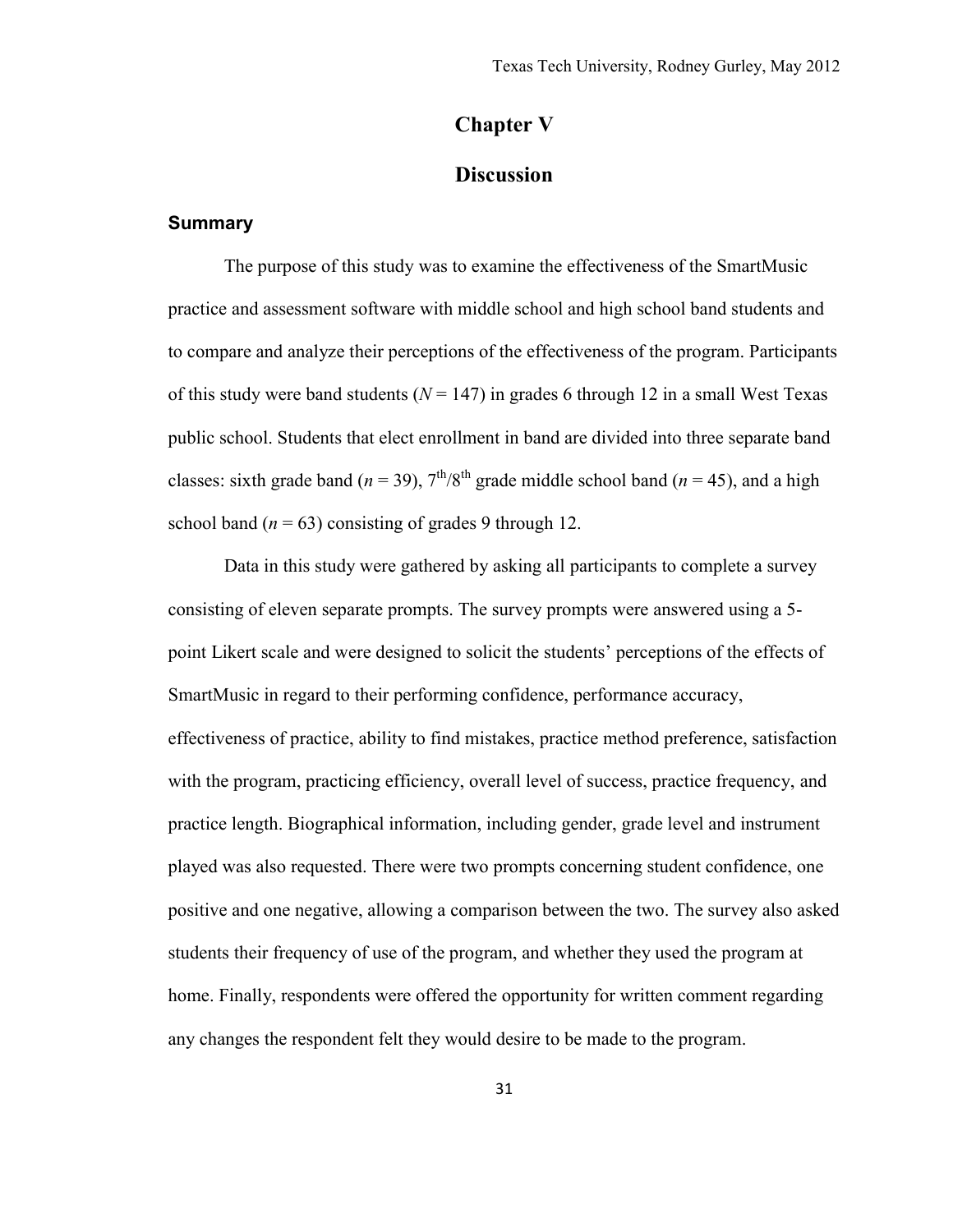Results were determined by compiling responses to the eleven prompts from individual student surveys. These individual surveys were sorted according to the three predetermined subgroups: high school band, middle school band, and sixth grade band. Mean scores were calculated and included in Table 1. To better compare the raw data by percentage, "Agree" and "Strongly Agree" responses were combined into an "Agree" category and "Disagree" and "Strongly Disagree" responses were combined into a "Disagree" category. The resulting three categories – Agree, Neutral, and Disagree – were then analyzed by chi square as compared to equal distribution for significance.

#### <span id="page-37-0"></span>**Analysis**

#### <span id="page-37-1"></span>*Function of Program*

To form a conclusion of effectiveness of the SmartMusic program as a practice and assessment tool, the survey prompts and their responses have been divided into two categories: those that address the SmartMusic program as a practice tool and those that address the SmartMusic program as an assessment tool.

#### <span id="page-37-2"></span>*SmartMusic as a Practice Tool*

The survey instrument prompts designed to measure student perceptions of the SmartMusic program as a practice tool are Prompt 1, "Practicing with the SmartMusic program increases my confidence," Prompt 3, "My practicing using the SmartMusic program is more effective than without it," Prompt 5, "Given a choice, I would rather practice with SmartMusic than without SmartMusic," Prompt 6, "Practicing with SmartMusic is frustrating," Prompt 9, "I am less confident about my playing after using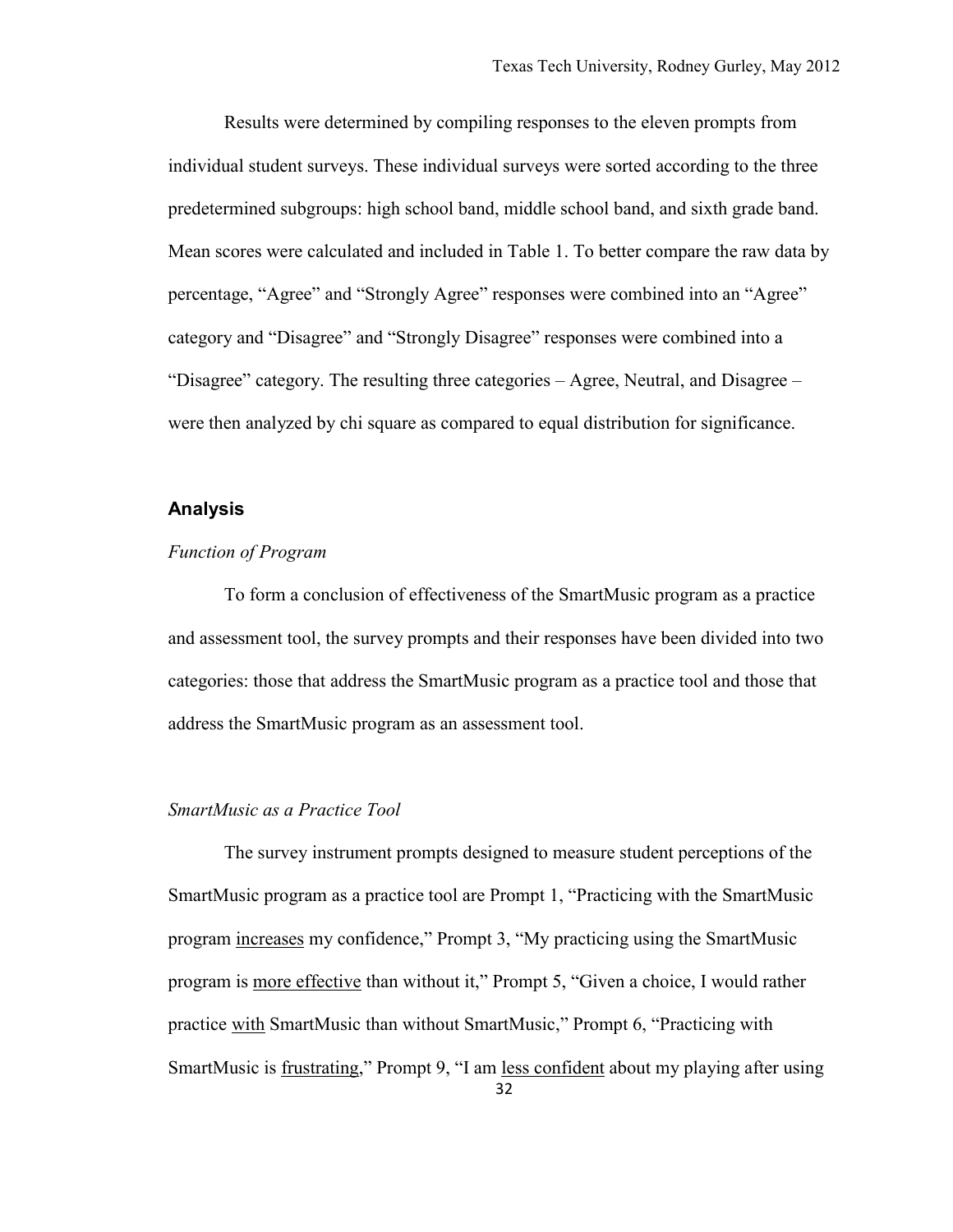SmartMusic," Prompt 10, "I practice more often when I have the opportunity to use SmartMusic," and Prompt 11, "SmartMusic makes me want to practice for longer periods of time."

Sheldon et al. (1999) discovered a heightened motivation to practice in college aged students using Vivace, the intelligent digital accompaniment system that was the precursor to SmartMusic. While the Sheldon et al. study was done with college aged students, this study indicated that motivation to practice more using the SmartMusic program was higher with younger students. The best illustration of this point comes from Prompt 5, "Given a choice, I would rather practice with SmartMusic than without SmartMusic," where the HS students' mean score is 3.10 and the sixth grade students' mean score is 3.69. These results could be attributed to the responses to Prompt 6, "Practicing with SmartMusic is frustrating," in which the HS students' mean score of 3.79 indicates lower satisfaction with the program itself, while the sixth grade students' mean score of 2.23 indicates a much higher satisfaction with the program. Further illustrating the higher satisfaction of the sixth grade students was the number of positive written comments, 6 whereas only 1 middle school band student and 1 high school band student provided a written response.

Prompt 1, "Practicing with the SmartMusic program increases my confidence," and Prompt 9, "I am less confident about my playing after using SmartMusic," both measured student confidence after using the program. The HS students had a lower degree of agreement to Prompt 1 and disagreement to Prompt 9 (mean scores of 3.08 for Prompt 1 and 2.40 for Prompt 9) than the MS students (mean scores of 3.18 for Prompt 1and 2.24 for Prompt 9). The sixth grade students showed the highest degree of

33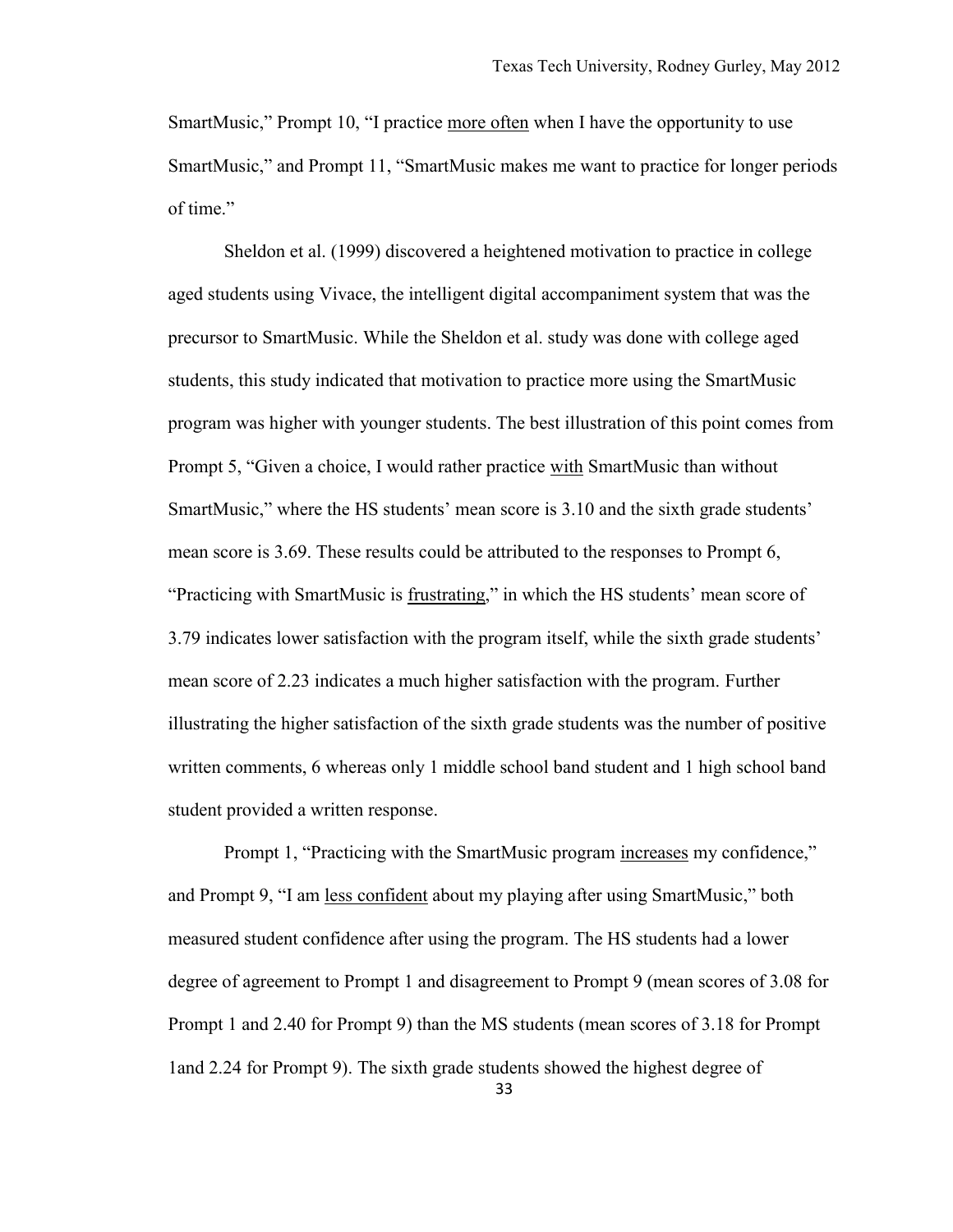agreement to Prompt 1 (mean score of 3.74) and disagreement to Prompt 9 (mean score of 2.08).

The results were dissimilar in comparing the degree of agreement/disagreement between the prompts by subject groups. The high school band group had 30.16% agreement with Prompt 1 compared to 60.32% disagreement with Prompt 9. The middle school band group had 37.78% agreement with Prompt 1compared to 73.33% disagreement with Prompt 9. The sixth grade band group had 66.67% agreement with Prompt 1compared to 74.36% disagreement with Prompt 9. These comparisons all indicate stronger feelings of disagreement to the negative prompt than feelings of agreement to the positive prompt.

Prompt 10, "I practice more often when I have the opportunity to use SmartMusic," and Prompt 11, "SmartMusic makes me want to practice for longer periods of time," were expected to indicate the students' preference in using the SmartMusic program to affect practice frequency. Results again showed stronger mean scores as age decreased, with Prompt 10 mean scores indicating 2.68 from HS Band, 3.07 from MS Band, and 3.21 from Sixth Grade Band and Prompt 11 mean scores indicating 2.26 from HS Band, 2.71 from MS Band, and 3.08 from Sixth Grade Band. When Chi Square analysis was applied however, Prompt 11 showed results that were not significant in all groups. Prompt 10 showed significant results only in HS Band (*p*=0.0027) and all groups combined  $(p=0.0016)$ . This only shows that the HS Band students are significantly neutral (49.21%) to increased practice frequency when provided the opportunity to use the SmartMusic program. While Sheldon et al. (1999) showed increased motivation to practice in college aged students, the only significant data presented from Prompt 10 or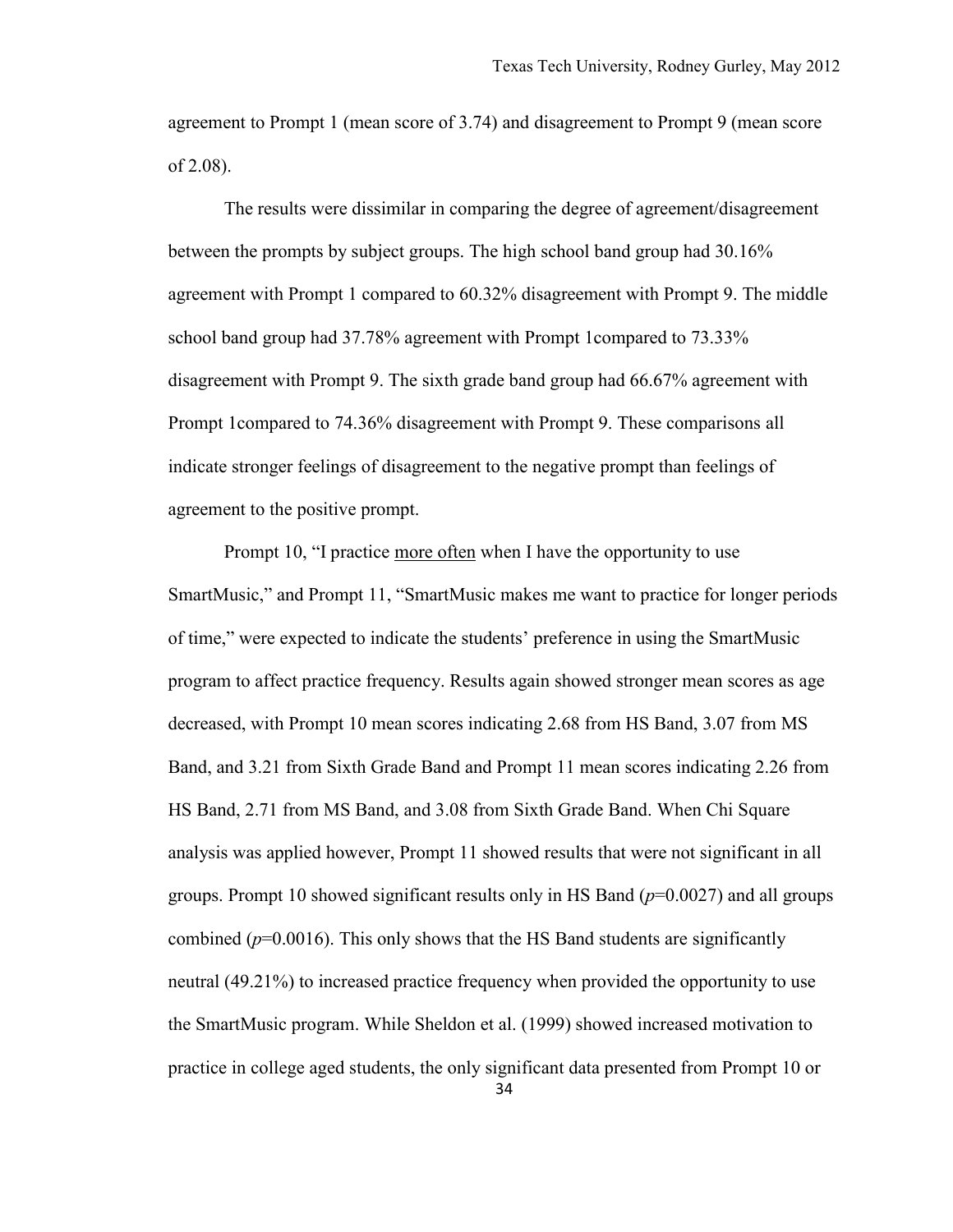Prompt 11 from this study to support those findings are the high school students' responses to Prompt 10, which had a mean score of 2.68. While not significant, the sixth grade students' mean score of 3.21 and the middle school students' mean score of 3.07 in response to Prompt 10 also indicated an increased motivation to practice using the program, supporting Sheldon et al.

The sixth grade students in this study indicate a higher level of satisfaction with the SmartMusic program than the older students, a higher level of preference to practice with the program than without than the older students, and a higher degree of confidence in their performance when using the program than the older students. Although results to Prompt 10, "I practice more often when I have the opportunity to use SmartMusic," were primarily not significant, the sixth grade students do show a higher degree of usage frequency than the older students. While the Sheldon et al. (1999) study was done with college aged students, this study indicated that motivation to practice more using the SmartMusic program was higher with younger students than older students.

#### <span id="page-40-0"></span>*SmartMusic as an Assessment Tool*

The survey instrument prompts designed to measure student perceptions of the SmartMusic program as an assessment tool are Prompt 2, "Practicing with the SmartMusic program has helped me to play more accurately," Prompt 4, "Practicing with the SmartMusic program helps me to find mistakes in my playing," Prompt 7, "I learn music faster when I use SmartMusic," and Prompt 8, "I am less successful when I practice with SmartMusic."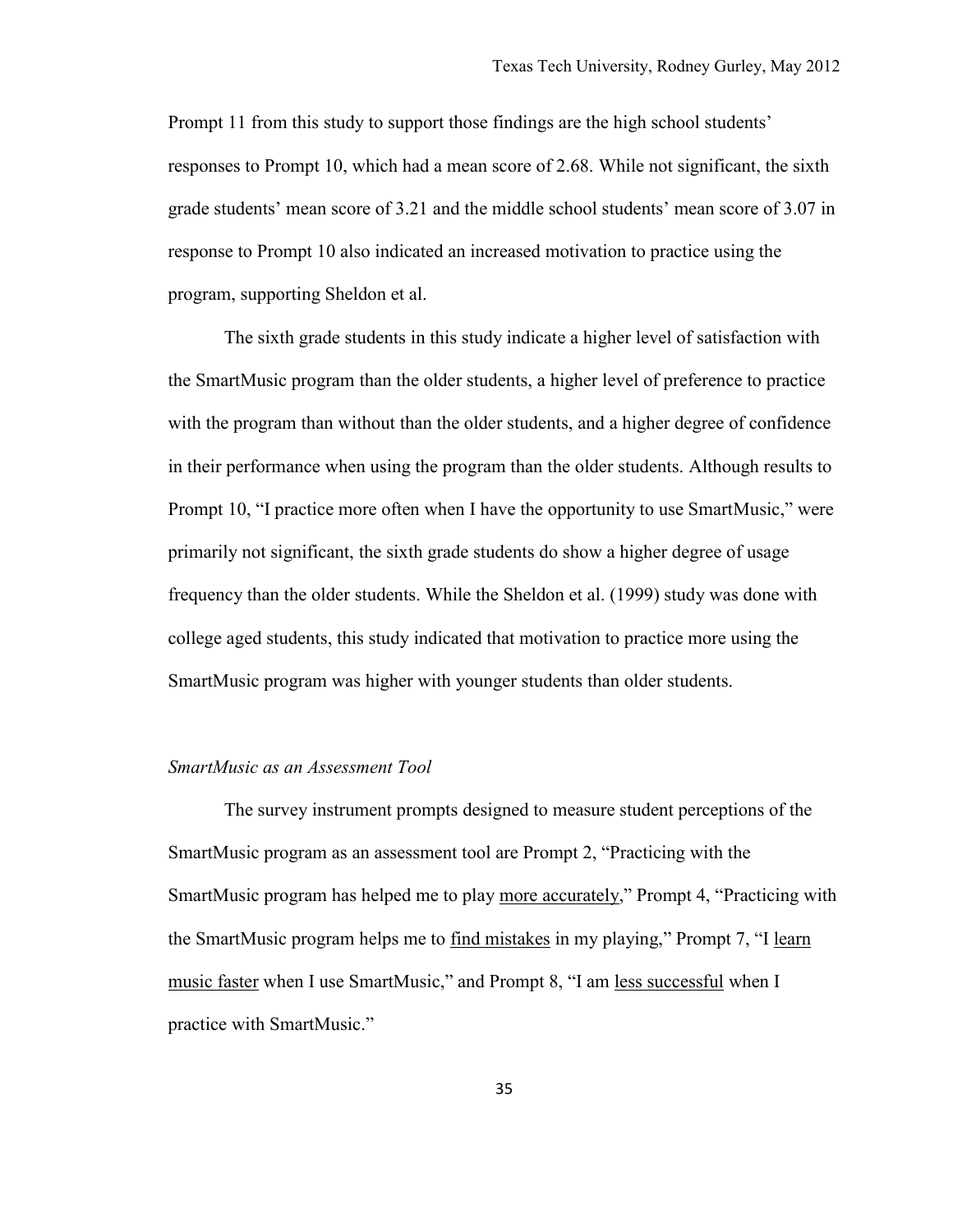Prompt 4, "Practicing with the SmartMusic program helps me to find mistakes in my playing," addressed the students' perceptions of their ability to find mistakes influenced by the usage of the program. This prompt resulted in the strongest mean scores across all groups, with high school students scoring 3.90, middle school students scoring 3.76, and sixth grade students scoring 4.23. These findings directly correlate to McKown and Cavitt's (2008) measure of students' self-evaluation abilities. However, unlike McKown and Cavitt's lack of significant findings, this prompt produced significant Chi Square values ( $p = 0001$ ) for all student groups, indicating strong student perceptions of the SmartMusic program aiding their mistake finding ability.

McKown and Cavitt's (2008) findings of increased self-evaluation skill using SmartMusic along with Ouren's (1997) findings of performance rating improvements in rhythm and interpretation/musicianship when practicing with the Vivace accompaniment program are supported by the findings in this study. Further supporting McKown and Cavitt are the responses for Prompt 2, "Practicing with the SmartMusic program has helped me to play more accurately," for which the mean score for HS Band was 3.44, MS Band was 3.67, and Sixth Grade band was 3.79. These results appear to represent strong student beliefs that SmartMusic is an effective tool in helping them to self-assess and modify their performance efforts. All three individual student groups agreed with the prompt strongly (HS Band 58.73%, MS Band 71.11%, and Sixth Grade band 58.97%) and all three individual groups presented significant Chi Square results (HS Band *p=*<.0001, MS Band *p*=<.0001, and Sixth Grade Band *p*=0.0005), yielding a strong conclusion of high student perception of effectiveness with the SmartMusic program in the area increased performance accuracy.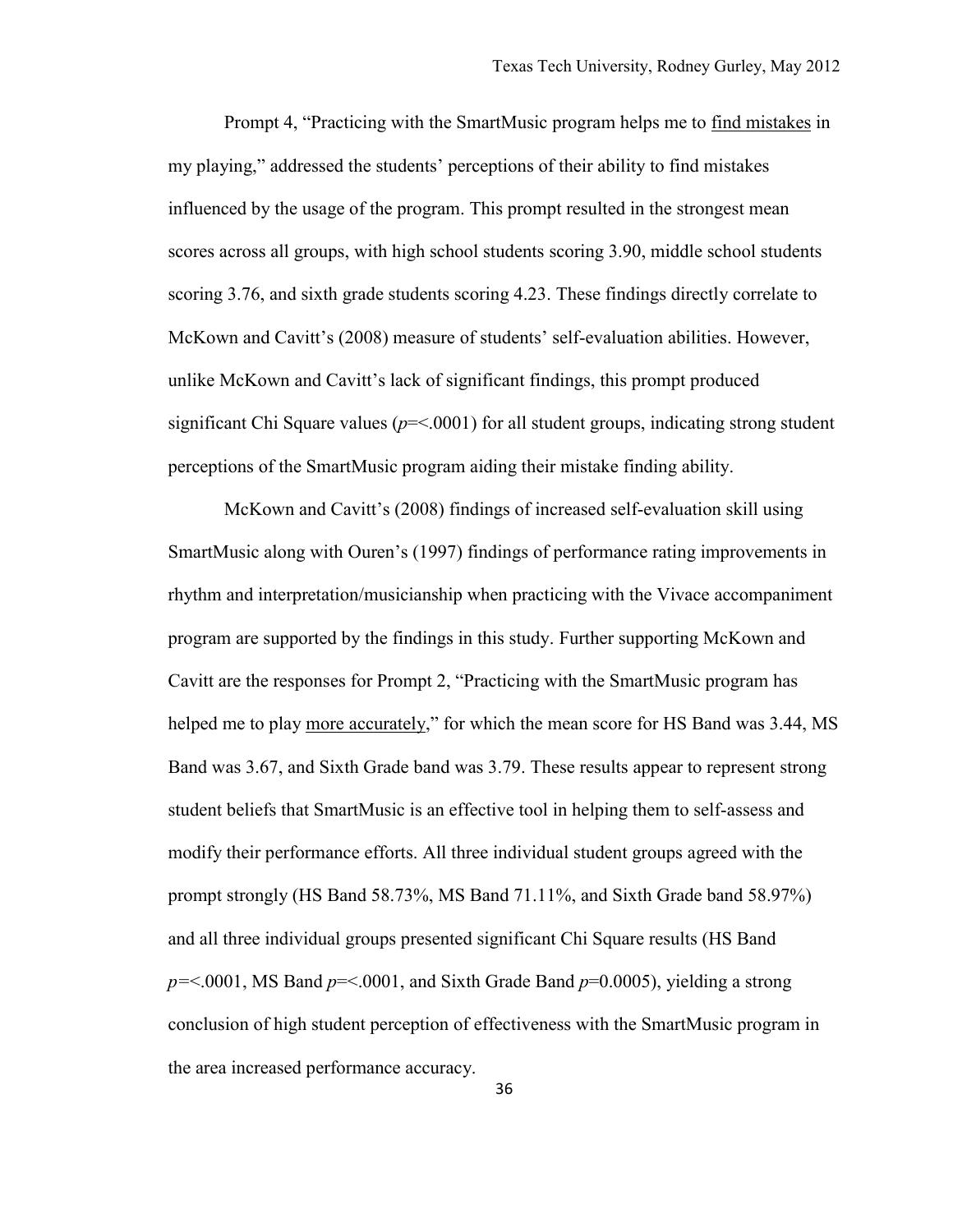Additionally, Prompt 8, "I am less successful when I practice with SmartMusic," further illustrates the high student perception of effectiveness of the program. Mean scores for this negatively worded prompt indicate overall student disagreement with the prompt, with high school students scoring 2.41, middle school students 2.11, and sixth grade students 2.00. Chi Square results were highly significant in all groups (HS Band and MS Band *p*=<.0001, Sixth Grade Band *p*=0.0001) indicating the strength of the students' disagreement with the prompt, lending significant strength to McKown and Cavitt's (2008) findings that students using the SmartMusic program showed gains in self-assessment ability.

#### <span id="page-42-0"></span>**Usage Frequency**

Usage frequency responses indicate 138 of the 147 respondents, or 93.88%, use the program five times a week or less. As only 5 of the 147 students indicated using the program at home, the vast majority of the respondents only have access to the program at school. Additionally, only 1 of the students who indicated they used the program at home also indicated using the program more than five times a week, suggesting that only one of the home users is getting additional benefit of increased opportunities to use the program. 77 of the 147 respondents indicate using the program only once a week on average. These results correlate with the responses to survey prompt 10, "I practice more often when I have the opportunity to use SmartMusic," in which 85.71% of HS students (the only group of this prompt to show significant results in Chi Square analysis) indicated neutrality or disagreement to the statement. For the high school students, their responses to Prompt 6, "Practicing with SmartMusic is frustrating," in which 60.32% of the group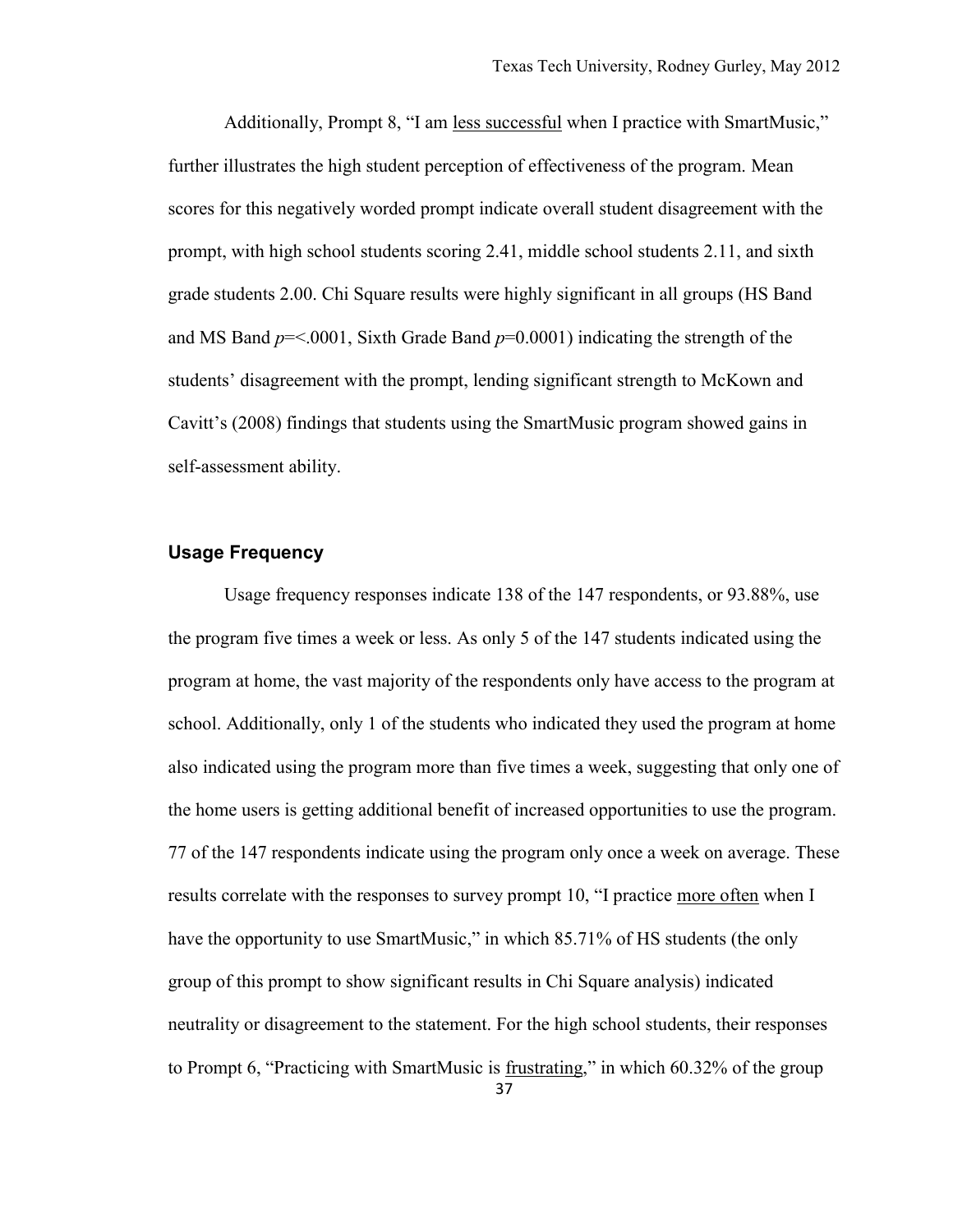agreed with the statement lends some insight as to why 38 of the 63 members of that group indicated using the program only once a week. The unknown variable in analysis of this data is how often the students would practice without the program at all.

#### <span id="page-43-0"></span>**Assignment Design**

When analyzing the results of the written comments provided on the surveys, 33 of the 71 comments provided indicated dissatisfaction in the implementation of assignment design from the teacher. Assignment design was classified as anything the teacher could control regarding the implementation of the assignment or the assignment settings themselves. Nine of the written comments concerning assignment design were from the High School Band group, 14 were from the Middle School Band group, and 10 were from the Sixth Grade Band group.

Kozma (1991) indicated a multi-media lesson can enrich the learning environment; however the effectiveness of the lesson is dictated by the thoroughness of its design. Consequently, if the lesson is not well designed, the student could easily become frustrated and discouraged. The High School Band's mean score of 3.79 in response to Prompt 6, "Practicing with SmartMusic is frustrating," appears to show that the group is indeed frustrated with using the program. Bauer (2003) noted that a teacher's comfort level with technology can be achieved through specific training and frequency of use. Without the proper training, the technology can get in the way of the lesson. Of the 33 written comments regarding student dissatisfaction with assignment design, students wrote about issues involving the following: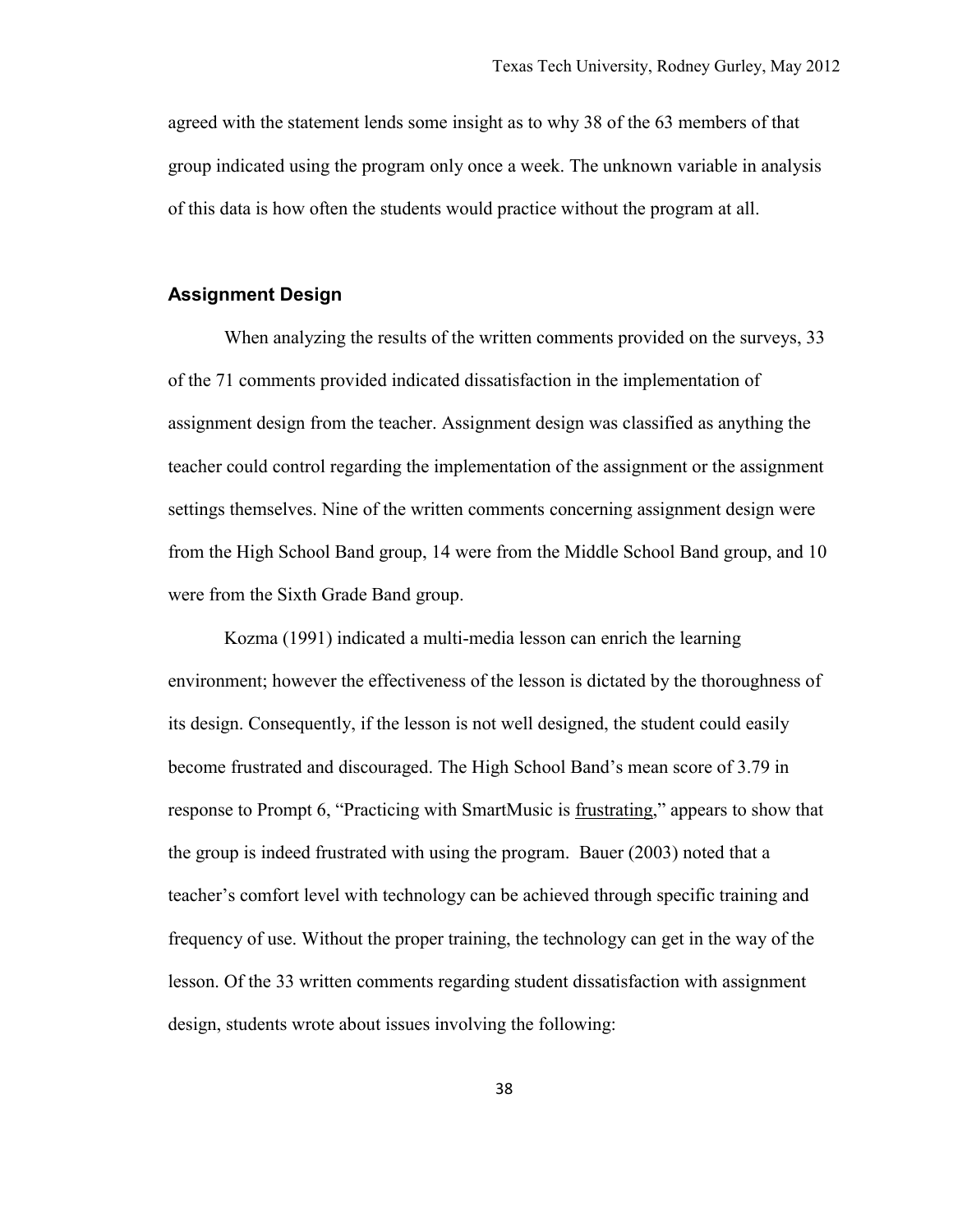- mechanical settings within the SmartMusic program, "Make the green bar follow the beat instead of the note" – high school student
- musical selection choices for the assignments, "Have music from all kinds of bands" – middle school student,
- time limit concerns for the assignments, "Need more rooms for the ones that wait till the last minute!" – high school student
- general dissatisfaction of using the program for assignments, "To not do it" – sixth grade student.

Ho (2004) discovered over a period of five years that student motivation and quality of learning was enhanced through growth and integration of music technology. As this study appears to show, using the SmartMusic program may result in increased student motivation in the younger students, and quality of learning is increased across all groups. Ho also pointed out that the technology must be properly planned and integrated.

#### <span id="page-44-0"></span>**Possibilities and Concerns**

This study indicates the SmartMusic software has the ability to improve student self-assessment in multiple ways. Students show increased ability to find mistakes in their playing and increase performance accuracy. As a music educator, any tool to aid students in these areas is appealing. With the proper training and experience, SmartMusic presents a powerful tool to aid music educators in classroom and private instruction. As Dye (2007) claimed, non-traditional delivery of instruction can be effective, but certain mechanical and logistical conditions must be met. The technology itself must not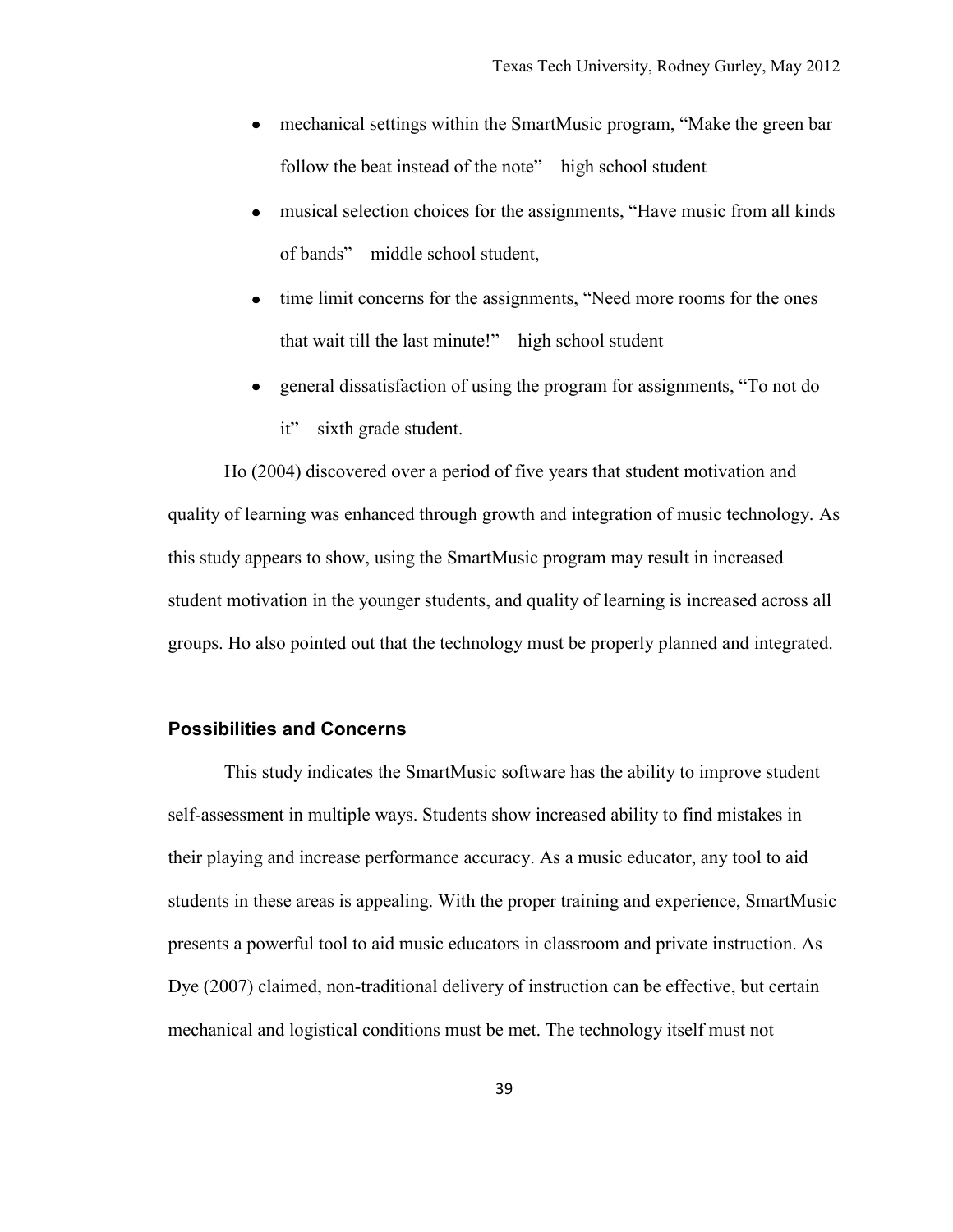interfere with the lesson, and the lesson must be designed with appropriate purpose. As shown in this study, while an effective tool, SmartMusic appeals to students in different ways, and therefore should not be used as a substitute for live traditional instruction, but can be effective in multiple ways as a supplemental instructional tool.

#### <span id="page-45-0"></span>**Implications for Music Education**

The lack of research existing regarding the effectiveness of technology tools such as SmartMusic in the instruction of instrumental music illustrates the difficult relationship between music education and technology. The study by Sheldon et al. (1999) was conducted over a decade ago using the Vivace system, an accompaniment tool that had no assessment capabilities. As the technology has advanced and access has increased, implementation of technology-based tools in music education has become more common (Rudolph, 2007), with more research in recent years investigating this increased use of technology. One would assume that these trends would continue, with research into technology use keeping pace with growing implementations.

Tools such as SmartMusic are valuable in many situations, but perhaps especially so when there is a lack of instructional resources, such as in understaffed or rural music programs. As Kuzmich (2008) and Rudolph (2007) noted, there are more technologybased tools available to the music educator and music student than ever before. This study indicated SmartMusic to be a software tool that is effective in many ways, yet lacks effectiveness in some areas. In order to be well rounded, the music education curriculum should use SmartMusic as well as other technology-based aids while maintaining the primary focus on traditional instruction.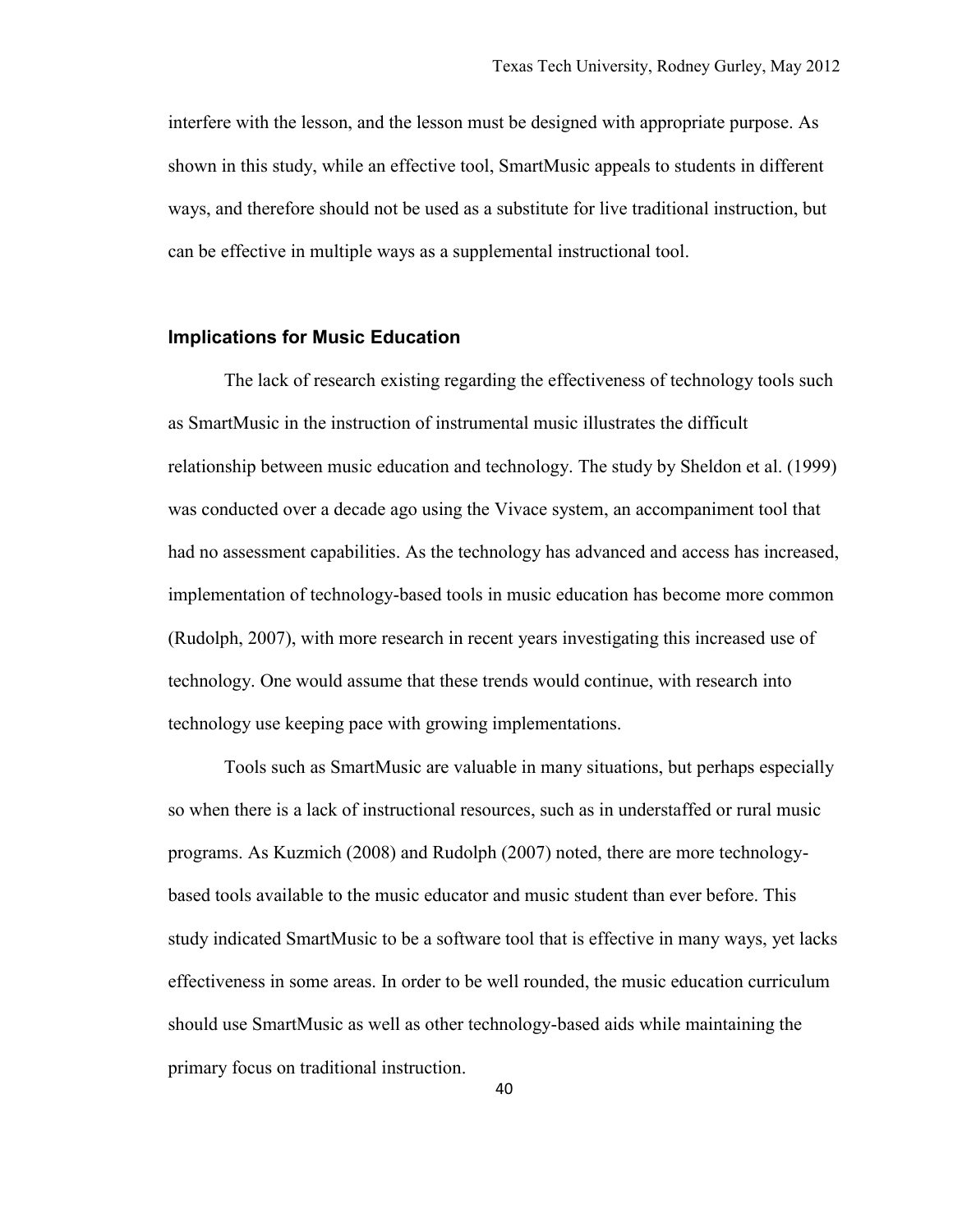#### <span id="page-46-0"></span>**Recommendations for Research**

As noted earlier, existing empirical research is often not contemporary and lacking in quantity and depth. Duplicating this study in various instructional settings could yield additional data for further analysis. In retrospect, the survey instrument used in this study could have been designed differently. The instrument perhaps could have been more effective if it would have focused on four or five distinct categories such as preference, practice frequency, and effectiveness, with an equal number of questions asked in each category both in positive and negative wording. Also possibly beneficial would have been the elimination of the "Neutral" response from the Likert scale.

It is possible that a study that measured results of more specific treatments would be valuable. As more and more advanced additional technology-based aids to music education become available, their effectiveness should be measured as well. Also beneficial to music educators designing technology integration would be a survey of music educators currently using SmartMusic to measure their usage habits and concerns of the program.

#### <span id="page-46-1"></span>**Summary**

The purpose of this study is to examine the effectiveness of the SmartMusic practice and assessment software with middle school and high school band students and to compare and analyze their perceptions of the effectiveness of the program. Data in this study were gathered by asking all participants to complete a survey consisting of eleven separate prompts and if desired provide written comments to suggest improvements to the program. The survey prompts were answered using a 5-point Likert scale and were

41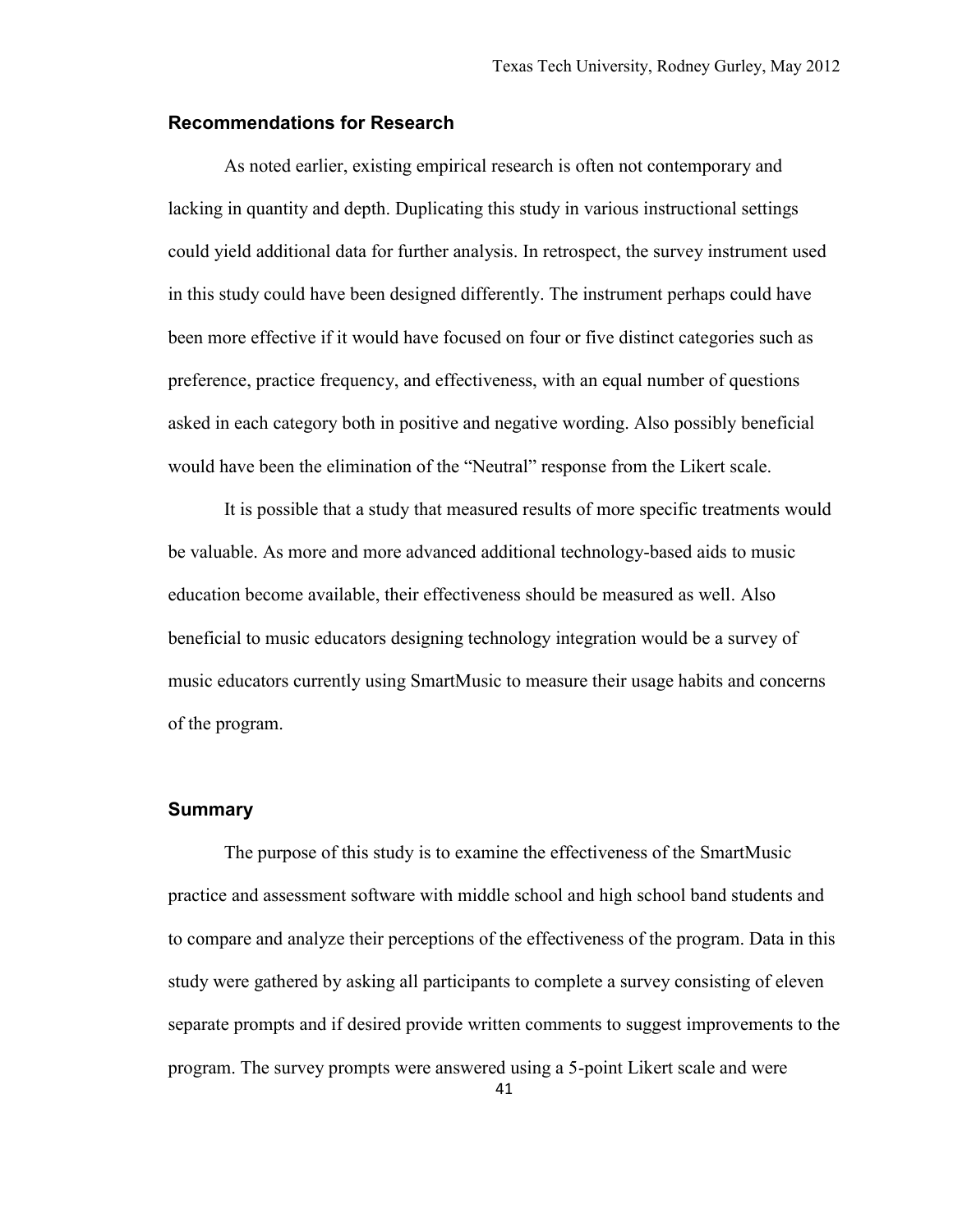designed to solicit the students' perceptions of the effects of SmartMusic in regard to their practice and self-assessment habits. Results were determined by compiling and analyzing responses to the eleven prompts from individual student surveys and the written comments. Somewhat in agreement with earlier investigations, the results indicated that the SmartMusic program did increase motivation to practice in younger students. Importantly, findings in this study showed a significant increase in student selfassessment with all groups of student participants regardless of age or experience level.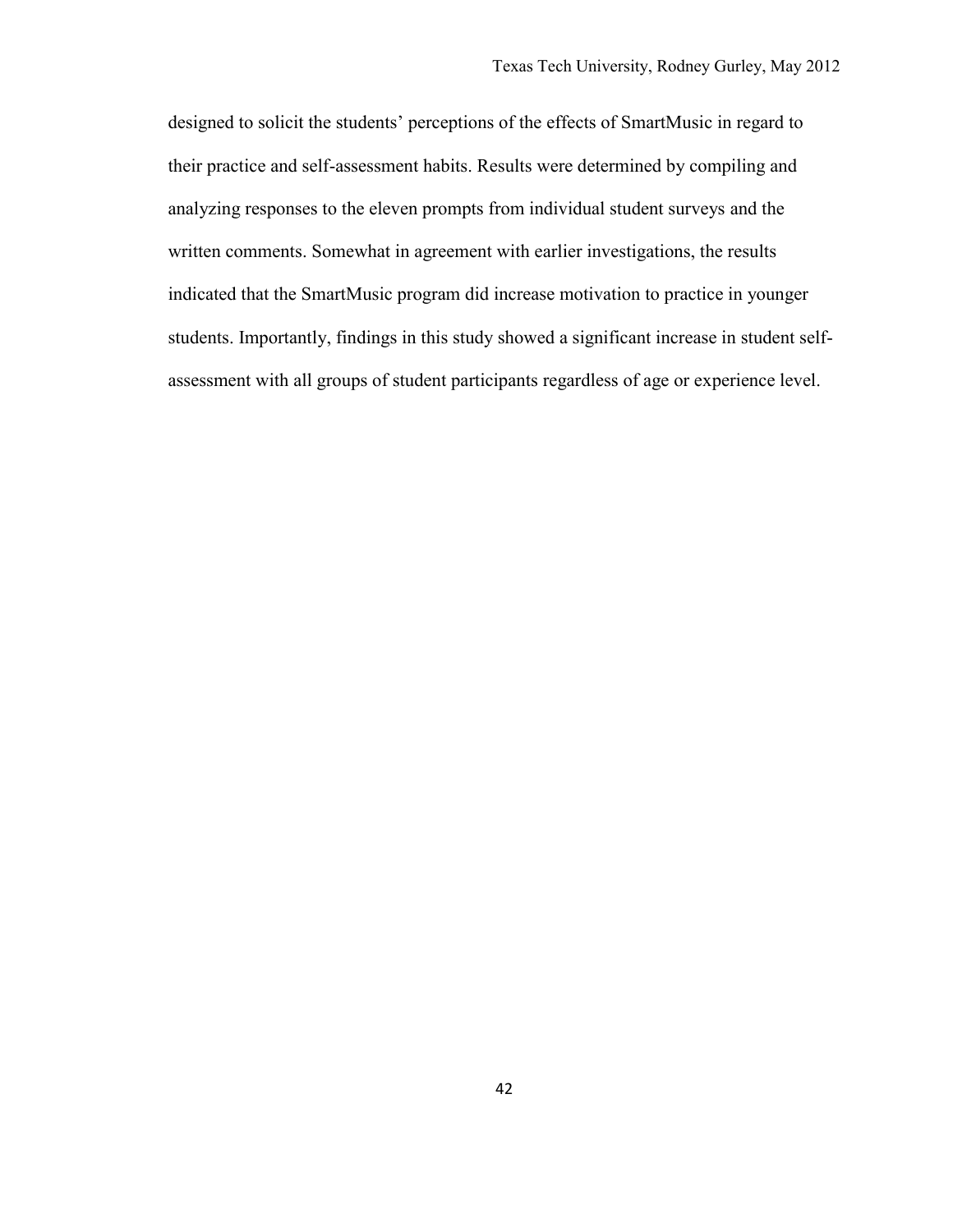# **References**

- <span id="page-48-0"></span>Bauer, W., McAlister, P., & Reese, S. (2003). Transforming music teaching via technology: The role of professional development. *Journal of Research in Music Education, 51,* 289 – 301.
- Cooper, S., Dale, C., & Spencer S. (2009). A tutor in your back pocket: Reflections on the use of iPods and podcasting in an undergraduate popular music programme. *British Journal of Music Education, 26,* 85 – 97.
- Dye, K. (2007). *Applied music in an online environment using desktop videoconferencing*. (Doctoral dissertation). Columbia University, New York.
- Hamann, D. & Banister, S. (1991). Factors contributing to high school band students' ratings at solo and ensemble festival. *Contributions to Music Education, 18*, 57 – 65.
- Ho, W. (2004). Use of information technology and music learning in the search for quality education. *British Journal of Educational Technology, 35,* 57 – 67.

Kozma, R. (1991). Learning with media. *Review of Educational Research, 61,* 179 – 211.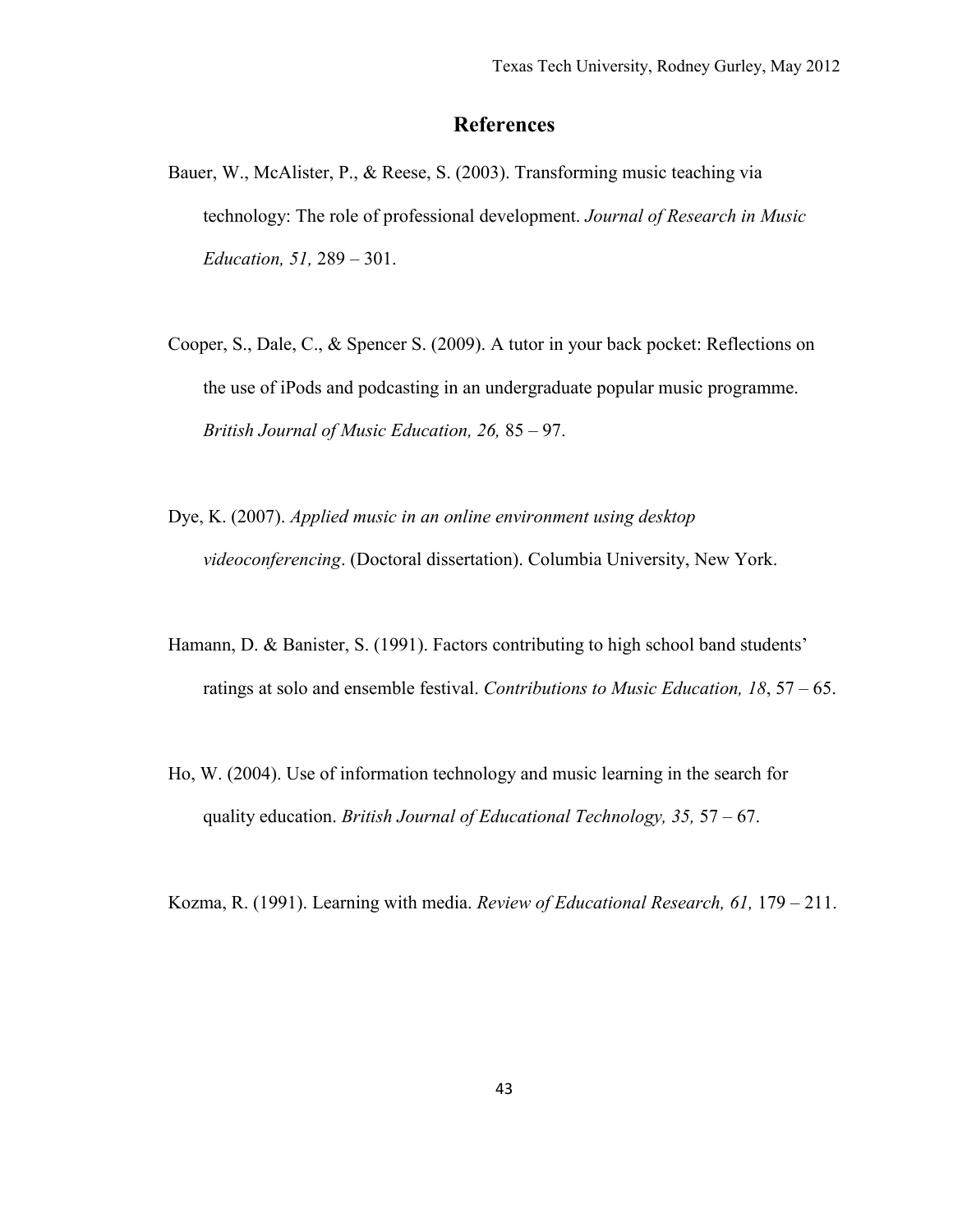- Kuzmich, J. (2008). The future of music technology: Web-based software. School Band and Orchestra, October 2008. Retrieved from [http://www.sbomagazine.com/ME2/dirmod.asp?sid=38E3A63FB1744A5DA5C0927](http://www.sbomagazine.com/ME2/dirmod.asp?sid=38E3A63FB1744A5DA5C0927E8FCAC262&nm=Archives&type=Publishing&mod=Publications%3A%3AArticle&mid=8F3A7027421841978F18BE895F87F791&tier=4&id=EF12141F736041C6B6B19A1F557A385A) [E8FCAC262&nm=Archives&type=Publishing&mod=Publications%3A%3AArticle](http://www.sbomagazine.com/ME2/dirmod.asp?sid=38E3A63FB1744A5DA5C0927E8FCAC262&nm=Archives&type=Publishing&mod=Publications%3A%3AArticle&mid=8F3A7027421841978F18BE895F87F791&tier=4&id=EF12141F736041C6B6B19A1F557A385A) [&mid=8F3A7027421841978F18BE895F87F791&tier=4&id=EF12141F736041C6B](http://www.sbomagazine.com/ME2/dirmod.asp?sid=38E3A63FB1744A5DA5C0927E8FCAC262&nm=Archives&type=Publishing&mod=Publications%3A%3AArticle&mid=8F3A7027421841978F18BE895F87F791&tier=4&id=EF12141F736041C6B6B19A1F557A385A) [6B19A1F557A385A.](http://www.sbomagazine.com/ME2/dirmod.asp?sid=38E3A63FB1744A5DA5C0927E8FCAC262&nm=Archives&type=Publishing&mod=Publications%3A%3AArticle&mid=8F3A7027421841978F18BE895F87F791&tier=4&id=EF12141F736041C6B6B19A1F557A385A)
- Levin, T., & Wandmany, R. (2006). Teachers' beliefs and practices in technology-based classrooms: A developmental view. *Journal of Research on Technology in Education, 39,* 157 – 181.
- Maynard, L., Green, G., & Popowski, C. (2002). A comparison of music teachers' and their students' perceptions about student practice versus how they actually practice. *Texas Music Education Research, 2002.* Retrieved from [http://www.tmea.org/080\\_College/ Research/May2002.pdf.](http://www.tmea.org/080_College/%20Research/May2002.pdf)
- McKown, M., and Cavitt, M. (2008). The effects of computer-aided feedback on selfevaluation skills of student musicians. *Texas Music Education Research, 2008.* Retrieved from [http://www.tmea.org/080\\_College/Research/McK2008.pdf.](http://www.tmea.org/080_College/Research/McK2008.pdf)
- Mills, S., & Tincher, R. (2003). Be the technology: A developmental model for evaluating Technology Integration. *Journal of Research on Technology in Education, 35,* 382 – 401.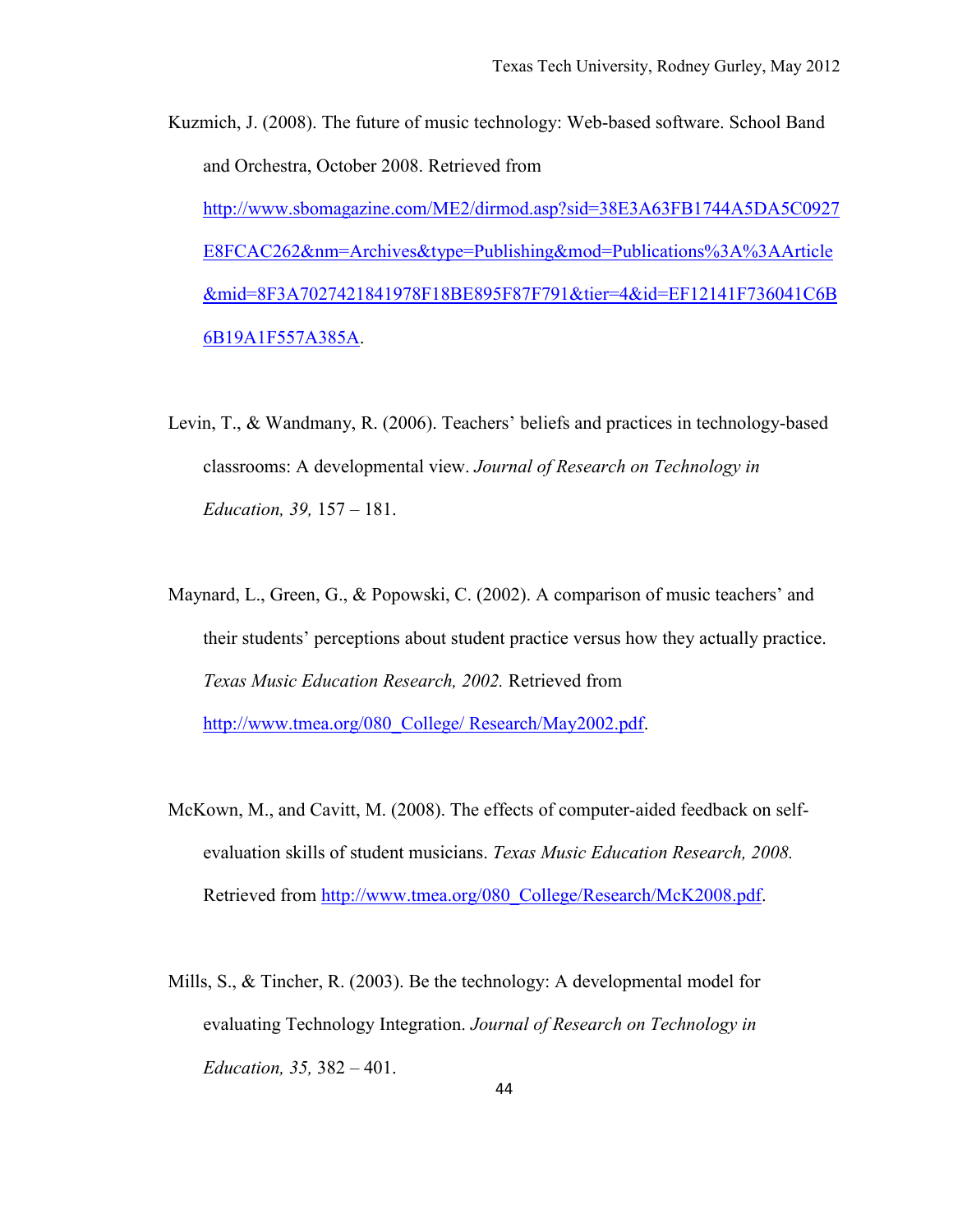- Ouren, R. (1997). *The influence of the Vivace accompaniment technology on selected middle school instrumental students.* Retrieved from Dissertation Abstracts International database, 58(07A), 2456.
- Rudolph, T. (2007, November/December). Technology in the general music classroom. *Music Education Technology, 5(4)*, 10 – 15.
- Rudolph, T. (2006, February/March). The wide world of SmartMusic. *Music Education Technology, 4(1),* 10 – 17.
- Sheldon, D., Grashel, J., & Reese, S. (1999). The effects of live accompaniment, intelligent digital accompaniment, and no accompaniment on musicians' performance quality. *Journal of Research in Music Education, 47,* 251 – 265.
- Texas Education Agency. (2011). *Academic Excellence Indicator System, 2010 2011 District Performance.* Retrieved from

<http://ritter.tea.state.tx.us/perfreport/aeis/2011/district.srch.html>

Webb, M. (2007). Music analysis down the (You)Tube?: Exploring the potential of crossmedia listening for the music classroom. *British Journal of Music Education, 24,*  $147 - 164.$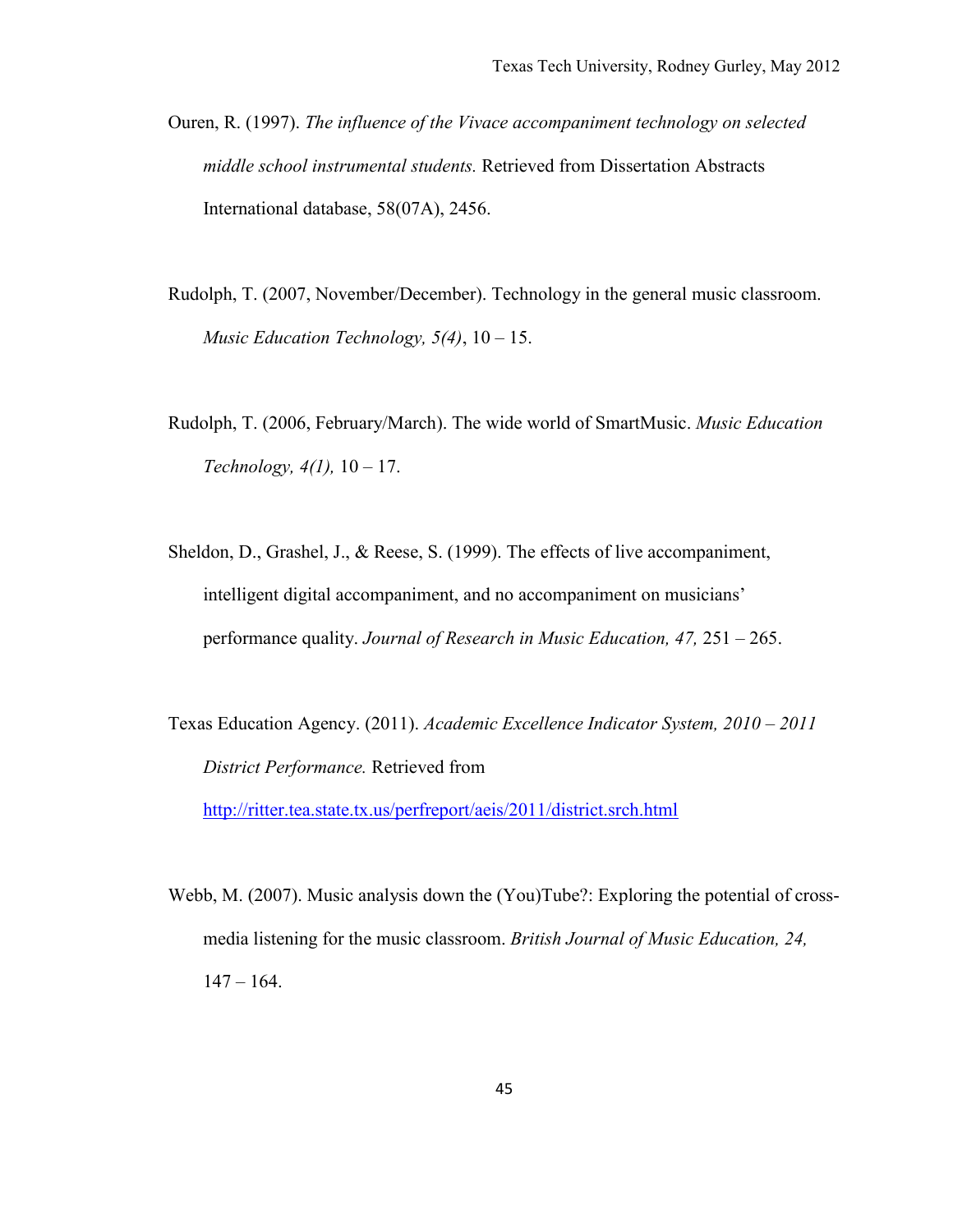Yin, R. K. (2003). *Case study research: Design and methods* (3<sup>rd</sup> ed.). Thousand Oaks,

CA: Sage Publications.